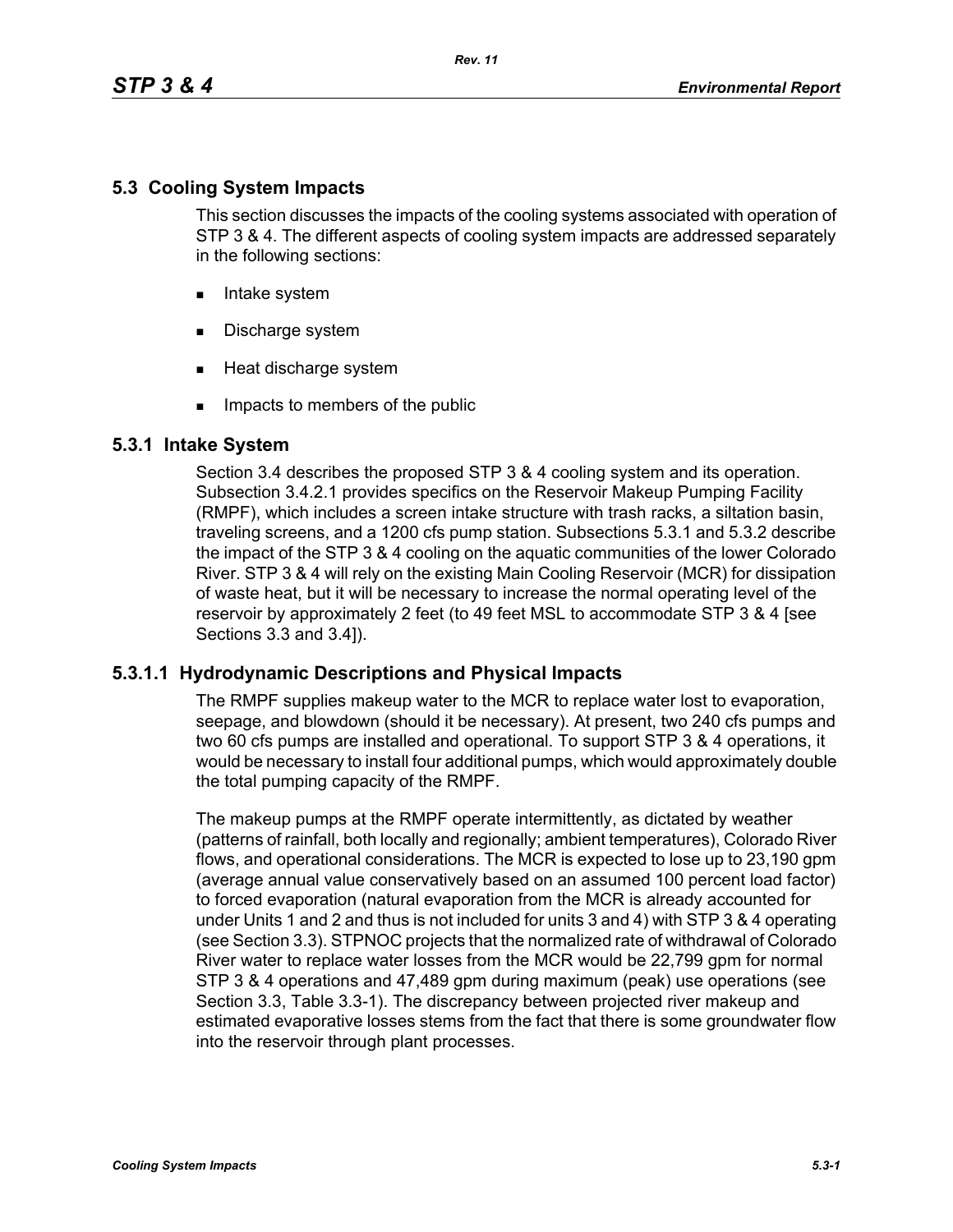## **5.3.1.2 Aquatic Ecosystems**

The species assemblage at the RMPF at a given time is influenced primarily by river flow, salinity, season, and population dynamics of the individual species. Although it is theoretically possible to predict the presence of a particular species using correlations of abundance with any one of these variables, more often than not these, as well as other, factors interact in complex ways to determine the assemblage of species and life stages at the RMPF.

## **5.3.1.2.1 Factors Affecting Entrapment, Entrainment, and Impingement**

Aquatic organisms can become entrapped, entrained, or impinged when water is drawn into the intakes at a flow greater than what they can escape.

Entrapment can take the form of attracting organisms to a relatively restricted area, such as a long, narrow intake channel, from which they have difficulty escaping due to behavioral responses to environmental cues. If the animals congregate in a channel, and environmental conditions (such as concentration of dissolved oxygen) deteriorate suddenly, the animals may die.

Impingement, in which the organism is physically pressed against the screens, or entrainment, in which smaller organisms travel in the water column through the screens, may also lead to destruction of the organism, depending on other factors. The extent of impingement and entrainment of aquatic organisms at a power plant intake structure depends on several variables, including the (1) species assemblage and densities of organisms at the intake at the time of pumping, (2) velocity of flow into the intake, (3) volume of water withdrawn, and (4) specific design features of the intake structure and pumps.

The seasonal distribution and abundance of various life stages of important aquatic species in the lower Colorado River was discussed in Subsection 2.4.2. By and large, the assemblage of species and densities of organisms found in the vicinity of the RMPF is under the influence of regional climatic events (in particular, patterns of rainfall) that are beyond human control. The other three variables are, to one degree or another, under the control of STPNOC.

### **Design Features**

The location, design, and capacity of power plant intake structures are regulated by EPA under 40 CFR 401.14 and are required to reflect the Best Technology Available (BTA) to minimize adverse environmental impacts. The operation of intake structures at power plants in Texas is permitted and regulated by the Texas Commission on Environmental Quality (TCEQ), which was delegated authority to administer the Texas Pollutant Discharge Elimination System (TPDES) by EPA in 1998 (Reference 5.3-1). STPNOC adhered to principles of BTA in siting and designing the existing RMPF. Entrapment was precluded by the physical location and design of the intake; the STP plant has no intake canal or similar structure that would hold fish. As described in the operation Final Environmental Statement (FES), the intake structure has been installed "flush" to the river bank with no projecting structures that create eddies and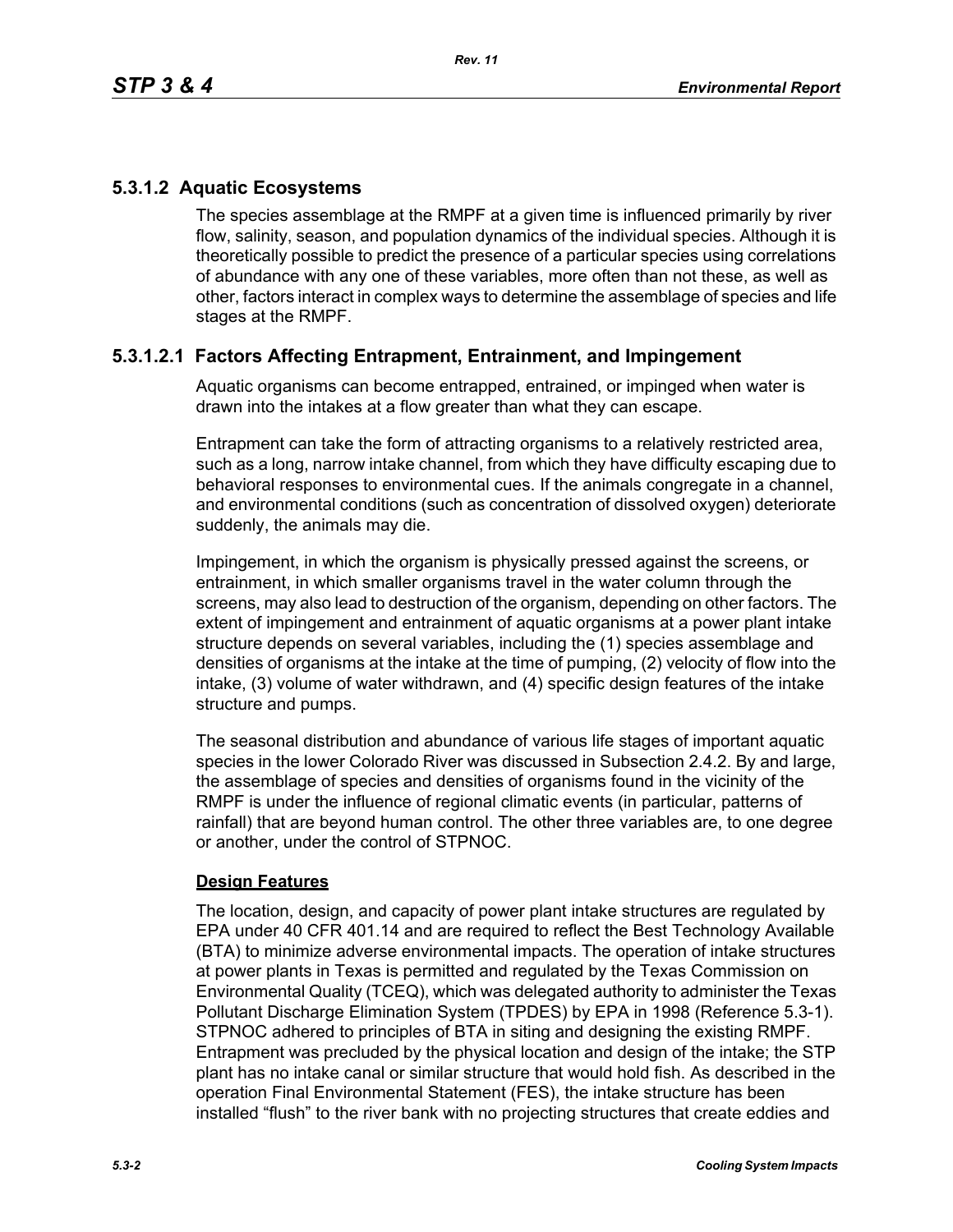countercurrents that would cause entrapment (Reference 5.3-2). Furthermore, the intake area is equipped with an "escape route" that allows fish to swim back to the river.

Impingement and entrainment were minimized by other design features: (1) the intake was oriented in such a way as to reduce attractant flows, (2) the approach velocity at the traveling screens was designed to be 0.5 fps or less, and (3) the RMPF was equipped with a fish "handling and bypass" system. The EPA evaluated the location, design, and operation of the plant and issued an National Pollutant Discharge Elimination System (NPDES) permit in 1985 that explicitly approved the design of the intake structure, characterizing it as BTA (see Part III, number 10 of NPDES Permit No. TX0064947, issued October 18, 1985). As discussed earlier, the RMPF was intended to provide makeup to the MCR for four nuclear units. Thus, the intake for STP 3 & 4 was an integral part of the original design.

The RMPF has a maximum design approach velocity at the traveling screens of 0.5 fps based on a maximum pumping rate of approximately 538,000 gpm, and at the time of construction, this represented the BTA (Reference 5.3-3). It should be noted that in their Final Environmental Statement for Construction of STP 1 & 2, the NRC calculated a slightly higher maximum approach velocity, 0.55 fps (Reference 5.3-4). The pump station was designed to house eight pumps, with a total pumping capacity of 1200 cfs (538,596 gpm) (Reference 5.3-5). However, the site is able to maintain water levels in the MCR using half of the full complement of pumps (two 107,719-gpm pumps and two 26,930-gpm pumps). The current maximum pumping rate, based on Annual Water Use Reports for 2001 through 2006 submitted by STPNOC to the TCEQ, is 600 cfs, (269,298 gpm) (References 5.3-6, 5.3-7, 5.3-8, 5.3-9, 5.3-10, and 5.3-11). To supply sufficient water to the MCR for four operating units, it would be necessary to complete the pump installation with adequately sized pumps, restoring the original design pumping capacity of 1200 cfs (538,596 gpm). The design approach velocity of 0.50 fps was based on this pumping rate and is not expected to change appreciably with four units in operation.

Water will be pumped through a shoreline intake system, passed through trash racks, and through traveling screens with a 3/8-inch (9.5 mm) mesh. The traveling screens will operate intermittently to coincide with the intermittent withdrawal of river water. Fish and debris washed from the traveling screens are carried along a sluice which runs the length of the intake structure. Fish collected on the screens can be returned to the river via the sluice and a fish bypass pipe (Reference 5.3-5). The point of return is at the downstream end of the intake structure, approximately 0.6 meter (2 feet) below normal water elevation, as described in Section 3.4 (Reference 5.3-2).

#### **Operational Features**

TPDES Permit No. WQ0001908000 for STP 1 & 2, issued by TCEQ in July 2005, contains no limits on Colorado River water withdrawals. Withdrawal limits are found in Certificate of Adjudication 14-5437, which was issued by the Texas Water Commission (a predecessor agency to the TCEQ) on June 28, 1989, based on water rights granted in 1974. The Certificate of Adjudication authorized Houston Lighting & Power (HL&P) to divert and use up to 102,000 acre-feet of water annually from the Colorado River for industrial purposes (power plant cooling) at a maximum withdrawal rate of 1200 cfs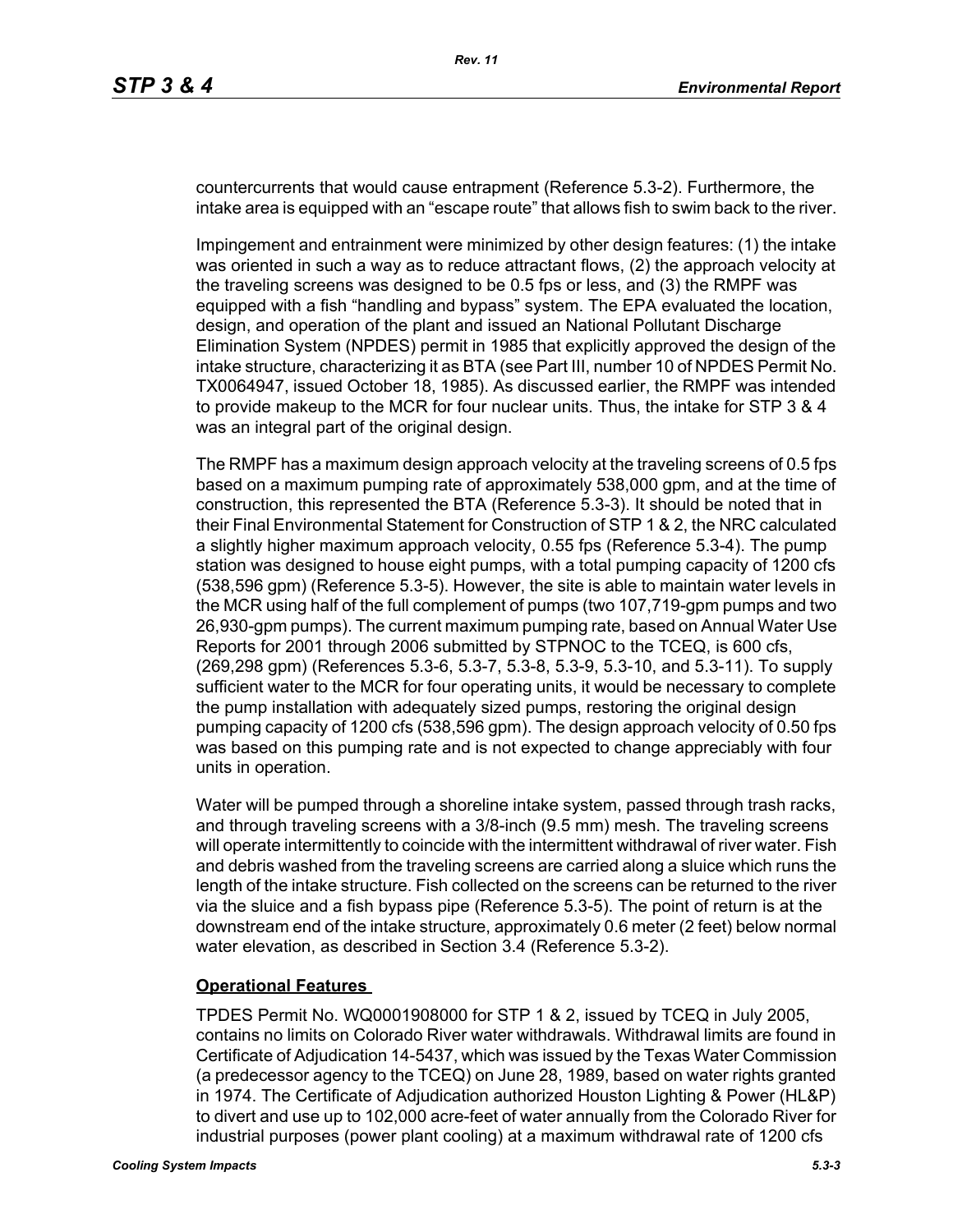(approximately 540,000 gpm). To the extent feasible, STPNOC has followed internal procedures to withdraw water at times of high river flow, which has the effect of reducing impingement and entrainment of important estuarine and marine species, because high flows push these species downstream. Because evaporative losses and power demand are highest in late summer, some pumping at these times is unavoidable. July, August, and September have historically been periods of low flow in the lower Colorado River, although interannual variability in flow precludes characterizing any given month as "low" or "high" flow with certainty (Reference 5.3- 12). The Certificate of Adjudication contains the following Special Condition, which the state of Texas imposed to ensure minimum instream flows in the lower Colorado during periods of low flow:

"This certificate of adjudication is issued subject to the condition that diversions from the Colorado River shall be limited to 55% of the flows of the Colorado River in excess of 300 cfs at the authorized diversion point on the Colorado River."

In 1986, the NRC predicted the average annual withdrawal from the river for STP 1 & 2 would be 1.03  $\times$  E8 m<sup>3</sup> (83,900 acre-feet) (Reference 5.3-2). In recent years (2001–2006), the annual withdrawal for STP 1 & 2 has averaged approximately 44,423,122  $\text{m}^3$  (37,000 acre-feet), which is approximately 44% of the 83,900 acre-feet the NRC predicted in the FES and 36% of the permitted maximum of 102,000 acre-feet (References 5.3-6, 5.3-7, 5.3-8, 5.3-9, 5.3-10, and 5.3-11). It appears likely that makeup for two additional units will be accommodated by the existing RMPF with all pumps installed, and there would be no need for STPNOC to seek an increase in the current allocation limit of 102,000 acre-feet/year from the Lower Colorado River Authority (LCRA).

The withdrawal of 83,900 acre-feet/year of water for STP 1 & 2 was determined to have minor impacts on aquatic resources (Reference 5.3-12). The withdrawal of up to 102,000 acre-feet/year to maintain levels in the MCR for four units would produce impingement and entrainment rates approximately 22% higher than those evaluated by NRC in the operation FES and deemed less than significant (Reference 5.3-2). However, withdrawal volumes would be substantially lower than 102,000 acre-feet in high rainfall years, and would never be higher, as the withdrawal limit of 102,000 is a condition of the Certificate of Adjudication. In any case, entrapment, impingement, and entrainment impacts would be mitigated by the factors discussed previously in this section and others listed below (from Reference 5.3-2):

- Screens mounted flush with the shoreline to prevent entrapment and lessen the impact of eddy currents on the downstream end of the intake structure
- **Free passage of fish between outer trash racks and traveling screens allows fish** that enter outer trash racks to swim downstream and exit the intake structure
- Maximizing makeup pumping during periods of high river flow when densities of important estuarine/marine species are low in the intake area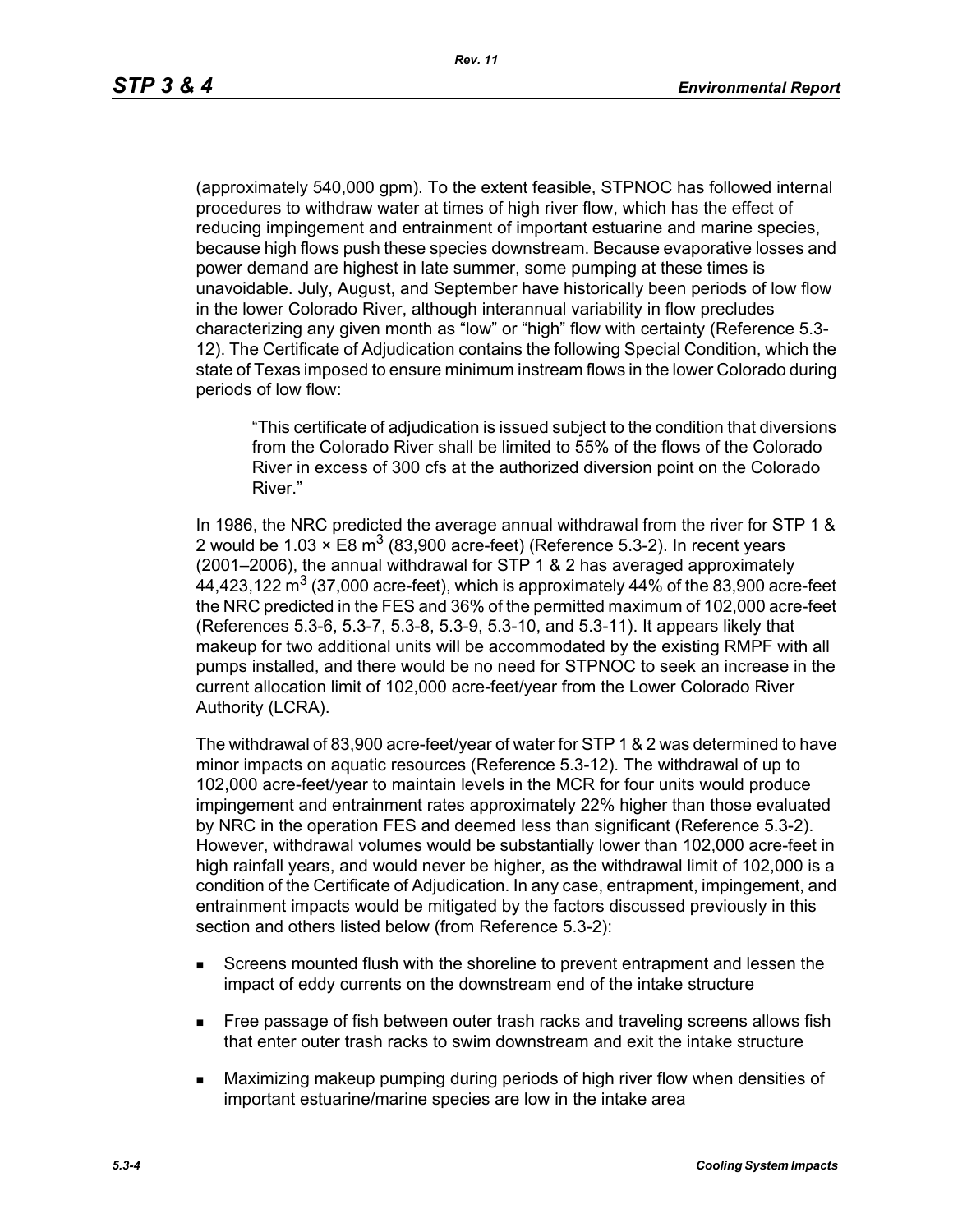**Generally low densities of fish in the vicinity of the site intake areas compared to** downstream areas

### **Previous Conclusions on Design and Operation Features**

Because the design of the RMPF is fixed and operation of the pumps would be bounded by the limits in the permit, impacts of their operation would depend on distribution and abundance of fish and shellfish in the vicinity of the RMPF. The remainder of this section discusses fish and shellfish species that could be affected by operation of STP 3 & 4, emphasizing trends in abundance of important marine/estuarine species over the 1985–2003 period. These species were the focus because they are commercially and recreationally important. During periods of high flow, impingement and entrainment would affect freshwater species such as bluegill, blue catfish, channel catfish, and common carp that are not as highly esteemed by commercial and recreational fishermen and are common-to-ubiquitous in large rivers, ponds, and reservoirs in Texas. The FES for operation of STP 1 & 2 assessed impacts of RMPF operation on marine and estuarine species exclusively (Reference 5.3-2).

## **5.3.1.2.2 Aquatic Resources Potentially Present at the Makeup Water Intake**

Two relevant sources of information on species assemblages near the STP site are available: (1) government data on fish and shellfish abundance in Matagorda Bay collected for general management purposes, and (2) data collected specifically for the construction FES to address potential impacts of STP 1 & 2 on aquatic resources in the lower Colorado River. Each of these is discussed below.

#### **Fish and Shellfish Abundance in Matagorda Bay**

The National Oceanographic and Atmospheric Administration's (NOAA's) Estuarine Living Marine Resources (ELMR) program was developed to provide a consistent database of the distribution, abundance, and life history characteristics of important fish and invertebrates in U.S. estuaries (Reference 5.3-13). Four criteria were used to select the 44 species included in the Gulf of Mexico database: (1) commercial value, (2) recreational value, (3) indicator of environmental stress, and (4) ecological value (References 5.3-13, 5.3-14 and 5.3-15). These criteria are similar to those used to identify "important species" in the Environmental Standard Review Plan (NUREG-1555) (Reference 5.3-16).

Various surveys and programs in Texas have focused on different subsets of the species considered important in Reference 5.3-14 and Reference 5.3-15, as shown in Table 5.3-1. Texas Parks and Wildlife Department (TPWD) identified principal fisheries species in Matagorda Bay (Reference 5.3-17). In a recent summary of recreationally important fish, Green and Campbell of TPWD found that three species stand out as prime targets of anglers, as shown in Table 5.3-2 (Reference 5.3-18). The NRC names important species as well (References 5.3-2 and 5.3-4). For this ER, professional judgment based on independently collected data served as the basis for selecting important species potentially affected by plant operations, specifically the RMPF and the discharge from the MCR.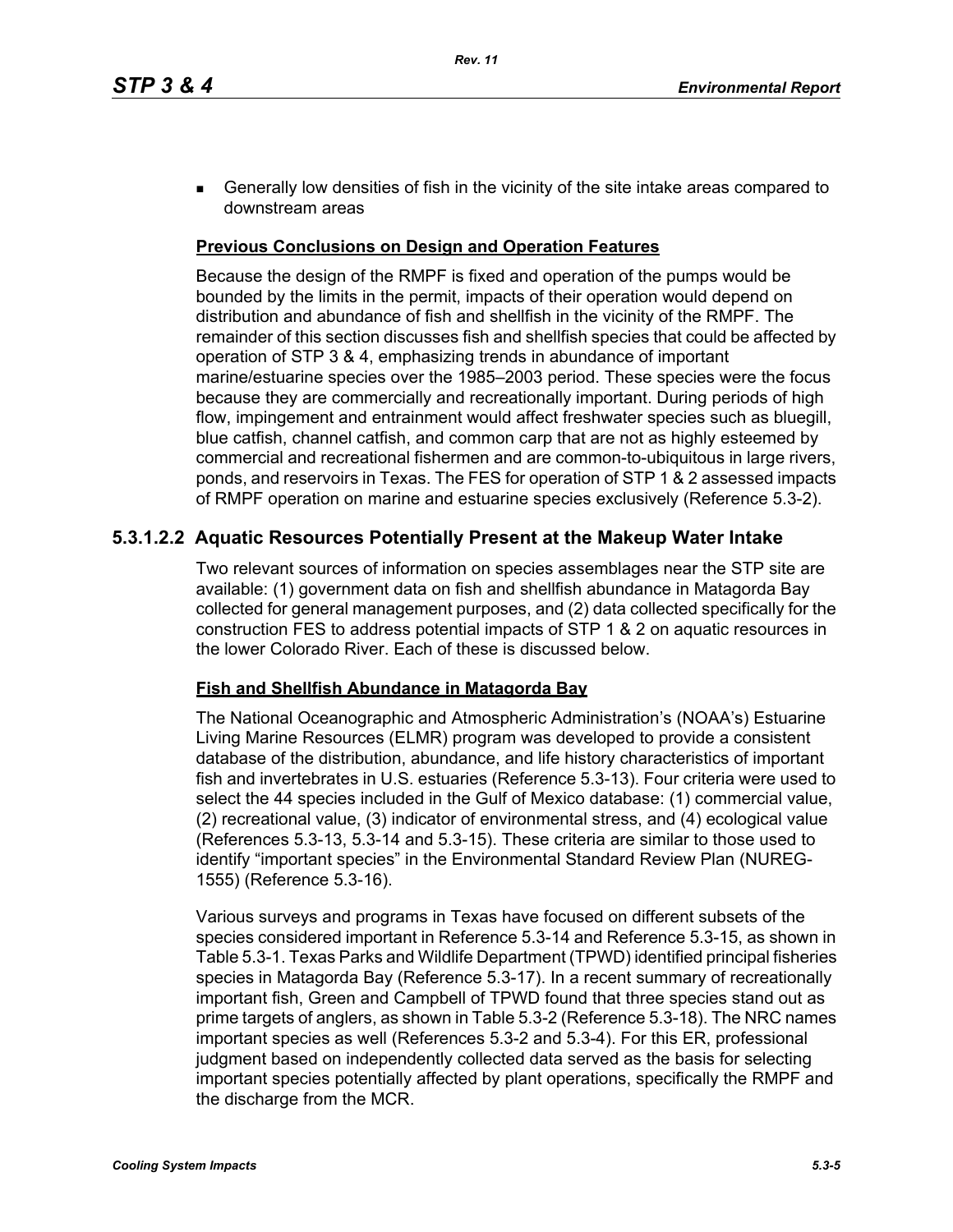An ELMR report by NOAA presented data on the salinity preferences of various life stages of important fish and shellfish in Matagorda Bay and associated tidal rivers, including the Lower Colorado River (Reference 5.3-14). Salinity is a major factor influencing distribution and abundance of estuarine species, particularly during spawning and early life stages. With the exception of sessile organisms such as oysters, most adult fish and shellfish (nekton) do not stay in Matagorda Bay, but move throughout the estuary in response to salinity gradients. One such example is the movement of estuarine or marine fish upriver during low flow periods when a saltwater wedge penetrates well into the Colorado River. During such time, the salinity differential at the bottom and top of the river can be substantial (Reference 5.3-19, Table 3). Along with the saline wedge come the planktonic larvae of fish and shellfish, which are generally carried passively along in the water column. The result of these hydrodynamic movements is that while the location in space cannot always be predicted for estuarine organisms, the location with respect to salinity gradient is better known (Reference 5.3-14).

The relative abundance of important fish and shellfish in various salinity zones in the Matagorda Bay estuary is summarized in Table 5.3.1.2-2 (Reference 5.3-14). The importance of this profile is that the salinity of the water at the intake of the STP pumps will determine to a large extent the composition and life stages of species present in the area. Regardless of which species or life stages are in the estuary at a given time, high freshwater flows tend to keep many of them from moving up the river as far as the STP site. Conversely, low river flows, and the concomitant saltwater intrusion, allow greater movement of estuarine and marine species upriver, where they may come under the influence of the intake pumps during pumping operations (Reference 5.3- 20). Both estuarine and freshwater species are present at the RMPF (Reference 5.3- 19).

### **Previous Studies in Lower Colorado River near STP 1 & 2**

Additional information on species that may be affected by plant operations, including freshwater species from upriver, was drawn from References 5.3-2 through 5.3-5, and 5.3-19 through 5.3-21.

#### **HL&P ER 1974: Predictive**

In preparing the original ER, HL&P collected phytoplankton, zooplankton, ichthyoplankton, and nekton in the Colorado River near the intake to support estimates of entrainment and impingement.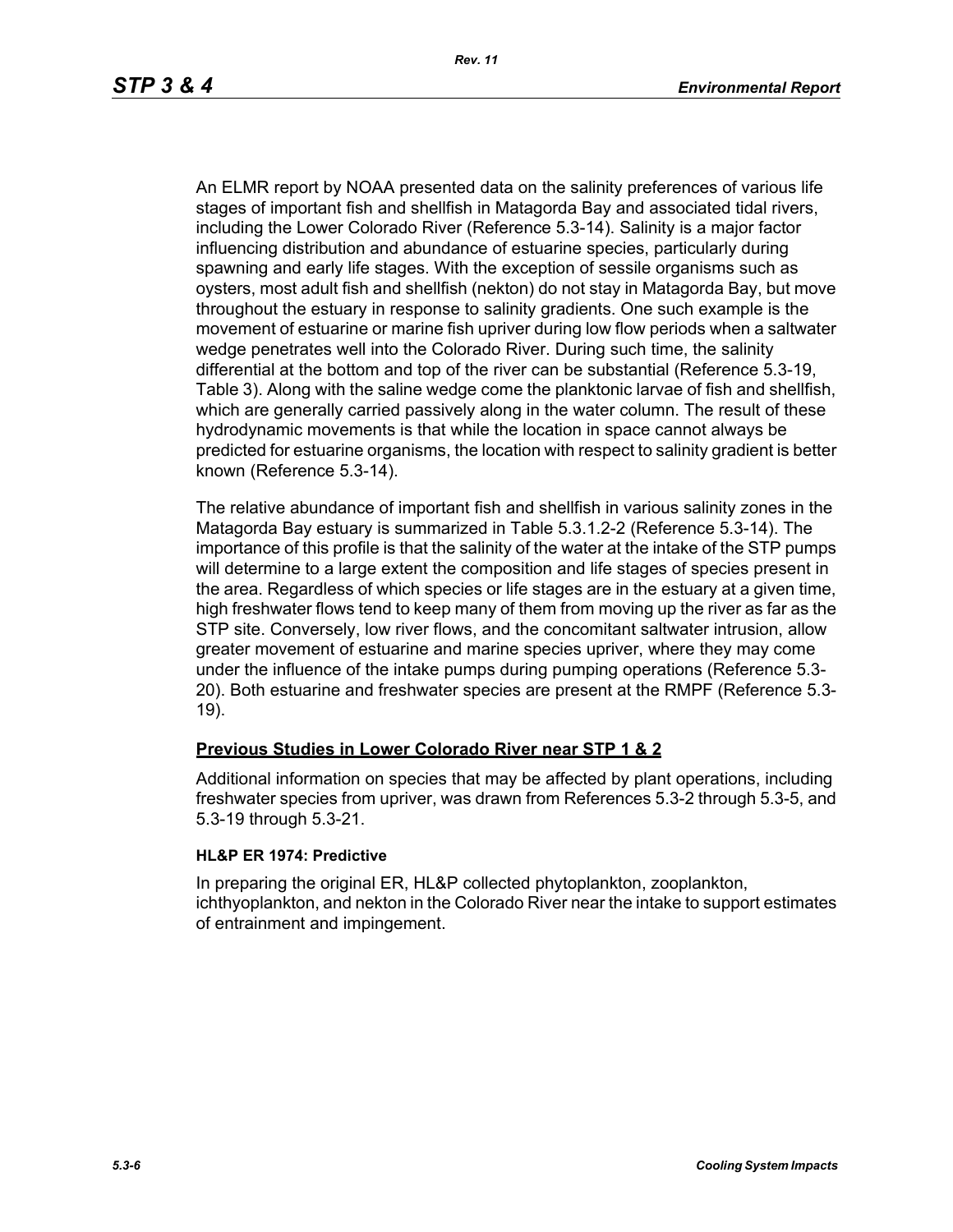### **Salinity and Flow**

Although estuarine conditions often prevail at the RMPF, salinities at the intake have at times been essentially zero. In 1973, it was reported that the water was fresh at the bottom as well as at the surface, ranging from 0.2 parts per thousand (ppt) in July to 0.4 ppt in October (Reference 5.3-3).

### **Entrainment of Phytoplankton and Zooplankton**

Phytoplankton and zooplankton are easily entrained due to their small size and inability to swim against the intake flow. The phytoplankton community at the intake was dominated by diatoms and green algae during the preoperational sampling (Reference 5.3-3). It was estimated that 7 x 1013 individual zooplankton would be entrained each year. Studies at a similar plant showed that about 12% of those entrained would die of mechanical damage and the number lost due to intolerance of conditions in the MCR was not estimated. All phytoplankton and zooplankton entrained were assumed lost to the Colorado River (Reference 5.3-3).

### **Entrainment of Ichthyoplankton**

Based on the design of the intake structure in 1974, HL&P concluded that all ichthyoplankton less than 4 inches total length are entrainable (Reference 5.3-3). Larval menhaden and croaker were identified as most likely to be entrained; cyprinids and gobies were considered secondary. Few eggs were collected near the intake, which is consistent with the observation that little spawning occurs in that reach of the river. In 1974, HL&P estimated that 2.6 million fish eggs and larvae may be entrained each year, a number too small to cause any population level effects (Reference 5.3-3).

#### **Impingement**

Impingement of organisms on the RMPF traveling screens is directly influenced by the velocity of water moving through the screens. The design of the RMPF at STP 3 & 4 is for a ≤0.5 fps approach velocity at the traveling screens. Estimates of impingement presented in the 1974 construction-phase ER for STP 1 & 2 were based on the assumption that fish and crustaceans were equally distributed in number and weight throughout the water column near the intake (Reference 5.3-3).

HL&P estimated in the construction-phase ER that 6.25 million fish and crustaceans (16,100 pounds) would be impinged per year, representing less than 0.03% of the annual poundage caught in the lower Colorado River and Matagorda Bay. Most of the species that HL&P predicted would be impinged are commercial or forage species: white shrimp, river shrimp, menhaden, anchovy, and croaker. Commercial species impinged accounted for less than 0.1% by weight of landings of fish and shellfish in Texas (Reference 5.3-3). Based on the 1974 ER, the NRC concluded that impingement would not have a significant effect on populations of important species in the lower Colorado River (Reference 5.3-4).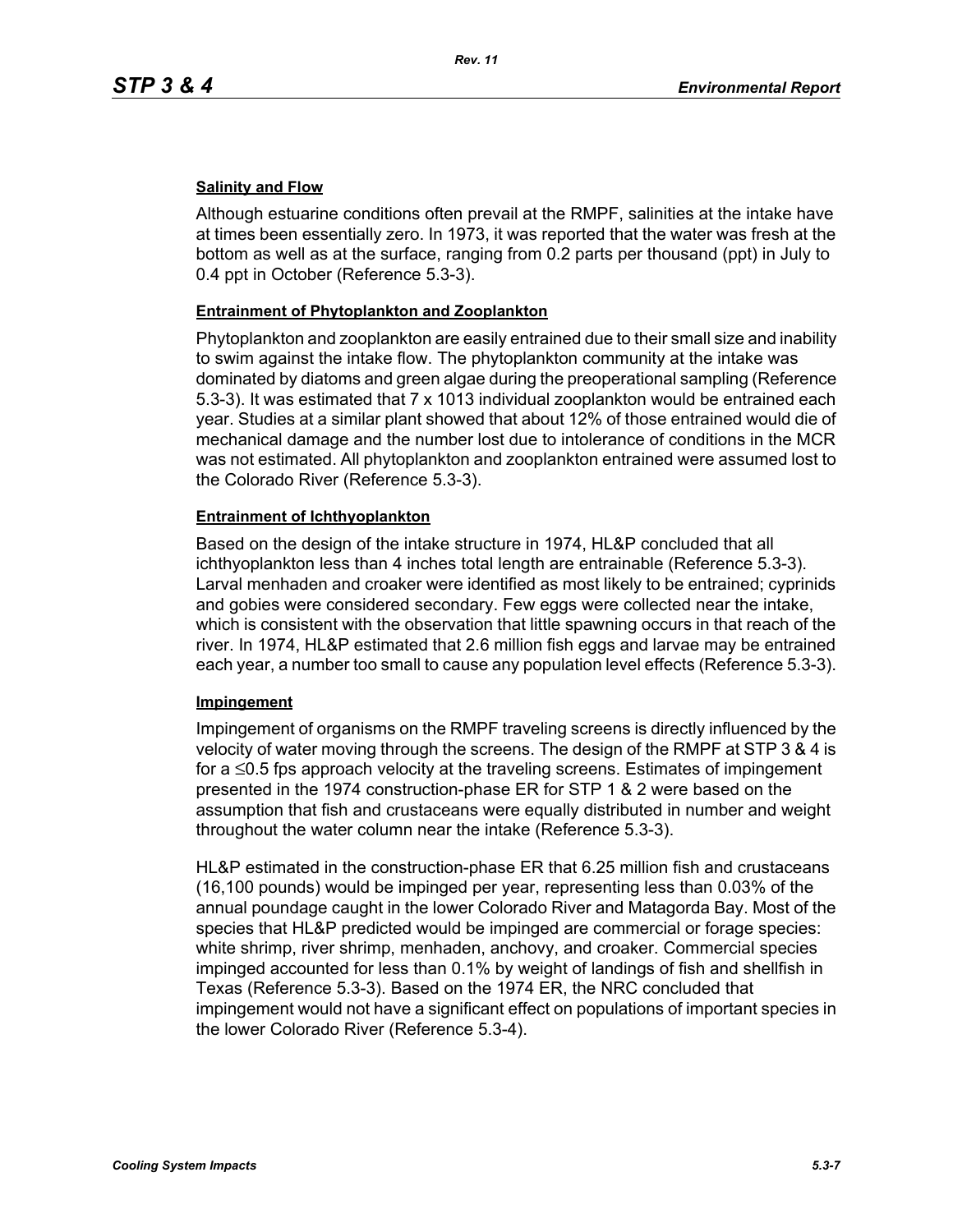### **NUS 1976: Year-Long Field Monitoring**

In 1975, STPNOC implemented a two-phase monitoring program to identify species that may be entrained by or impinged on the intake system (Reference 5.3-20). Phase 1 (April 75-April 76) included 26 sampling dates and several locations upstream and downstream of the intake, spaced at roughly 14-day intervals. Entrainment predictions based on direct measures of distribution and abundance of important organisms near the RMPF are considered representative of low flow conditions in the lower Colorado River. The NUS monitoring study is summarized in the NRC Operation FES (Reference 5.3-2).

Based on the physical characteristics of the river and the RMPF, NUS concluded that the makeup operation would affect an area of the Colorado River represented by the mid-channel, mid-depth (up to 10 feet) samples and the west bank samples (Reference 5.3-20). Mean densities of plankton and juvenile organisms were used to estimate entrainment. Estimates assumed that populations of organisms were relatively constant for a period of time (unspecified) around the sampling event, and that organisms were continually replenished at the sampling points by tidal and freshwater flow. The number of organisms entrained was calculated by multiplying the standing crop (individuals per cubic foot of river water) by the intake volume for a given time interval. Other assumptions and parameters of the calculations are given in Reference 5.3-20. The entrainment predictions were limited to plant operations during a particular set of low-flow conditions, which prevailed at STP 1 & 2 from August 1975 through March 1976.

#### **Salinity and Flow**

The Phase 1 monitoring study was conducted during an unusually dry year when Colorado River flows were low and estuarine conditions extended up to the STP site. All but two of the samples (May 6 and August 5) were collected when salinities at the intake represented estuarine conditions. Throughout the year-long monitoring period, bottom salinity remained high at the RMPF, ranging from 20.9 ppt in November 1975 to 31.0 ppt in August 1975. Surface salinity at the RMPF reached a maximum of 6.3 ppt on October 1, 1975, and by October 24, surface salinity reached an annual low of 0.8 ppt.

#### **Nekton in the Colorado River (Post-larval, Juvenile, and Adult Invertebrates and Fish)**

During Phase 1, post-larval, juvenile, or adult white shrimp, menhaden, anchovy, croaker, and mullet were most abundant in samples collected from the Colorado River. These commercially important species were most numerous at stations downriver from STP. All of these species except menhaden decreased in abundance upriver. Brown shrimp and blue crabs were sometimes abundant in samples upriver from the STP site (Reference 5.3-20).

To estimate entrainment at the RMPF, plankton tows were made at various stations upriver and downriver from the STP site to estimate the standing crop of entrainable organisms. Estimates of macroplankton and ichthyoplankton are given below.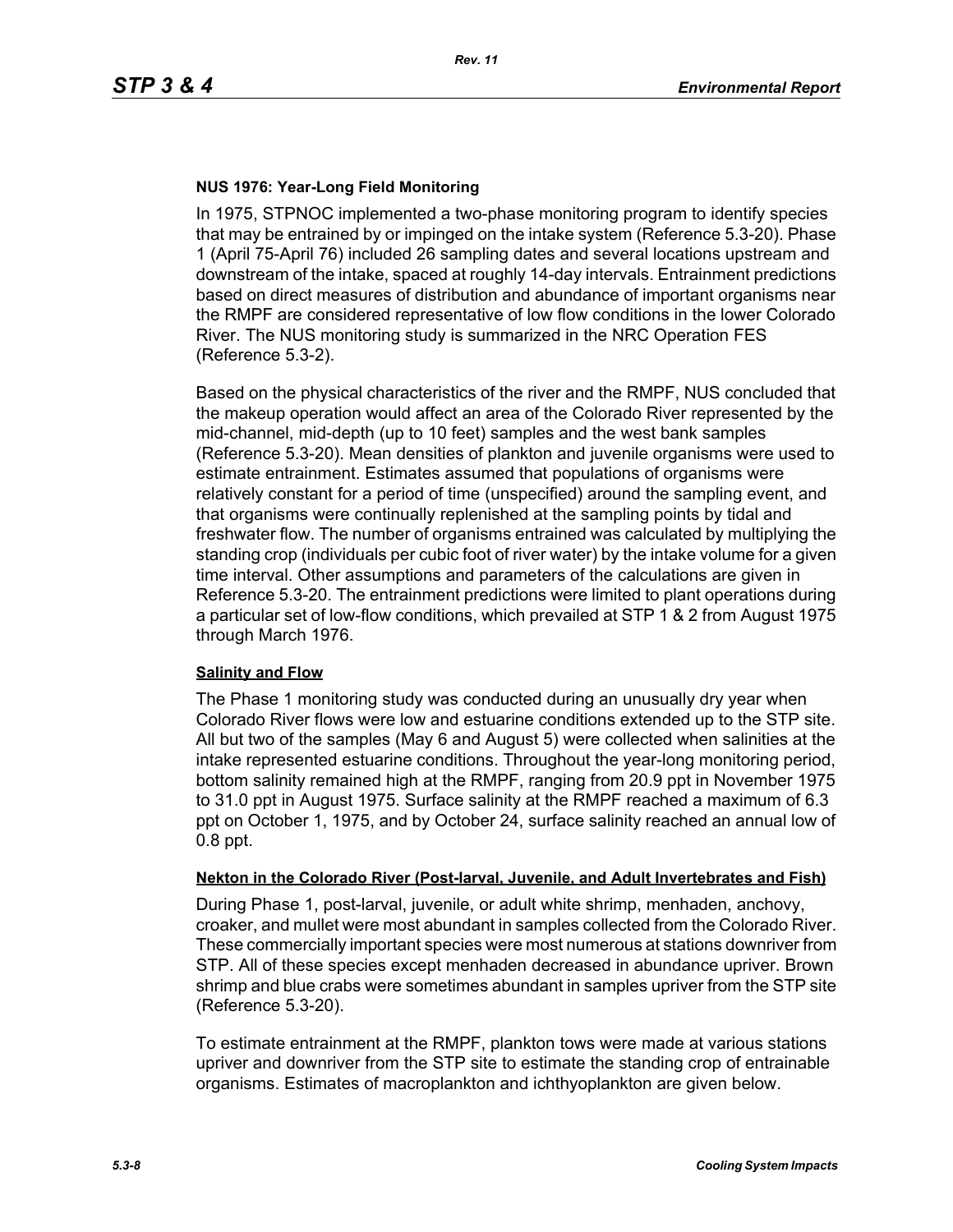#### **Entrainment of Macroplankton**

During Phase 1, the most important species in the macroplankton samples were decapod crustaceans, namely blue crab, white shrimp, and brown shrimp. Estimates of entrainment were based on densities of megalops of the commercially valuable blue crab and its congener, the pygmy blue crab, which cannot be distinguished at that stage, as well as first crab and juvenile stages of the blue crab. Estimates of entrainment of the shrimps were based on standing crops of post-larval white and brown shrimp.

Predictions of entrainment during the 8-month low flow period were as follows:

- Blue crab: 1.32  $\times$  10<sup>6</sup>
- White Shrimp:  $6.4 \times 10^3$
- Brown Shrimp:  $4.5 \times 10^3$

NUS estimated that in an 8-month period of low river flow, about one million blue and pygmy blue crab megalops, and about a quarter million blue crab individuals at the first crab and juvenile stage would be entrained (Reference 5.3-20). Of these, more than 83% would be entrained during August. Entrainment of white shrimp was predicted to occur exclusively in August, and of brown shrimp, only in March. NUS concluded that expected losses to entrainment were negligible compared with the millions of pounds of these species harvested annually in Texas, and the widespread distribution of the blue crab, white shrimp, and brown shrimp across Gulf of Mexico estuaries (Reference 5.3-20).

#### **Entrainment of Ichthyoplankton**

The total estimate of entrainment of ichthyoplankton during the 8-month period was 13,236,233 individuals; more than half of these were expected to be entrained during August 1975 due to an unseasonably high flow period that resulted in greater than normal pumping for that month. Normally, river flows are so low in August that little or no pumping would occur.

The highest densities of ichthyoplankton in samples representing the area of influence of the RMPF were reported in May–October 1975 and March–April 1976. The most abundant ichthyoplankton consistently (for more than 3 of the 8 months) in the area were Gulf menhaden, Atlantic croaker, bay anchovy, and naked goby (*Gobiosoma bosci*, which is the most common goby on oyster reefs [Reference 5.3-22]). On August 5, 1975, high river flows and low salinity prevailed at the RMPF, and freshwater drum and several cyprinids (*Family Cyprinidae*) occurred in the ichthyoplankton in large numbers. Freshwater drum larvae were so plentiful on that day that they made up 48% of the 8-month total of approximately 13 million individuals expected to be entrained. NUS emphasizes that these results reflect anomalous conditions due to extremely high August flows and should not be interpreted as typical entrainment scenarios (Reference 5.3-20).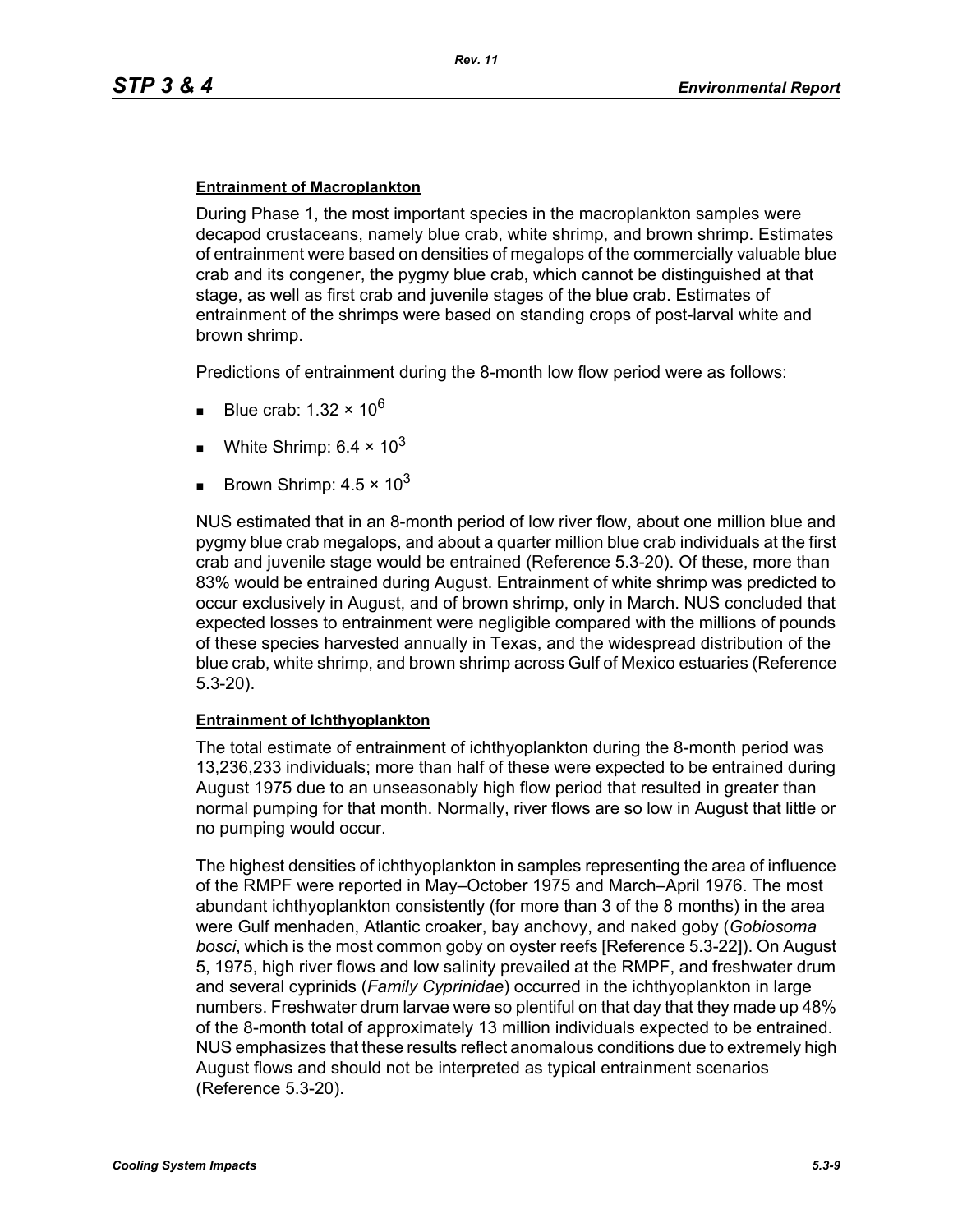The Phase 1 entrainment study for STP 1 & 2 estimated that in an 8-month period of low river flow, the following entrainment of important ichthyoplankton would occur:

- Croaker: 3.37  $\times$  10<sup>6</sup> (more than 90% in December and January)
- Menhaden:  $1.35 \times 10^6$  (86% in September)
- Anchovy:  $5.44 \times 10^5$  (70% in March)
- Naked goby:  $3.2 \times 10^5$  (all months except January and February)

Other infrequently collected ichthyoplankton were reported to be subject to entrainment at low levels, as follows:

- Pinfish (*Lagodon rhomboides*): 4.04 × 10<sup>4</sup> (February and March)
- Sand sea trout: 1.26  $\times$  10<sup>4</sup> (February and March)
- Striped anchovy (*Anchoa hepsetus*): 9.78 × 104 (March only)
- Gizzard shad:  $3.53 \times 10^4$  (March only)
- Black drum:  $3.86 \times 10^3$  (March only)
- Star drum (*Stellifer lanceolatus*): 9.6 × 10<sup>3</sup> (August only)

The entrainment estimates made by NUS during low flow months were about 2.5 times those predicted in the HL&P ER, largely because lower flow and higher salinity conditions in the river lead to increases in the density of organisms subject to entrainment at the RMPF (References 5.3-20 and 5.3-3). Estimated losses of crustaceans and fish to entrainment reported in NUS were deemed insignificant by NRC in light of the overall abundance and high reproductive potential of these species in the Gulf of Mexico (References 5.3-20 and 5.3-2).

## **McAden et al. (1984 and 1985): Phase 2 -Focused Study of Intake Area**

The Phase 2 monitoring (July 1983–December 1984) collected both impingement and entrainment samples. Impingement samples were taken at the traveling screens during filling of the MCR from July to September 1983, and again the following September. Each week during the sampling period, samples were taken at two screens for three 30-minute periods over a 24-hour period (roughly every 8 hours).

To document entrainment of organisms, ichthyoplankton samples were collected in the Colorado River in the immediate vicinity of the RMPF (at sampling station 2, established during Phase 1). Samples were collected at three depths using a 0.5 mm mesh conical plankton net, and both stationary sets and oblique tows were used. Methods were the same as used during Phase 1 sampling (References 5.3-19 and 5.3- 21). Mid-depth samples from mid-channel locations were used to estimate entrainment, consistent with methods developed during Phase 1 (Reference 5.3-20).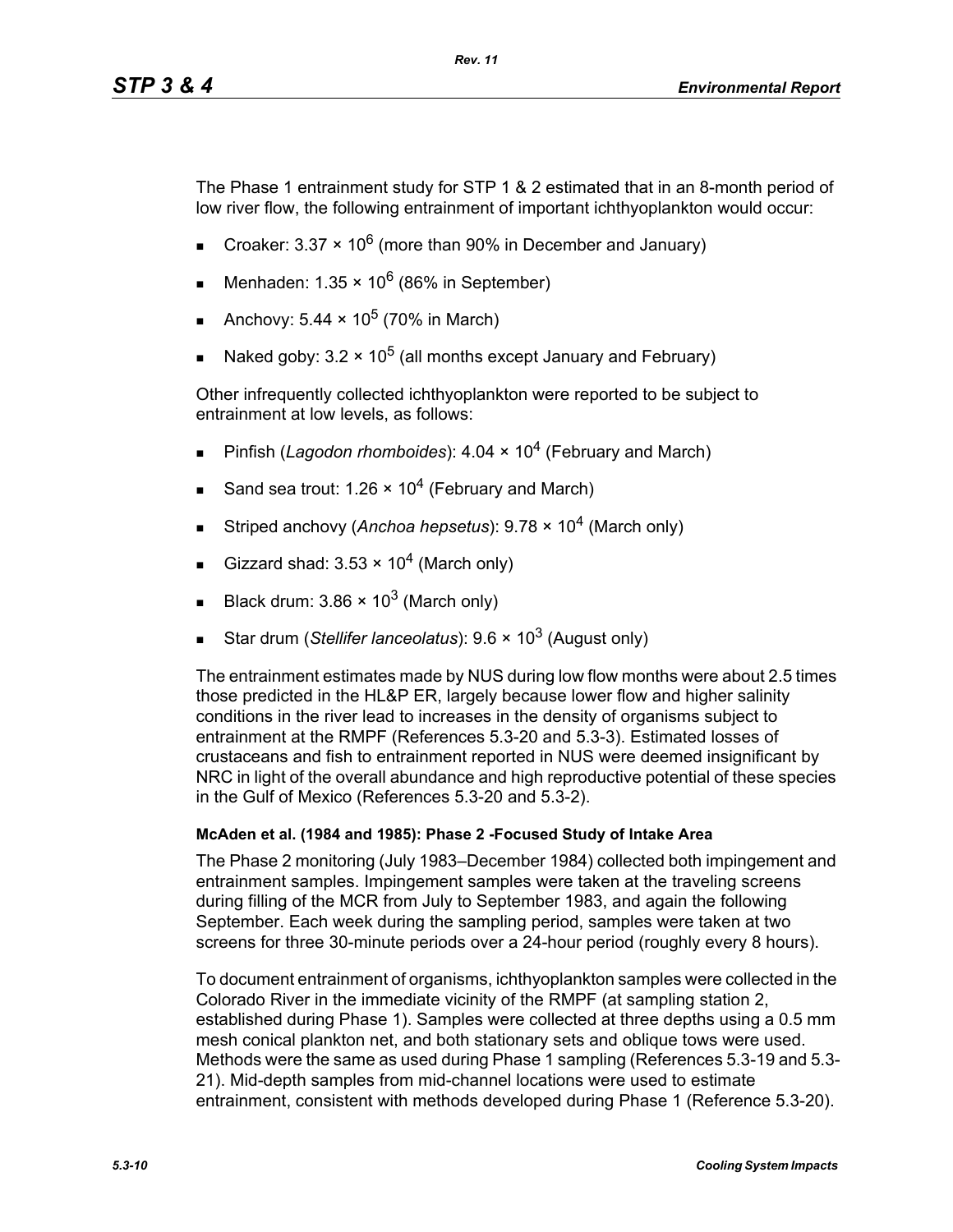Ichthyoplankton samples were also collected from the sedimentation basin. However, sampling difficulties prevented any collections from mid-depth locations, making comparisons of little value. Sedimentation basin samples are not discussed here.

### **Salinity and Flow**

During the 3-month sampling period, salinity at the mid-depth (about 10 feet) sampling location in the Colorado River ranged from 0.3 ppt in late July to 20.7 ppt in early August. Average Colorado River flow ranged from 492 cfs on July 13, 1983 to 2076 cfs on August 10, 1983.

### **Nekton (Post-larval, Juvenile, and Adult Invertebrates and Fish)**

During the first year of Phase 2 sampling (July 1983 to June 1984), six shrimp species, two crab species, and a crayfish species were collected in seine and trawl samples at Station 2, in the vicinity of the STP RMPF (Reference 5.3-19). During the single sampling event in September 1984, one additional shrimp (*Palaemonetes pugio*) was collected by seine, and another (*Penaeus duorarum*) was collected on the revolving screens of the RMPF, but not by seine or trawl (Reference 5.3-21).

During the first year of Phase 2 sampling (July 1983 to June 1984), 30 species of fish were collected near the RMPF by trawl or seine; the large majority was estuarine or marine. Only four of the 30 fish were freshwater species (Reference 5.3-19). During the single sampling event in September, 1984, no fish or crustaceans were collected by trawl because dissolved oxygen concentrations at the bottom were thought to be too low to support these species. Seine collections yielded 20 species of fish, but only one (*Lepisosteus occulatus*, the spotted gar) lives in freshwater. Seine collections included eight estuarine/marine fish not collected in the previous year.

#### **Entrainment of Macroplankton and Ichthyoplankton**

During the Phase 2 study of ichthyoplankton abundance and entrainment, standing stocks of macroplankton and ichthyoplankton were measured using plankton tows, as described in Reference 5.3-14. To maintain consistency with Phase 1 data, entrainment estimates were based on mid-channel, mid-depth samples collected at station 2, near the RMPF. The number of individuals (per 100 cubic meters of Colorado River water) collected over a 24-hour period was multiplied by the volume of water pumped over the same period (Table 5.3-3). The number of macroplankton entrained over 24 hours ranged from about 1 million individuals in late July 1983 to more than 54 million individuals in mid-September 1983. More than 50 species of macroplankton were collected; most common were zoeae of *Callianassa* (ghost shrimp) and *Rhithropanopeus harrisii*. Jellyfish medusae were abundant in some samples and completely absent in others (References 5.3-19 and 5.3-21).

Estimates of ichthyoplankton entrainment also varied across the sampling periods, with a low of about 13,000 in September 1984 and a high of 553,000 in July 1983 (Table 5.3-3). In fact, the same sampling period yielded the lowest estimate of macroplankton entrainment and the highest estimate of ichthyoplankton entrainment (Table 5.3-3). The authors attributed the elevated ichthyoplankton entrainment levels to high densities of the bay anchovy. Bay anchovies were particularly abundant in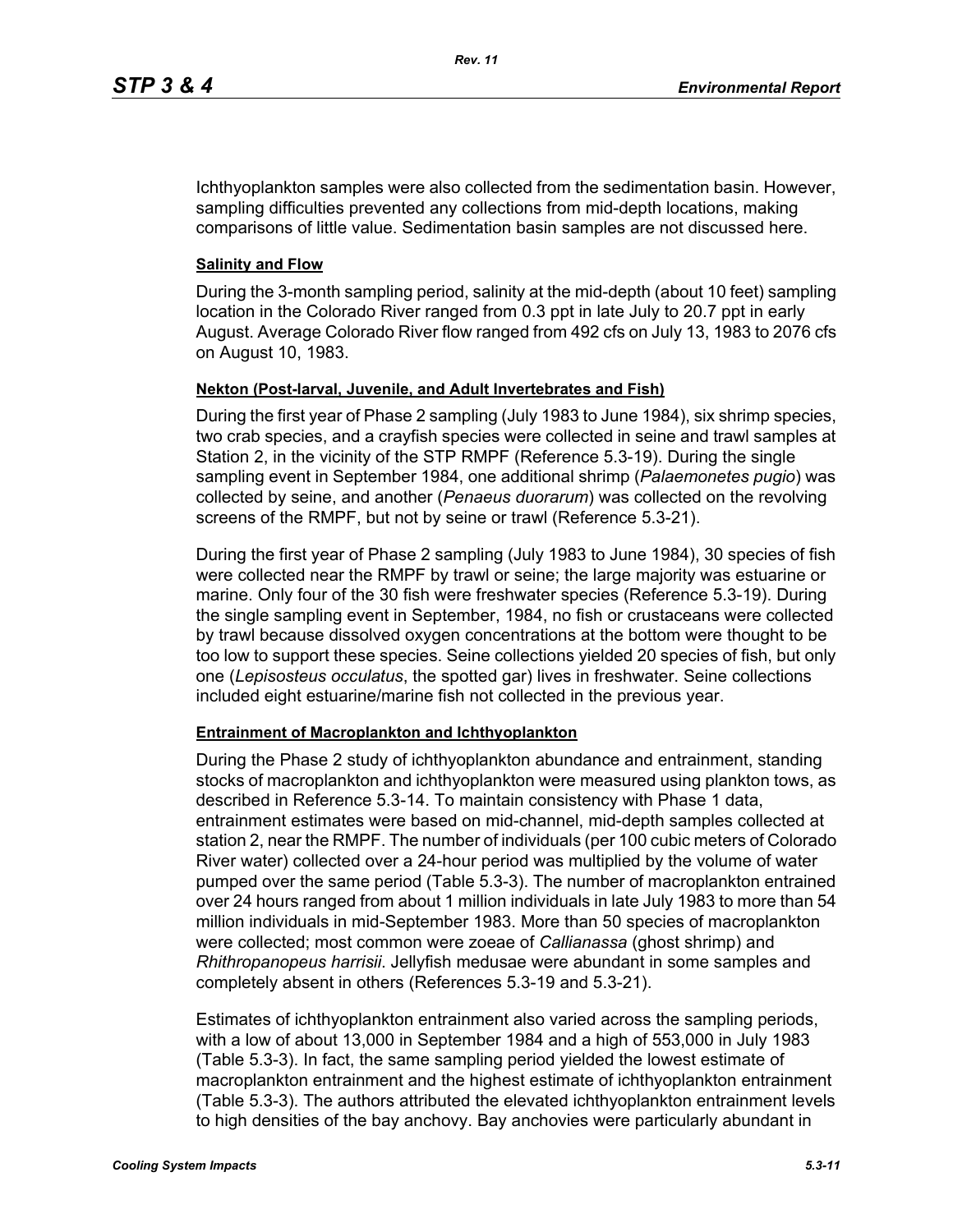samples in July 1983, when low salinities were observed from the surface to bottom of the river (Reference 5.3-19). Low salinity (as low as 0.2 ppt) apparently stressed the bay anchovies, making them more vulnerable to capture, and inflated abundance estimates for this species (References 5.3-19 and 5.3-2). Other ichthyoplankton that occurred frequently in the samples were several species of goby (*Gobionellus boleosoma*, *G. hastatus*, and *Gobiosoma bosci*). *Caranx hippos*, *Gobiosoma robustum*, and an unidentified centrarchid occurred in one sample each (References 5.3-19 and 5.3-21).

#### **Impingement of Crustaceans and Fish**

Impingement of macroinvertebrates and fish was monitored in 1983–84 during the filling of the MCR and again on a single date in September 1984 (References 5.3-19 and 5.3-21). Impingement was greatest in mid-July, when an estimated 14,976 crustaceans and fish were impinged over a 24-hour period (Table 5.3-4). The September 1984 estimate was the lowest (2880 individuals over a 24-hour period).

The most commonly impinged macroinvertebrate was the blue crab, which was collected during all impingement sampling events (Table 5.3-4). In addition, six shrimp, including four palaemonids and two penaeids, were impinged. Of these, the Ohio shrimp was the most often impinged.

A total of three individual fish were collected in impingement samples during the 1983–1984 monitoring studies. Two were estuarine fish (inland silverside and crevalle jack) and one was a freshwater fish (green sunfish). The September 1984 impingement sampling yielded no fish.

#### **Conclusions of Monitoring**

The NRC concluded that losses of important aquatic species due to entrainment at the RMPF for STP 1 & 2 would be "insignificant" for the following reasons:

- Only a small portion of the lower Colorado River population of a species would occur near the intake, and only 10% of those present at the intake would be actually entrained
- **The Lower Colorado River tidal reach does not provide unique habitat or services** to estuarine or marine organisms, it is one of many similar tidal rivers on the Gulf Coast
- The commonly entrained organisms (anchovy, menhaden, croaker, blue crab) are ubiquitous and abundant along the Gulf of Mexico
- **Due to water allocation permit conditions, most withdrawals would occur during** high river flows when the assemblage is mostly freshwater (Reference 5.3-2)

The NRC concluded that effects of impingement on lower Colorado River fish and shellfish would be "minor," based on the following rationale: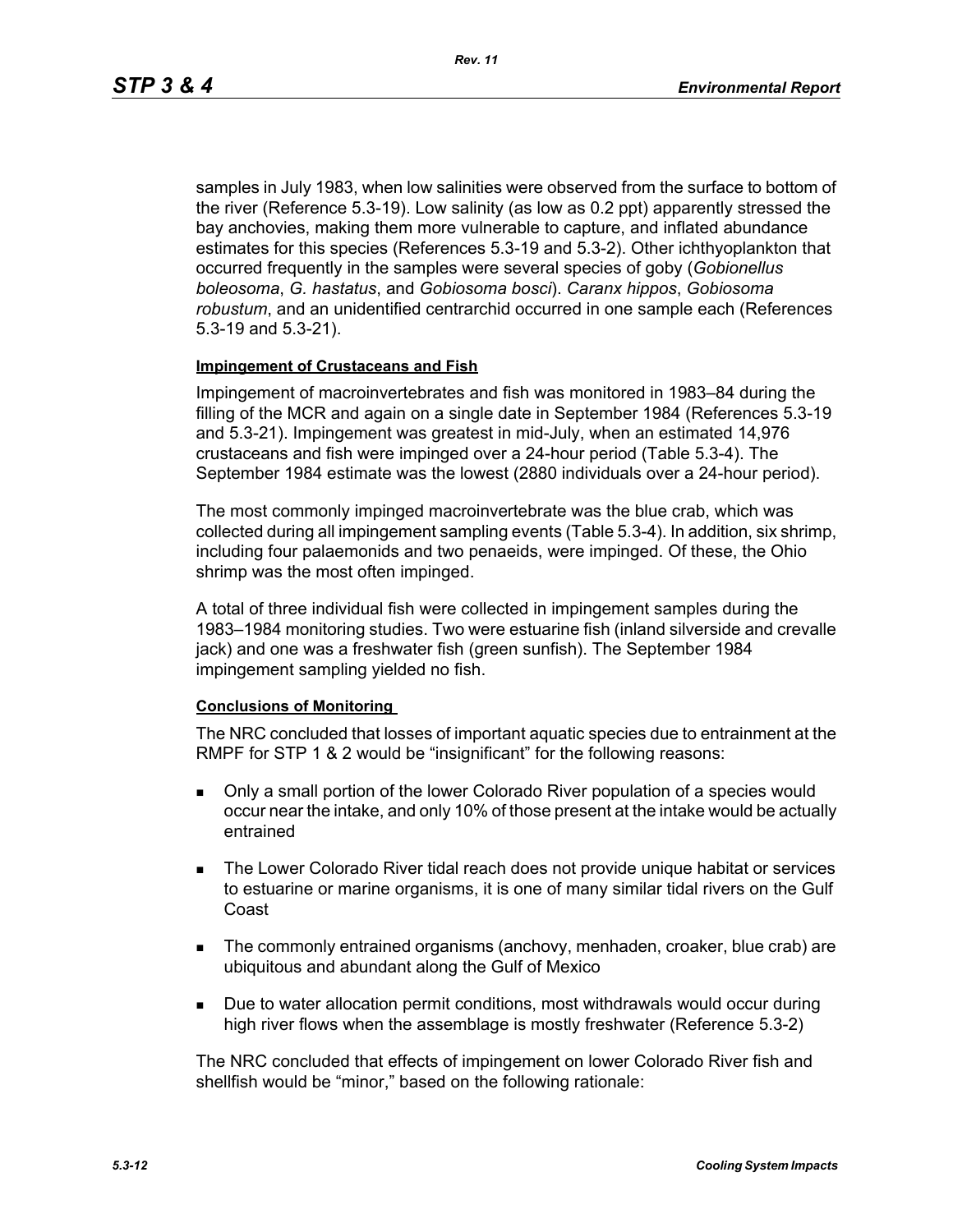*Rev. 11*

- Because absolute densities of organisms are low at the intake, low absolute numbers would be impinged
- **The intake design limits impingement, the timing of the pumps would limit** impingement of young of the year (assuming low withdrawals from July to September, when young are present), and use of upper strata river water would limit impingement of estuarine organisms in the salt wedge
- **The Lower Colorado River is not a unique nursery habitat for any species**
- Menhaden, croaker, anchovy, and mullet are ubiquitous and abundant (Reference 5.3-2)

### **Main Cooling Reservoir**

Records of fish caught in the MCR provide a partial list of species that have survived entrainment and are tolerant of the temperature and salinity regimes in the reservoir. In a September 1994 catch and release fishing tournament for employees, the most commonly caught species were redfish (red drum) and catfish (presumably blue catfish, but tournament records did not differentiate among catfish species); other species landed included black drum, common carp, and largemouth bass. One specimen each of gar, croaker, and Southern flounder was reported.

STPNOC is currently undertaking a study to characterize the relative abundance of fish species in the MCR (see Section 6.5). Although intended primarily to gather information on the distribution and abundance of juvenile and adult fish in the reservoir, this study is also expected to yield useful information on survival of fish entrained at the RMPF. The study will not provide a comprehensive list of species entrained, because most estuarine species that are entrained will not survive in the MCR. Some species that could survive in the MCR may be entrained in such low numbers that they are not detected during the survey. However, the presence of a species in the MCR could provide additional insights on differential vulnerability of fish species to entrainment at the RMPF.

### **Relevance of Previous Entrainment and Impingement Studies to STP 3 & 4**

Impacts to aquatic biological resources from STP 1 & 2 were judged to be SMALL and acceptable (Reference 5.3-2). Because no threatened or endangered aquatic species occur in the vicinity, none would be impacted by plant operations (Reference 5.3-2). The RMPF was designed originally to serve four units, so no additional design modifications are required for this project. The intake bays, fish screens, trash racks, and bypass system are already operational for STP 1 & 2. The refurbishment of the RMPF to accommodate STP 3 & 4 will consist primarily of installing new pumps and traveling screens in existing pump bays. Impacts to aquatic species from the operation of STP 3 & 4 will be SMALL.

The RMPF proposed for the new units at STP 3 & 4 will presumably be in compliance with Section 316(b) of the Clean Water Act by virtue of the fact that it has "reduced flow commensurate with (a) closed-cycle re-circulating system" (69 FR 131, July 9, 2004, page 41592). This is one of the "compliance alternatives" a facility may select to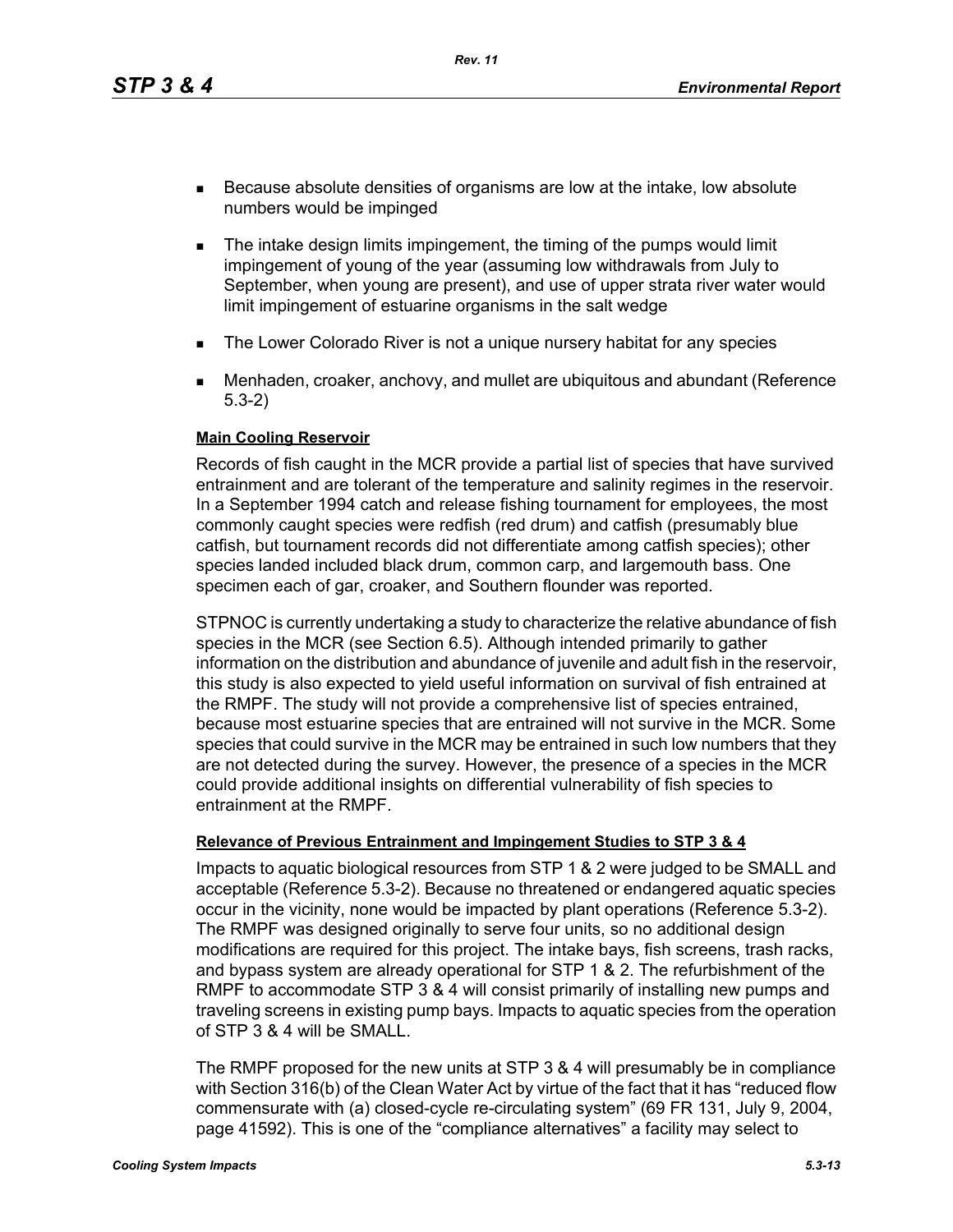demonstrate that it has installed the BTA for minimizing adverse impacts of CWIS (69 FR 131, July 9, 2004). However, the EPA's determination of BTA is one of the provisions of the Phase II regulation that is being challenged in court, which led the EPA to suspend the regulation in March 2007 (Reference 5.3-23). Regardless of the outcome of the legal challenge to the EPA rule, the STP intake system is expected to be in compliance with Section 316(b) because of its closed-cycle design. As stated in the rule, "any facility that reduces its flow to a level commensurate with a closed-cycle, recirculating cooling system meets the performance standards in today's rule because such a reduction in flow is deemed to satisfy any applicable impingement mortality and entrainment performance standards for all water bodies" (69 FR 131, July 9, 2004, page 41601).

In a June 27, 2007 letter, TCEQ stated, "…we have reviewed the information you submitted and based on our best professional judgment, we consider your facility to be a closed-cycle recirculating system (Reference 5.3-45). We also concur that the Main Cooling Reservoir (MCR) at your facility does not meet the definition of water in the state."

## **5.3.1.2.3 Long-Term Regional Evidence of No Significant Impact**

Virtually all available data on fish and invertebrate abundance in Matagorda Bay illustrates that most species show significant variability from year to year, as is typical in estuaries nationwide (Reference 5.3-24). In a complex analysis of the effect of the diversion of the lower Colorado River on epifauna in Matagorda Bay, Wilbur and Bass concluded that "the background level of interannual variability is so great for most species that a substantial and sustained change in abundance would have had to occur to suggest that it resulted from the diversion" (Reference 5.3-17). Variability in species assemblages and abundance is influenced by significant regional conditions such as a major flood in 1992 and a severe drought in 1996 (Reference 5.3-24).

To predict the impact of pumping associated with STP 3 & 4, it is useful to look retrospectively at effects on fish and shellfish populations that may be attributed to pumping for STP 1 & 2. No population data is routinely collected on fish in the lower Colorado River. However, long-term catch data in Matagorda Bay shows that populations of most commercial, recreational, and forage species have either remained stable or increased over the past two decades since STP 1 & 2 became operational. Selected analytical studies are referred to in References 5.3-17, 5.3-24, and 5.3-25.

The U.S. Army Corps of Engineers (USACE) diverted the lower Colorado River into the eastern arm of Matagorda Bay in 1991 to create habitat, increase nutrients, and moderate salinity. The overall goal was to improve fisheries productivity. Wilbur and Bass evaluated several long-term data sets that included fisheries abundance in various parts of the bay before and after the diversion (Reference 5.3-17). The expectation was that the diversion would be shown to have had a significant positive effect on at least some important species, such as white shrimp, brown shrimp, blue crab, croaker, anchovy, or menhaden. However, none of the data sets indicated significant shifts in species abundance, despite substantial habitat changes, such as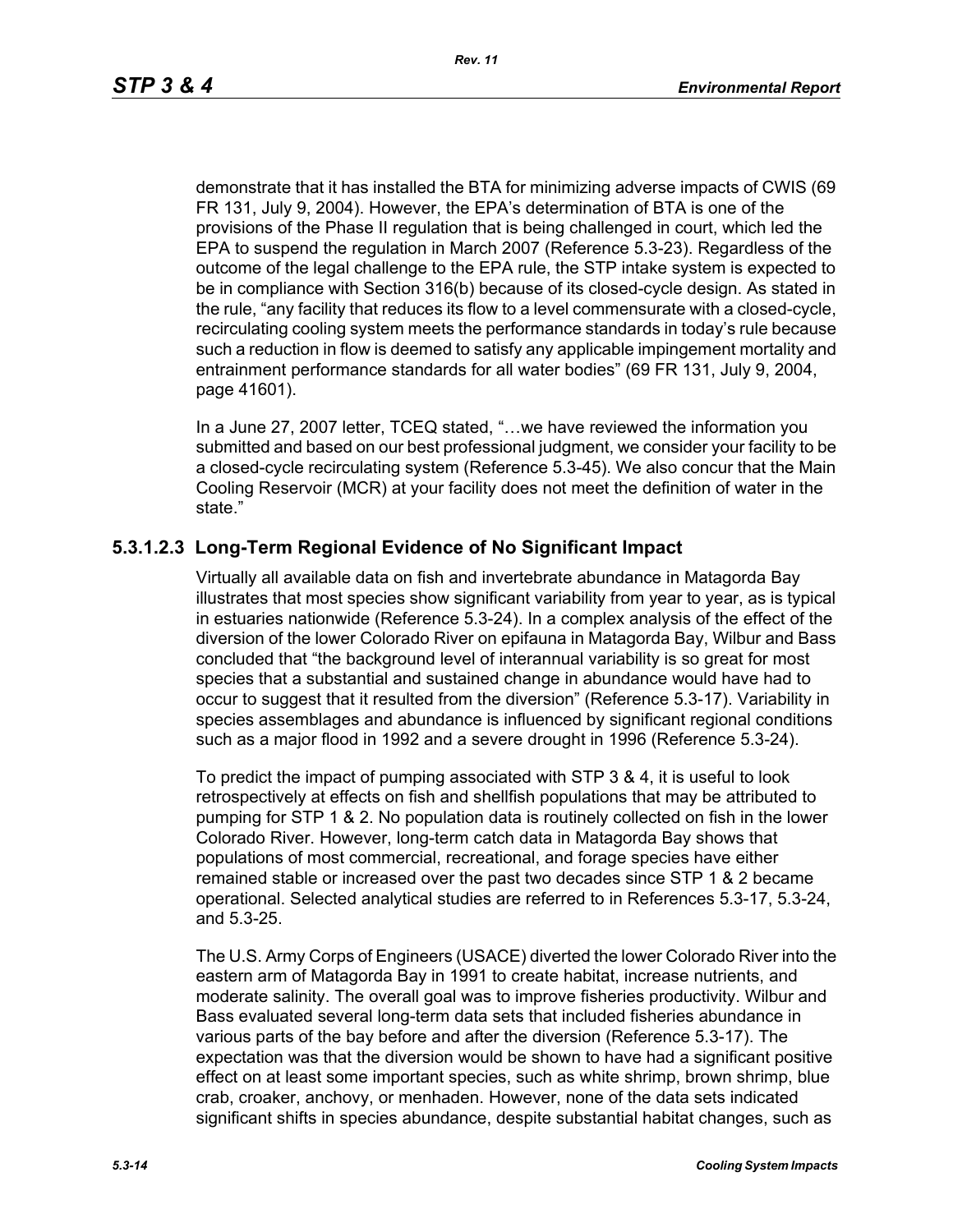the growth of a deltaic marsh at the end of the diversion cut. This study points out that, relative to other Gulf of Mexico estuaries, the Colorado River has a small average discharge (76.5 m3/s) compared with the size of Matagorda Bay (1070 km2). In fact, when the flow is less than 14 m3/s (500 cfs), as measured at the Wharton gauge station located upstream of STP, there is no discharge from the Colorado River. The authors noted that there were no diversion-related differences in abundance for any important species monitored by TPWD, and that blue crab and shrimp landings "did not exhibit any unusual deviations from historical interannual variability" (Reference 5.3- 17).

If a major diversion and habitat creation project did not elicit a population-level response from key species, it is unlikely that the relatively minor withdrawals of makeup water at the STP site will negatively impact these species.

The TPWD Coastal Fisheries Division samples the nine major bay systems in Texas to monitor the relative abundance of fish and shellfish. Their samples are independent of fisheries pressures, which can skew data away from representing ecologically relevant abundances. Trends in relative abundance of important species in East Matagorda Bay, Matagorda Bay, and the entire Texas coast are presented in Table 5.3-5 for several sample types: (1) gill nets in spring, (2) gill nets in fall, (3) bag seines, and (4) trawls (Reference 5.3 25).

The data clearly shows that populations of fish and shellfish in the Matagorda Bay estuary, and, by extension, the tidal reaches of the lower Colorado River, have either remained stable or increased since 1985 (Reference 5.3-25). This pattern holds even for species that have experienced a decline statewide, such as blue crab and white shrimp. The NRC prediction that the amount of entrainment and impingement that would occur at the STP 1 & 2 intake would be insignificant has been supported (Reference 5.3-2). No evidence of adverse impacts of water withdrawals by STP 3 & is shown.

A cooperative group of several Texas government agencies including LCRA, TPWD, TCEQ, and the Texas Water Development Board (TWDB), prepared an independent analysis of the long-term fisheries-independent data collected by TWPD in Matagorda and East Matagorda Bays (Reference 5.3-24). The study concluded that the current health and productivity of Matagorda Bay is generally good, and gave as evidence the approximately \$63 million that Matagorda Bay generates annually in commercial seafood harvests, and the \$115 million annually the bay contributes to the sport fishing industry (Reference 5.3-24). The current freshwater inflows have helped maintain the health and productivity of the bay, although the study acknowledges that a host of complex factors that are not yet fully understood interact to affect the overall productivity of the bay.

The LCRA study provides a summary of the economic value of the ecological services provided by Matagorda Bay, with particular reference to its role as habitat for estuarinedependent fish and shellfish. For example, commercial fishermen in Texas landed an estimated 95.2 million pounds of fish, shrimp, crabs and oysters in 1999. Shrimp are the most valuable resource along the Texas coast, accounting for 81% of the harvest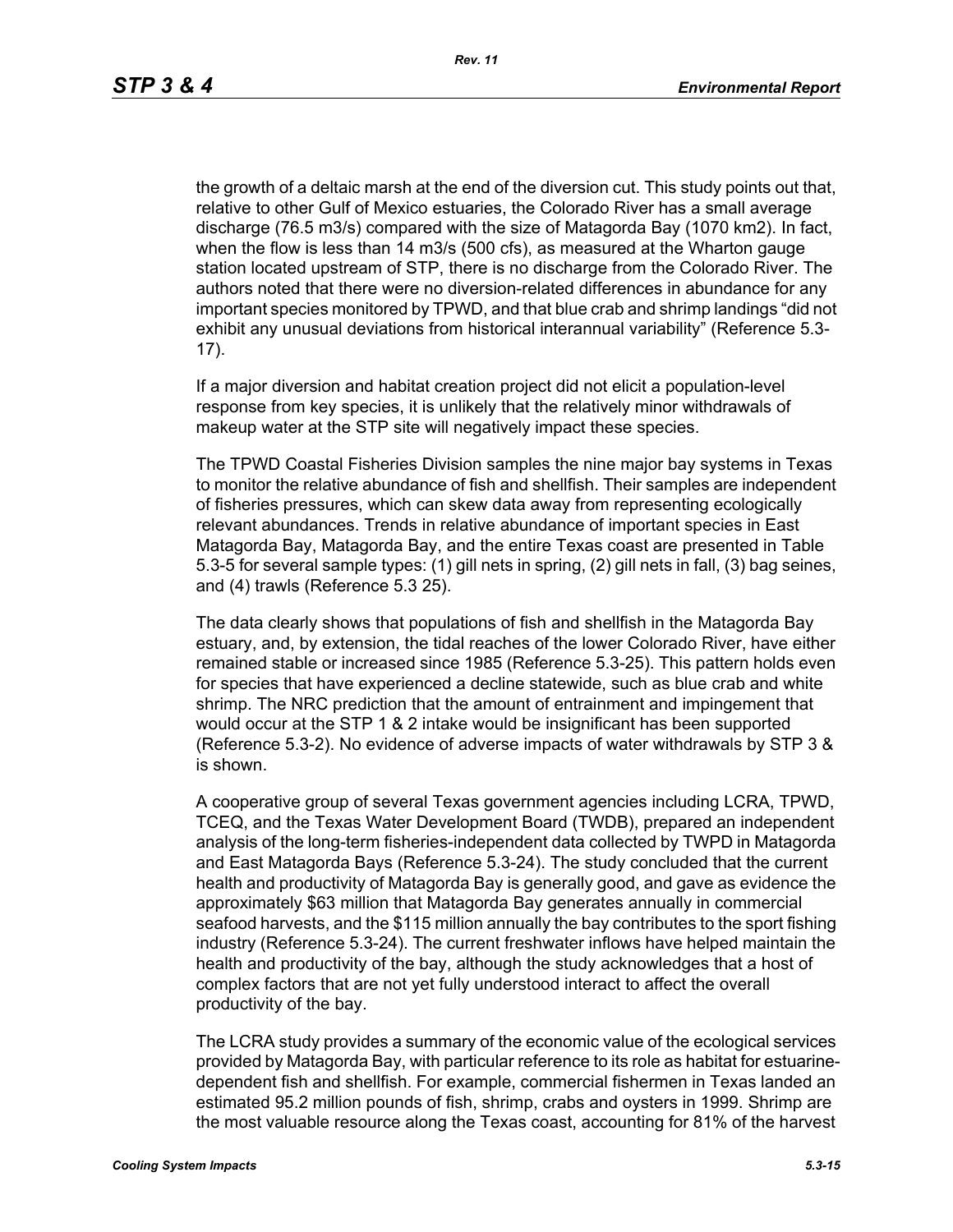and 88% of the dockside value in 1999 (Reference 5.3-24). Commercial shrimpers in the Matagorda Bay system landed one-fourth of the total shrimp catch from all Texas bays, representing 27% of the dockside value, on average, from 1995 to 1999 (total dockside value was 219 million in 1999 dollars). As reported by LCRA, a Texas A&M University study in 1995 estimated that the Matagorda estuary contributed 1847 jobs and \$71.86 million to commercial fishing (gulf and bay). Since the study was published, both landings and economic impact have increased (Reference 5.3-24).

### **5.3.1.3 Conclusions**

NRC assessed impacts of the STP 1 & 2 cooling water intakes in the Final Environmental Statement Related to the Operation of STP 1 & 2 (Reference 5.3-2). NRC concluded that "entrainment impacts appear insignificant when the entire Gulf of Texas coast populations are considered." With regard to lower Colorado River populations, the NRC observed that "there may be considerable variation in the numbers and kinds of species entrained from year to year" due to annual variation in river flow, salinity, and natural population fluctuations. Having said this, the NRC concluded that "entrainment losses…will not constitute a significant impact to their respective populations" because:

- A relatively small percentage of organisms passing the intake would be potentially affected and an even smaller percentage of the biota of the entire lower Colorado River would be potentially affected
- The lower Colorado River did not appear to be a unique nursery area for estuarinemarine organisms
- **The species primarily affected were ubiquitous and abundant along the Texas and** Gulf coast
- Most makeup water withdrawal would occur during periods of high river flow when densities of important estuarine-marine organisms are low in the area of the STP 3 & 4 intake

With respect to impingement, the NRC determined that operation of the RMPF "will result in only minor impingement effects on biota in the Colorado River in the vicinity of the intake structure." The NRC staff based this on the following facts:

- **The densities of fish and shellfish near the site are low compared to downstream** areas
- **The lower Colorado River was not a unique nursery area for estuarine-marine** organisms
- **Species expected to be most affected (e.g., Gulf menhaden, croaker, bay anchovy,** striped mullet) were ubiquitous and abundant along the Texas and Gulf coasts

As discussed previously in this section, the only major change that will be required to the RMPF to support STP 3 & 4 will be the installation of pumps in existing but currently unused pump bays. Because there will be no change in the configuration of the RMPF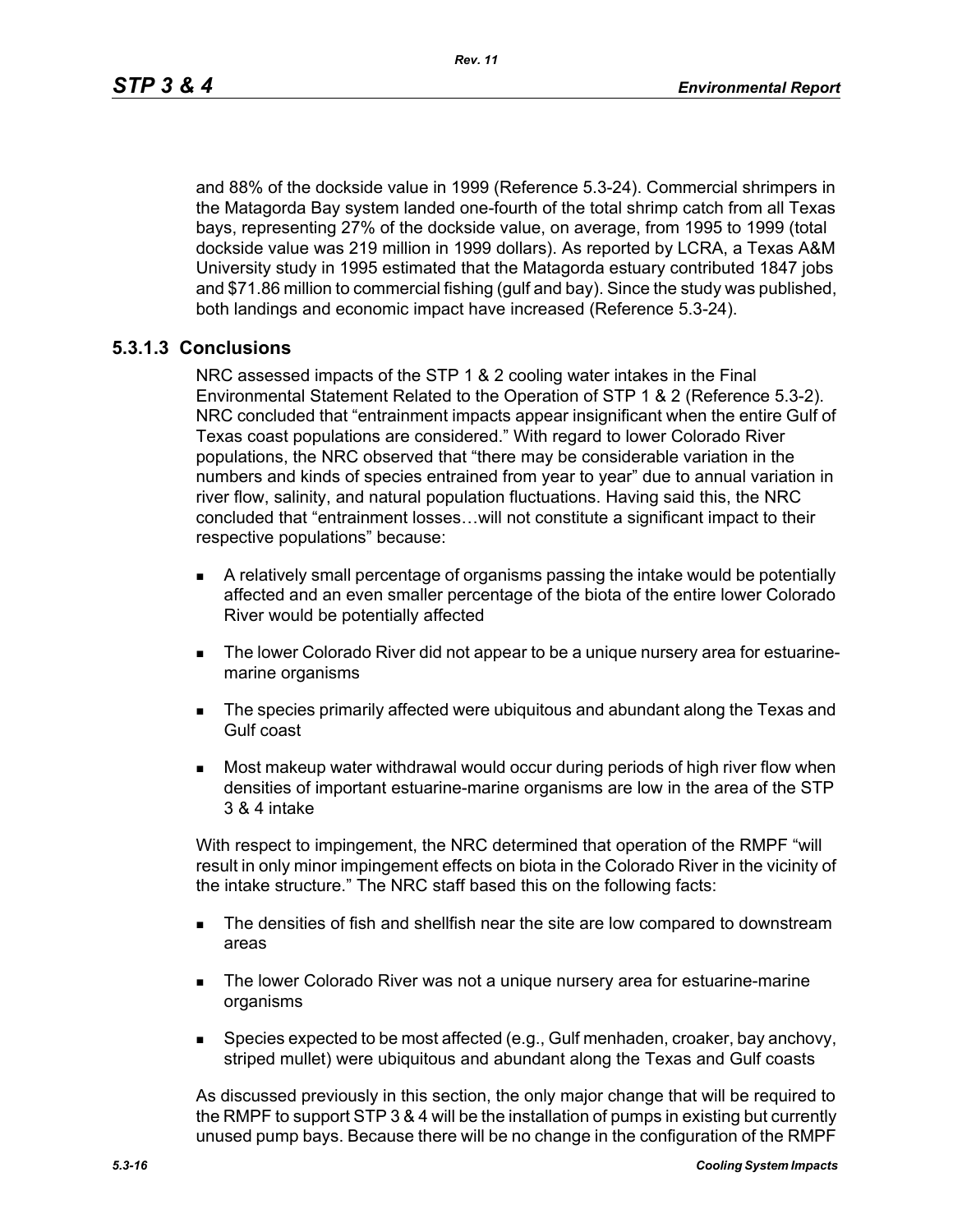(other than installing pumps and traveling screens) and there will be no significant change in intake velocity, the major difference with respect to entrainment and impingement will be the total volume of water pumped annually. The NRC's assessment of impacts in 1986 for STP 1 & 2 operations assumed that 83,900 acrefeet would be withdrawn ("diverted") per annum (Reference 5.3-2). With two additional units online, the volume of water pumped annually could approach (but not exceed) 102,000 acre-feet, the permit limit. Although entrainment and impingement losses are likely to be somewhat higher than projected by the NRC in its FES for operation, the NRC's conclusions relative to SMALL impacts of entrainment and impingement appear to remain valid. These conclusions have been substantiated by long-term monitoring studies conducted by the state of Texas that suggest that important populations in Matagorda Bay and the lower Colorado River are stable, if not expanding.

These long-term studies indicate that operation of the RMPF at STP 3 & 4 has had no measurable impact on any important species in the area. The addition of pumps for STP 3 & 4 is not expected to significantly affect the distribution or abundance of populations of important species in the area, or to cause any measurable communitylevel perturbations. Effects on important aquatic resources will be SMALL.

## **5.3.2 Discharge Systems**

The Final Plant Discharge, which is the existing blowdown facility on the Colorado River, is described in Subsection 3.4.2.1. Designed to reduce total dissolved concentrations in the MCR, it has been used (tested) only once, in 1997. Acceptable water quality has been maintained by selective diversion from the Colorado River during periods of high flow (Reference 5.3-26).

### **5.3.2.1 Thermal and Physical Impacts**

Effluent is discharged from the MCR through Outfall 001 to Segment No. 1401 ("Colorado River Tidal") of the lower Colorado River; the designated uses in Segment No. 1401 are contact recreation and high aquatic life use (Reference 5.3-27). Water quality in high aquatic life use waters is expected to be adequate to support high biotic diversity, high species richness, and a high degree of habitat diversity (Reference 5.3- 27).

The current TPDES permit (No. WQ0001908000, issued July 21, 2005) limits the average daily discharge to the Colorado River to 144,000,000 gallons per day. Outfall 001, the only outfall that discharges to the Colorado River, is equipped with a diffuser to enhance dilution at the point of discharge. Potential thermal, physical, and chemical effects of the discharge on aquatic resources are discussed in the sections that follow.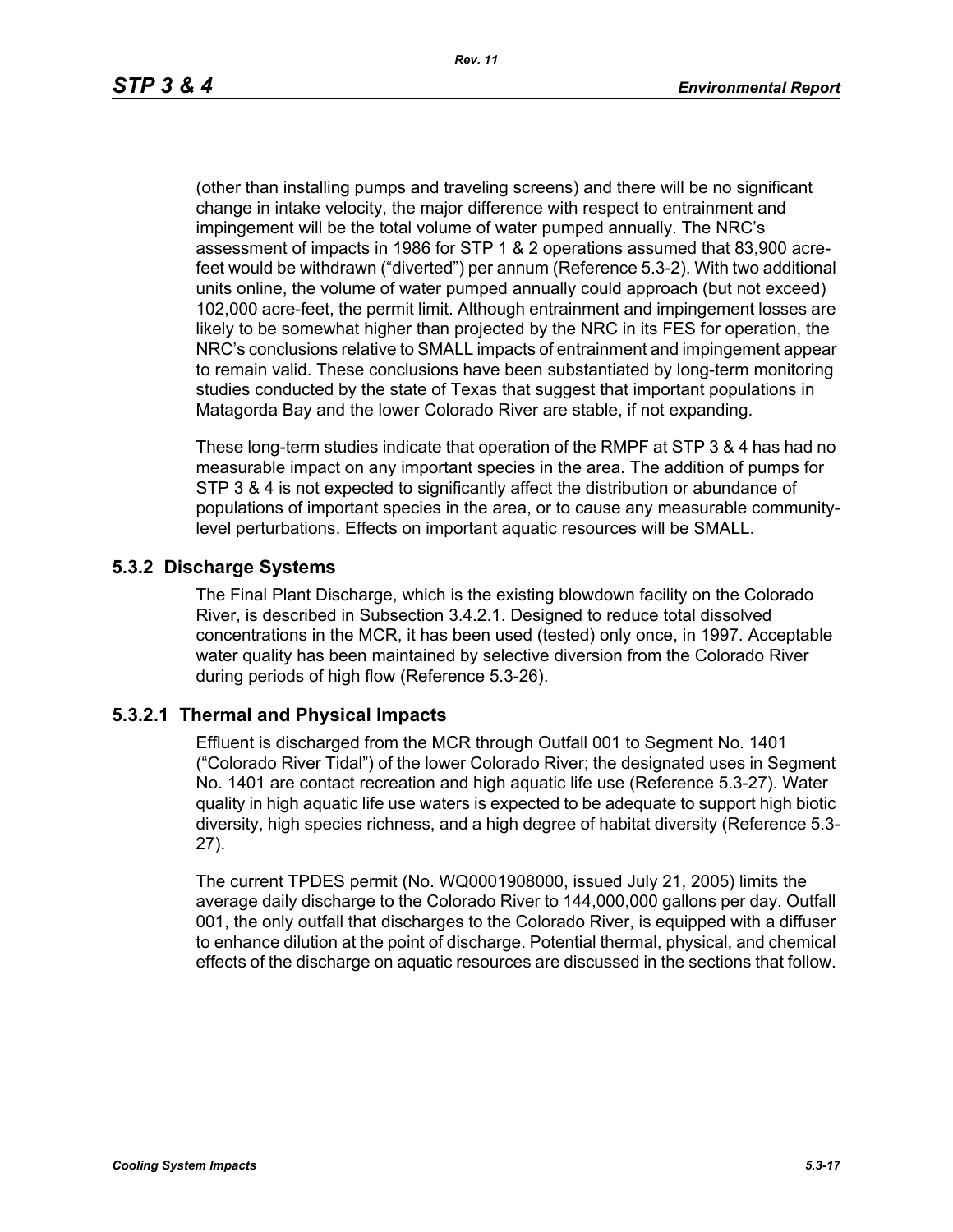# **5.3.2.2 Aquatic Ecosystems**

## **5.3.2.2.1 Thermal Effects**

Section 3.4 describes the cooling system proposed for STP 3 & 4. As discussed in Section 3.4, blowdown will be directed to the Colorado River via the existing blowdown structure, which includes a 1.1-mile-long discharge line that extends downstream along the west bank of the river and is equipped with seven discharge ports. One or more of the ports may be "valved" open, depending on river flows, to promote rapid mixing of the effluent (Reference 5.3-2).

The original NPDES permit (No. TX0064947) for STP 1 & 2, issued by the EPA in 1985, contained requirements on the number of discharge ports that must be opened, given a range of blowdown flow rates, but these port control requirements were removed from the permit when the state of Texas assumed responsibility for the NPDES program. However, STPNOC procedures direct operators to open two to seven blowdown valves, depending on blowdown rate. STPNOC also prescribes a range (80 to 308 cfs) of allowable blowdown rates.

Based on cooling system design and STP 1 & 2 operating experience, it is anticipated that it will be necessary to discharge from the MCR periodically to reduce levels of dissolved solids in the MCR. Blowdown flows will range from 80 to 308 cfs, depending on flows in the Colorado River. The current TPDES permit for STP 1 & 2 contains limits on daily average (95°F) and daily maximum (97°F) discharge temperatures, limits that are anticipated to be extended to the new units as they are based on state water quality standards. The current TPDES permit also stipulates that the discharge from Outfall 001 shall not exceed 12.5% of the flow of the Colorado River at the discharge point and prohibits discharges from Outfall 001 when flow in the Colorado River adjacent to the plant is less than 800 cfs. Because the blowdown flow will be no more than 12.5% of the Colorado River flow (and under normal circumstances will be an even smaller percentage) the effect on temperature downstream in the Colorado River will be negligible, and limited to an area in the immediate vicinity of the blowdown line. No recirculation of heated effluent is expected.

In 1975 and again in 1986, the NRC concluded that potential thermal impacts to aquatic organisms in the Colorado River from operation of STP 1 & 2 would be limited to the area immediately adjacent to the blowdown diffuser ports (References 5.3-2 and 5.3-4). Assuming STP 3 & 4 are held to the same TPDES permit limits and conditions with regard to blowdown (i.e., blowdown flow no greater than 12.5% of Colorado River flow; two to seven discharge port valves open, depending on blowdown rate), thermal impacts to aquatic biota will continue to be SMALL and will not warrant mitigation (beyond the measures already in place).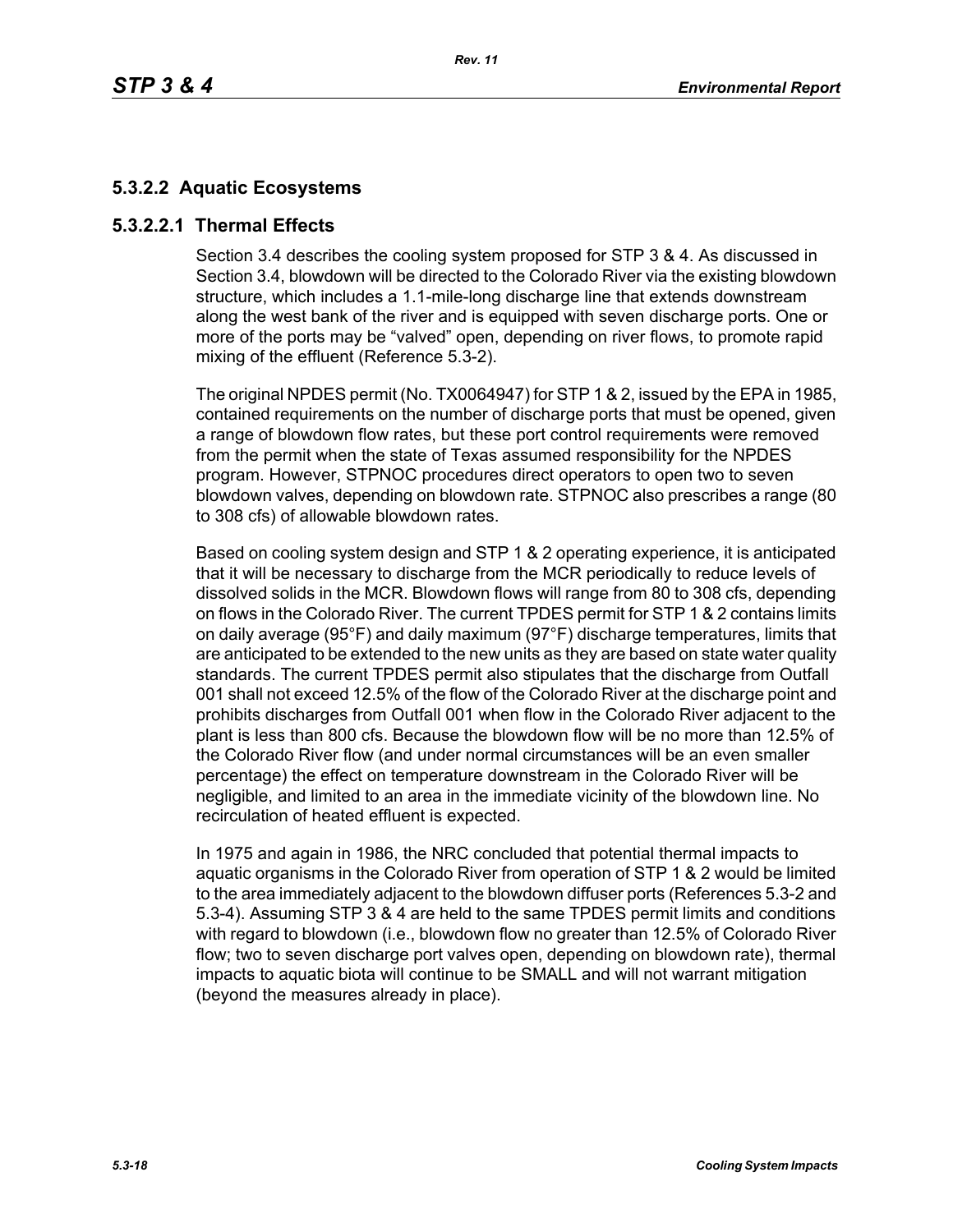# **5.3.2.2.2 Chemical Effects**

TPDES Permit No. WQ0001908000 allows a daily average pH of 6.0, and a daily maximum of 9.0. The permit also allows a daily chlorine limit of up to 0.05 mg/L.

Discharges to the Colorado River will occur only from the MCR. Inputs to the MCR include precipitation, makeup water from the Colorado River, and TPDES permitted discharges from other operations on site (including a mixture of low flow previously monitored effluent, treated sanitary sewage, storm water, and UHS cooling tower blowdown) (Reference 5.3-28). Additional details on the effluent are in Section 3.3.

Dissolved solids make up the majority of the waste discharged into the MCR. Both the construction and operation Environmental Reports for STP 1 & 2 and the NRC construction and operation FESs predicted it would be necessary to periodically blow down the STP 1 & 2 MCR to reduce the buildup of salts and solids (References 5.3-2, 5.3-3, 5.3-5, and 5.3-4). However, it has not been necessary to routinely discharge from the MCR. Acceptable water quality has been maintained by selective diversion from the Colorado River during periods of high flow (Reference 5.3-9). STP 1 & 2 has discharged to the Colorado River from the MCR only once in nearly 20 years of operation, in 1997.

The existing MCR will serve both STP 1 & 2 and STP 3 & 4. The addition of STP 3 & 4 is expected to increase the frequency of blowdown from the MCR to the Colorado River. The FES for operation of STP 1 & 2 assessed impacts of dissolved inorganic chemical substances (measurable as dissolved solids) from the MCR on the water quality of the Colorado River and concluded that the overall effects of reservoir blowdown would not be significant due to dilution by the Colorado River flow (Reference 5.3-2).

This would hold true for STP 3 & 4 as well, because the TPDES requirement that the blowdown flow not exceed 12.5% of the river flow implies a minimum dilution factor of 8 which would continue to be true for operation of four units. Any discharge of dissolved solids will mix quickly with the larger freshwater flow of the Colorado River. Therefore, impacts of dissolved chemical discharges to aquatic communities will be SMALL and will not warrant mitigation.

## **5.3.2.2.3 Physical Effects**

As discussed in the previous sections, TPDES Permit No. WQ0001908000 stipulates that blowdown flow cannot exceed 12.5% of the post-diversion flow of the Colorado River. Once the acceptable blowdown rate has been calculated by subtracting the amount diverted at the RMPF from the flow at Bay City USGS gauging station, an appropriate number of blowdown valves are opened and the blowdown is released. The maximum amount of blowdown that can be released is 308 cfs, which corresponds to a river flow of 2464 cfs.

The FES for construction of STP 1 & 2 assessed blowdown-induced scouring of the seven-port diffuser at blowdown rates of 0 to 308 cfs, and concluded that scouring would be limited to a few feet downstream of each port and would have no significant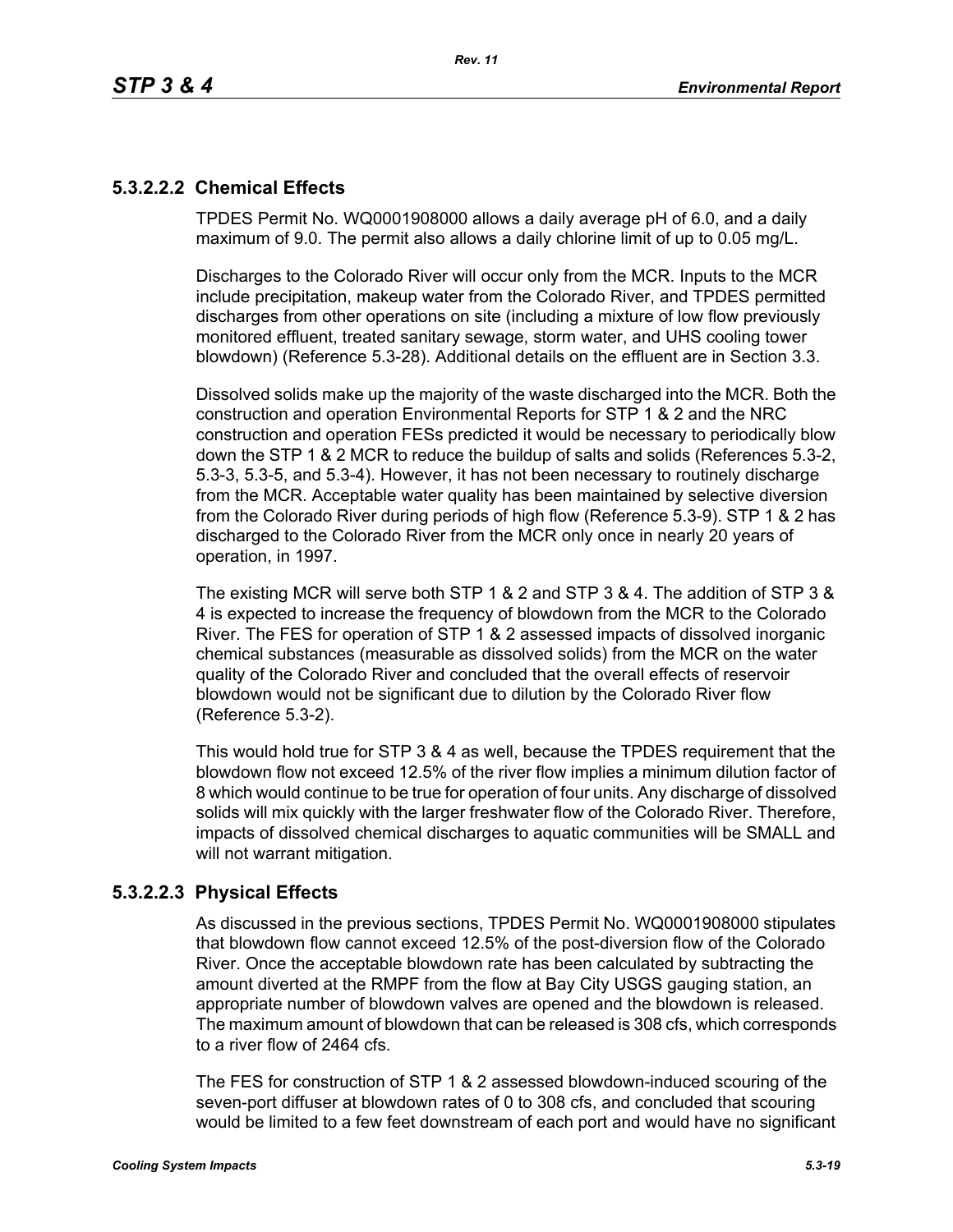adverse impacts on lower Colorado River biota (Reference 5.3-4). Assuming STP 3 & 4 are held to the same TPDES permit limits relative to blowdown and adhere to the same guidelines, blowdown-induced scouring should be SMALL and impacts to biota limited to some scouring in the immediate vicinity of the blowdown line (Reference 5.3- 4). Physical impacts to aquatic communities will therefore be SMALL and will not warrant mitigation.

## **5.3.3 Heat Dissipation Systems**

This section describes the impacts of the heat dissipation system during operation of STP 3 & 4, including the impacts of heat dissipation on the atmosphere and on terrestrial ecosystems. Consideration is given to potential atmospheric phenomena resulting from operation of this heat-dissipation system and the significance of the potential environmental impacts on terrestrial ecosystems and human activities in the STP site vicinity.

### **5.3.3.1 Heat Dissipation to the Atmosphere**

As described in Section 3.4, a closed-cycle cooling system will be used for STP 3 & 4, using the existing MCR. Additionally, mechanical draft cooling towers will be constructed to assist in heat load dissipation and serve as the UHS. Thermal discharges resulting from plant systems will be to the MCR and to the atmosphere. During normal operating conditions, most of the heat load from STP 3 & 4 will be to the MCR, and each of the towers would operate at one-half capacity. The cooling towers would operate at full capacity during emergency reactor shutdown.

### **Main Cooling Reservoir**

The plume from a cooling pond like the MCR would either exist as a ground level fog over the pond that will evaporate close to the edge of the pond, or lift to become stratus for moderate to calm wind conditions. Elevated plumes and the associated shadowing would not be expected from the operation of the MCR. NUREG-1555 concludes that drift from a cooling pond or lake would not need to be considered. Therefore, only fogging and the associated icing impacts are considered for the operation of the MCR.

### **Mechanical Draft Cooling Towers**

Cooling towers evaporate water to dissipate heat to the atmosphere. The evaporation is followed by partial recondensation which creates a visible mist or plume. The plume creates the potential for shadowing, fogging, icing, localized increases in humidity, and possibly water deposition. In addition to evaporation, small water droplets are blown out of the tops of the cooling towers. The water droplets are referred to as drift and can deposit water and dissolved salts on vegetation and surfaces.

For STP 3 & 4, STPNOC modeled the impacts from fogging, icing, shadowing, and drift deposition using the Electric Power Research Institute's Seasonal/Annual Cooling Tower Impact (SACTI) prediction code. This code incorporates the modeling concepts presented by Policastro et al., which were endorsed by the NRC in NUREG-1555 (References 5.3-29 and 5.3-16). The model provides predictions of seasonal and annual cooling tower impacts from mechanical or natural draft cooling towers. It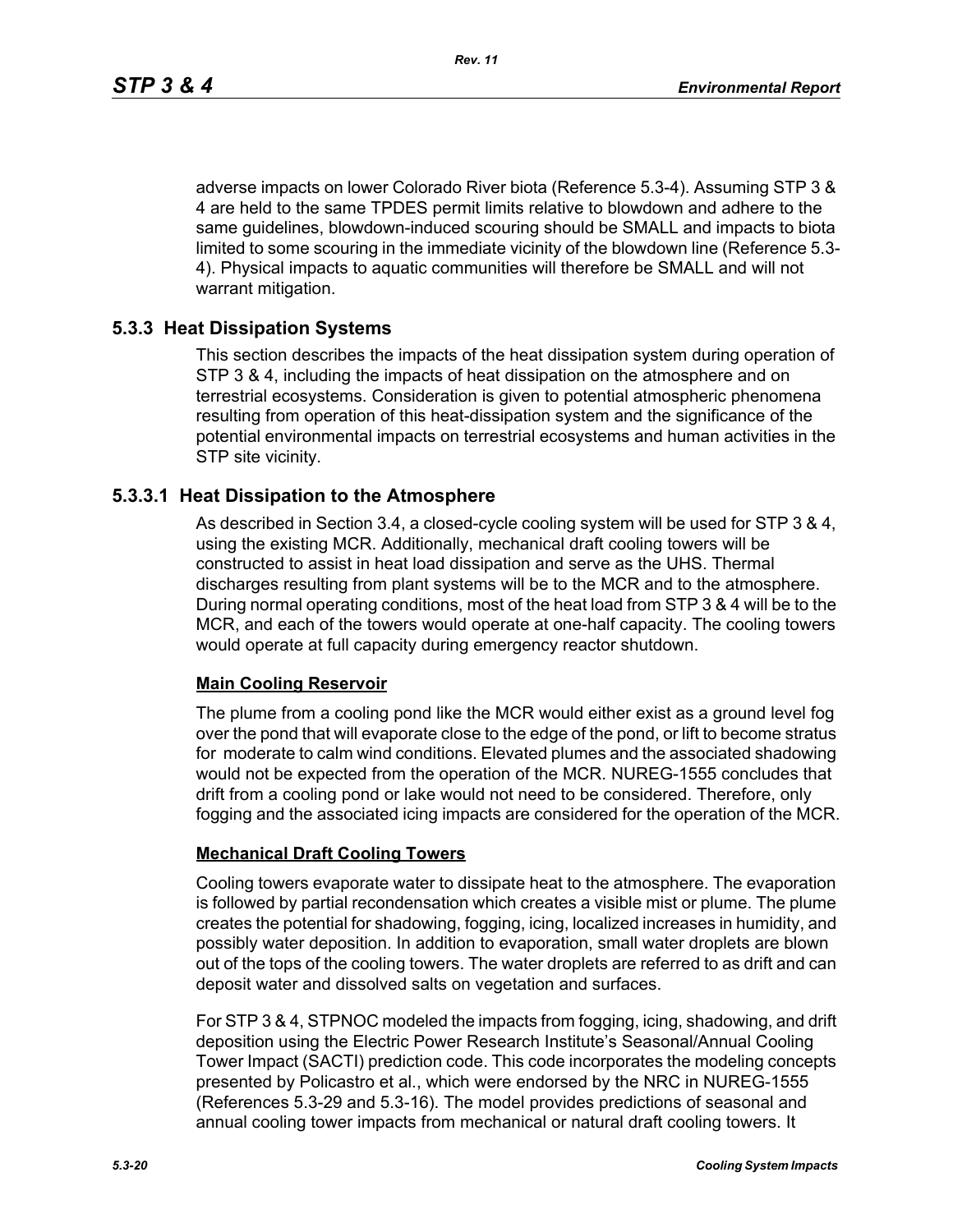predicts average plume length, rise, drift deposition, fogging, icing, and shadowing, providing results that have been validated with experimental data (Reference 5.3-29).

Engineering data for the ABWR was used to develop input to the SACTI model for normal operations. The SACTI model simulated two identical cooling towers, each with a maximum heat rejection rate of 30.5 MW and a maximum circulating water flow of 43,101 gallons per minute. The cooling towers are located south of each unit. The cooling tower height would be 119 feet. Three cycles of concentration were assumed for the analysis. The meteorological data was from the STP 1 & 2 meteorological tower for the years 1997, 1999, and 2000, and from the National Climatic Data Center for the same years from the Palacios Municipal Airport (Reference 5.3-30). Additional physical and performance characteristics of the mechanical draft cooling towers during normal operations would be as follows:

| <b>Parameter</b>                                                  | <b>Value</b>                     |
|-------------------------------------------------------------------|----------------------------------|
| Number of cooling towers                                          | 2                                |
| Tower width                                                       | 52 feet                          |
| Tower length                                                      | 284 feet                         |
| Diameter of individual fan outlet                                 | 28.3 feet                        |
| Number of fans per cooling tower                                  | 63                               |
| Cooling tower height (above surface elevation)                    | 119 feet                         |
| Surface elevation (above MSL)                                     | 34 feet                          |
| Design duty                                                       | 30.5 MW                          |
| Maximum drift rate (percentage of circulating water flow<br>rate) | 0.005%                           |
| Circulating water flow rate                                       | 43,101 gpm                       |
| Cooling range                                                     | 14.4 $\degree$ F                 |
| Approach                                                          | $9.7^{\circ}F$                   |
| Dry bulb temperature                                              | $115^{\circ}$ F                  |
| Wet bulb temperature                                              | 85.3°F                           |
| Air flow rate per fan                                             | 923,200 cubic feet<br>per minute |
| Cycles of concentration                                           | 3                                |
| Salt (NaCl) concentration                                         | 800 mg/L                         |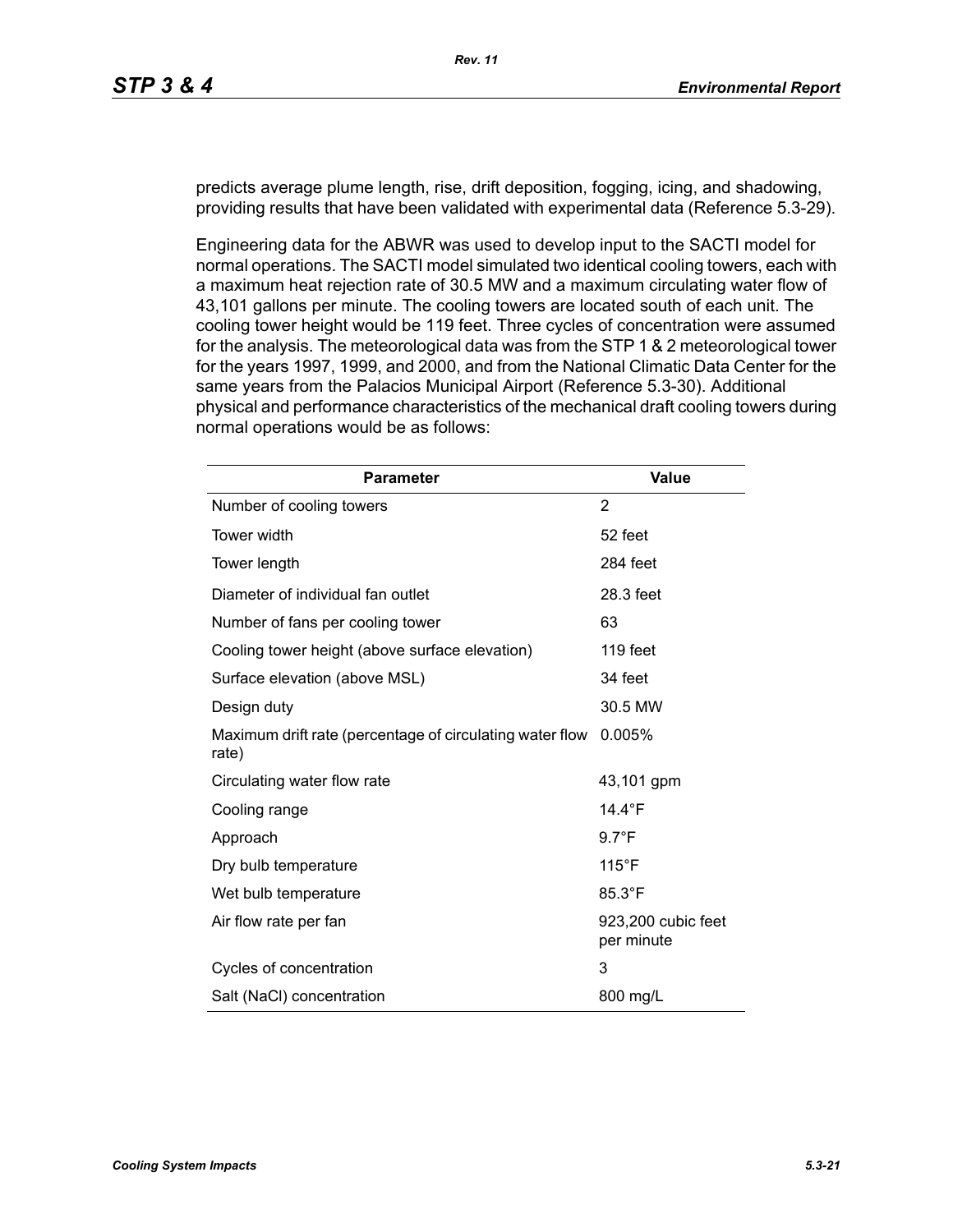## **5.3.3.1.1 Length and Frequency of Elevated Plumes for Mechanical Draft Cooling Towers**

The SACTI code calculated the expected plume lengths by direction for each season for the combined effect of the two mechanical draft cooling towers. The plumes would occur in all compass directions. The average plume length and height was calculated from the frequency of occurrence for each plume based on the distance from the tower. The median plume length and height is the distance where half of all the plumes would be expected to be shorter than that distance.

The average plume length would range from 0.2 miles in the summer season to 4 miles in the winter season. The annual prediction for the average plume length is 3 miles from the cooling towers. The median plume length would be less than two tenths of a mile for each season and annually. The average plume height ranges from 110 feet in the summer season to 720 feet in the winter season. The annual prediction for the average plume height is 180 feet. The median plume height would be 66 feet in every season. The annual prediction for the median plume height would also be 66 feet. The plume would extend beyond the site boundary for a maximum of 30 hours during the winter season to the north of the cooling towers. The annual prediction for the time that the plume extends beyond the site boundary was 43 hours per year in the northnorthwest direction.

The plumes from the cooling towers would occur in each direction of the compass and would be spread over a wide area, reducing the time that the plume would be visible from any particular location. The average plume lengths would be short and would not be long enough to reach the site boundary in most directions. Due to the varying directions and short average plume height and length, impacts from elevated plumes would be SMALL and not warrant mitigation.

|                                                                    | <b>Winter</b> | Spring              | Summer              | Fall                | Annual              |
|--------------------------------------------------------------------|---------------|---------------------|---------------------|---------------------|---------------------|
| Predominant direction                                              | <b>North</b>  | North-<br>northwest | <b>North</b>        | South               | South               |
| Average plume length (miles)                                       | 0.44          | 0.23                | 0.17                | 0.37                | 0.30                |
| Median plume length (miles)                                        | 0.12          | 0.12                | 0.12                | 0.12                | 0.12                |
| Average plume height (feet)                                        | 720           | 140                 | 110                 | 230                 | 180                 |
| Median plume height (feet)                                         | 66            | 66                  | 66                  | 66                  | 66                  |
| Maximum hours the plume<br>extends beyond the site<br>boundary     | 30            | 9                   | 1                   | 11                  | 43                  |
| Direction of maximum time<br>plume extends beyond site<br>boundary | <b>North</b>  | North-<br>northwest | North-<br>northwest | North-<br>northwest | North-<br>northwest |

As modeled, plumes from the mechanical draft cooling towers would be as follows: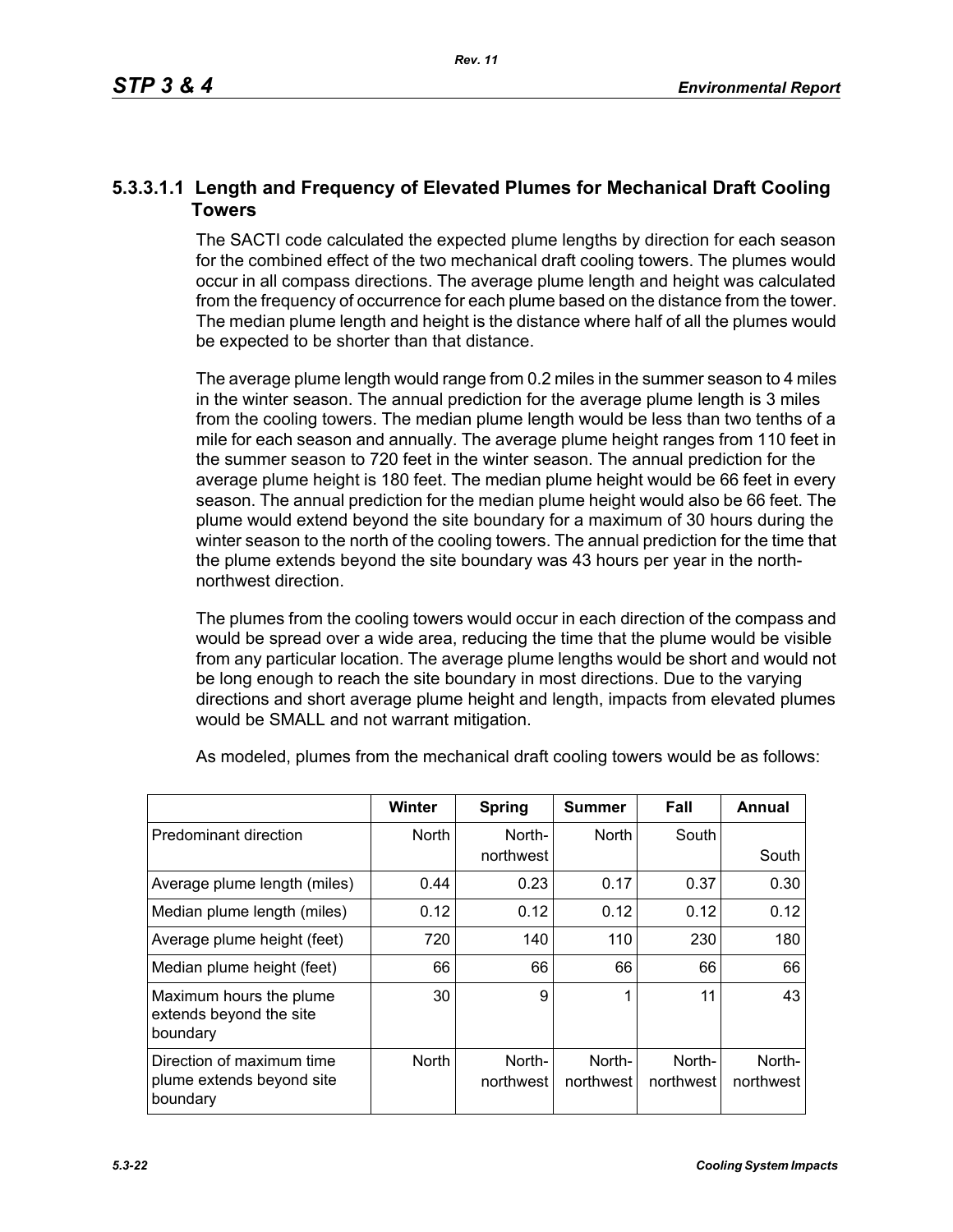# **5.3.3.1.2 Ground-Level Fogging and Icing**

## **Main Cooling Reservoir**

The MCR is an approximately 7000 acre cooling pond that was originally designed to serve as the heat removal system for four nuclear power reactors. Only two of the four originally proposed nuclear power reactors were constructed, and these two reactors (STP 1 & 2) use the MCR for cooling. STPNOC has proposed to construct two ABWR reactors at STP. These new reactors (STP 3 & 4) would also use the MCR for heat removal. Although the MCR was designed for four reactors, the additional heat load from the new units would increase the potential for fogging from the MCR.

A fog monitoring program was initiated before the operation of STP 1 & 2 to assess the impact of operation of the MCR on local meteorology. The monitoring program was conducted in two phases. Phase I (pre-operation) began in May 1987 and continued for one year collecting data before the August 1988 commercial operation of STP Unit 1. Phase II (post-operation) began in June 1989 after commercial operation of STP Unit 2 and continued for one year until June 1990. Fog monitoring was accomplished by operation of two visibility meters. One visibility meter was located on FM 521 approximately one mile northwest of STP 1 & 2. The second visibility meter was located approximately 11 miles west-southwest of STP 1 & 2 to serve as a control site. The pre-operational monitoring results totaled 229 hours per year for the FM 521 monitoring station and 163 hours per year for the control monitoring station. The increase in actual hours of fogging was 33 hours for the FM 521 monitoring station and 56 hours per year at the control monitoring station. The control monitoring station resulted in a greater increase in fogging events, indicating an overall increase in natural fog occurrence in the area during the period of the monitoring program. The results of the fog monitoring program do not indicate that the presence of the MCR significantly increases the fog occurrence over the naturally occurring fog for STP 1 & 2.

To determine the increase in fogging potential once STP 3 & 4 becomes operational, the MCR was modeled using the Gaussian Plume Model to determine the downwind plume concentrations of moisture from MCR water evaporation. Inputs for the Gaussian Plume Model include the receptor height, release height, source strength, wind speed, and vertical and lateral plume dispersion parameters. The vertical and lateral plume dispersion parameters were functions of downwind distance and stability class. The MCR was approximated as a square with each side being 5322-meters long, which corresponds to the square root of the pond area. Because of the size of the MCR in relation to the receptor location, the Gaussian Plume model, which is for a point source, was generalized to describe an area source. The generalization was calculated by integrating the point source solution over the pond area.

Daily evaporation rates in inches were provided from the MCR Thermal Calculation. The MCR Thermal Calculation predicts the water consumption from two unit (existing units) and four unit (existing units plus the proposed new units) operation. One of the outputs of this study is the daily evaporation rates. Values of daily evaporation for both the two unit operation and four unit operation at 93% and 100% load factors were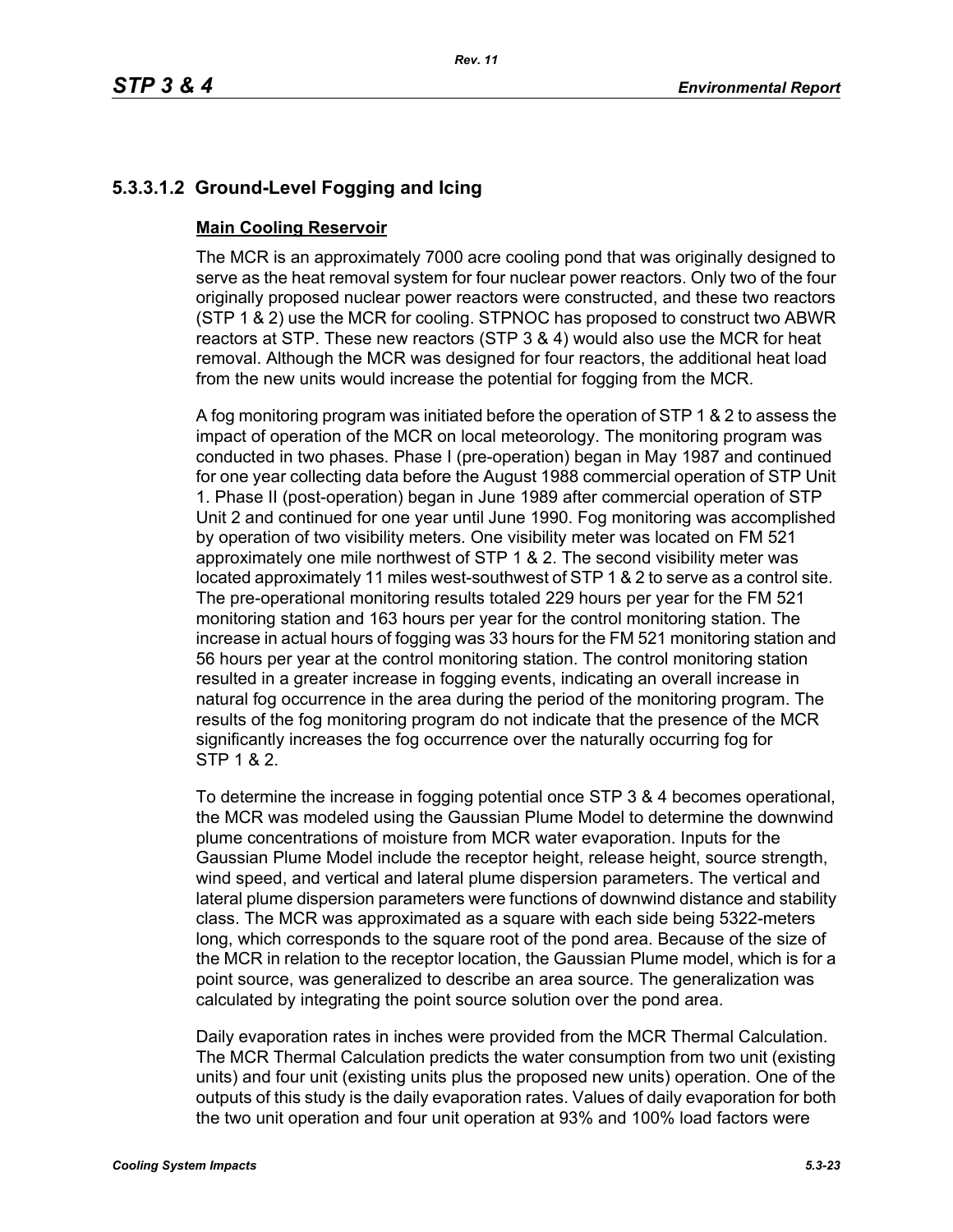provided. The daily evaporation for two and four unit operation at 100% load factor was converted to hourly evaporation rates using the hourly wind speed and relative humidity. Those hourly rates served as the source term in the model. The 100% load factor was assumed for conservatism.

The meteorological data used in the analysis was the same as the data used in other sections of the ER. The data was collected onsite from the STP 1 & 2 meteorological tower for the years 1997, 1999, and 2000. This data included the wind speed, wind direction, and stability class. Additional data was acquired from the National Climatic Data Center for the Palacios Municipal Airport. This data, also for the years 1997, 1999, and 2000, included the dew point temperature and the dry bulb temperature. The relative humidity of the ambient air was calculated from the dry bulb temperature and the dew point temperature.

There were two receptor locations identified, Receptor 1 is 500 meters north of the edge of the MCR on FM 521. Receptor 2 is 1800 meters north of the edge of the MCR along FM 521 where the road arcs around STP 1 & 2. These are expected to be the most sensitive locations to fogging events because of the proximity of these locations to the MCR and because they are in the predominant wind direction. Impacts at these receptor locations would bound any impact at other receptor locations. Because of the size of the MCR, wind blowing from multiple directions could pass over the MCR and reach the receptor locations. For this reason, any wind direction northward from East to West was assumed to pass over the MCR and reach the 500 meter receptor location, and any wind direction northward from Northeast to Northwest was assumed to pass over the MCR and reach the 1800 meter receptor location. The receptor locations were also assumed to be at the ground elevation of STP 1 & 2. The berm around the MCR is approximately 37 feet above the elevation of STP 1 & 2. Therefore, the plume would be released at a higher elevation than the receptor, and this elevation difference is accounted for in the model.

The number of times that the wind was blowing in one of the receptor locations for the entire meteorological period is provided in Table 1. The wind direction is toward Receptor 1 for 64 percent of the year and toward Receptor 2 for 47 percent of the year. This confirms that any impacts observed at these receptor locations would bound other receptor locations. Since the meteorological data was for three years, the total was divided by three to get an average annual number of hours that the wind direction is toward one of the receptors.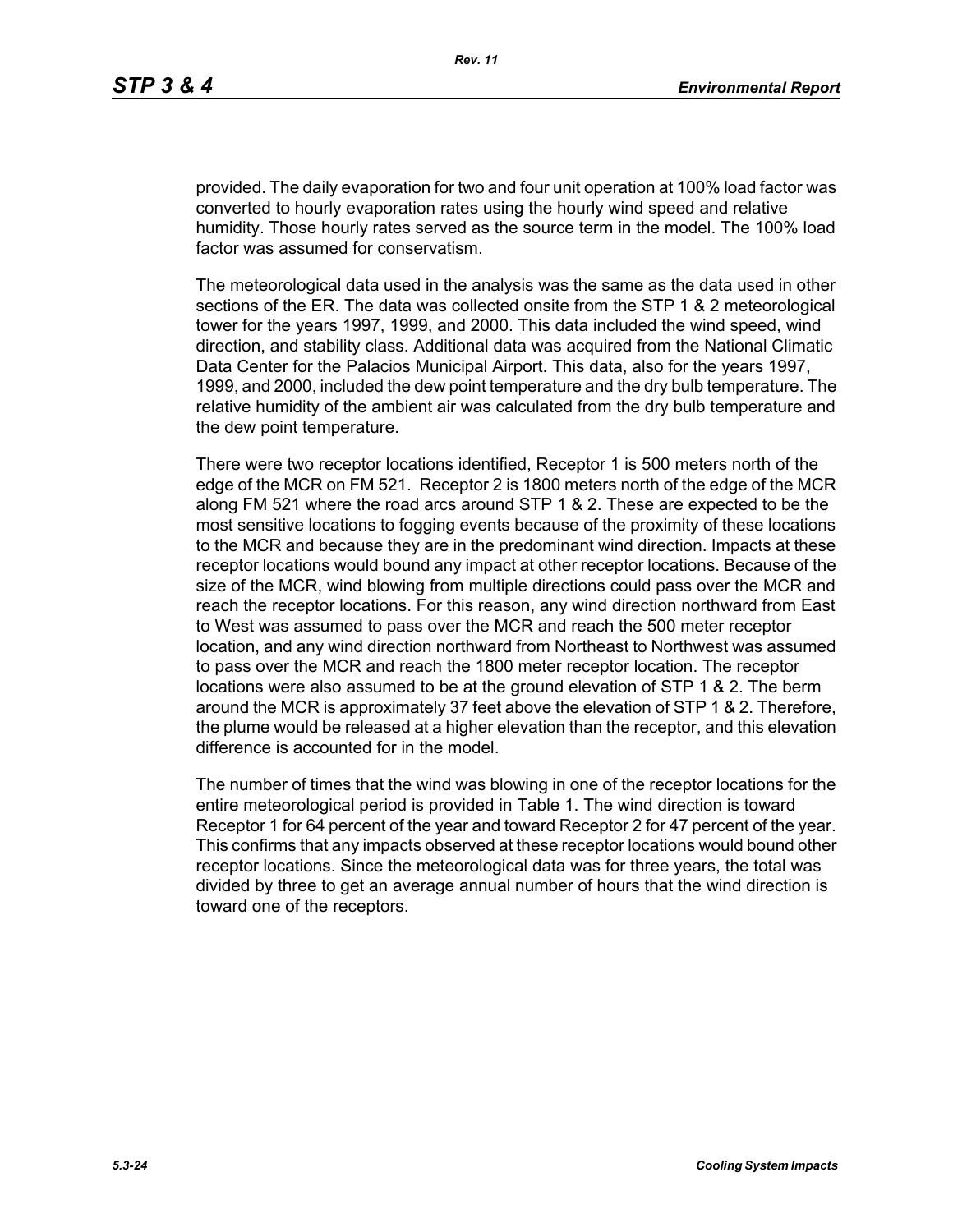| <b>Month</b>      | <b>Total</b><br>number of<br>hours that<br>the wind<br>direction is<br><b>toward</b><br><b>Receptor 1</b> | Annual<br>number of<br>hours that<br>the wind<br>direction is<br><u>toward</u><br><b>Receptor 1</b> | <b>Percentage</b><br>of time that<br>the wind<br>direction is<br><u>toward</u><br><b>Receptor 1</b> | <b>Total</b><br>number of<br>hours that<br>the wind<br>direction is<br><u>toward</u><br><b>Receptor 2</b> | Annual<br>number of<br>hours that<br>the wind<br>direction is<br>toward<br><b>Receptor 2</b> | <b>Percentage</b><br>of time that<br>the wind<br>direction is<br><u>toward</u><br><b>Receptor 2</b> |
|-------------------|-----------------------------------------------------------------------------------------------------------|-----------------------------------------------------------------------------------------------------|-----------------------------------------------------------------------------------------------------|-----------------------------------------------------------------------------------------------------------|----------------------------------------------------------------------------------------------|-----------------------------------------------------------------------------------------------------|
| <b>January</b>    | 1240                                                                                                      | 413                                                                                                 | 56%                                                                                                 | 915                                                                                                       | 305                                                                                          | <u>41%</u>                                                                                          |
| <b>February</b>   | 1239                                                                                                      | 413                                                                                                 | 61%                                                                                                 | 908                                                                                                       | 303                                                                                          | 45%                                                                                                 |
| <b>March</b>      | 1494                                                                                                      | 498                                                                                                 | 67%                                                                                                 | 954                                                                                                       | 318                                                                                          | 43%                                                                                                 |
| <u>April</u>      | 1430                                                                                                      | 477                                                                                                 | 66%                                                                                                 | 1022                                                                                                      | 341                                                                                          | 47%                                                                                                 |
| <u>May</u>        | 1700                                                                                                      | 567                                                                                                 | 76%                                                                                                 | 1398                                                                                                      | 466                                                                                          | 63%                                                                                                 |
| <u>June</u>       | 1820                                                                                                      | 607                                                                                                 | 84%                                                                                                 | 1560                                                                                                      | 520                                                                                          | 72%                                                                                                 |
| <u>July</u>       | 1922                                                                                                      | 641                                                                                                 | 86%                                                                                                 | 1658                                                                                                      | 553                                                                                          | 74%                                                                                                 |
| <u>August</u>     | 1730                                                                                                      | 577                                                                                                 | 78%                                                                                                 | 1428                                                                                                      | 476                                                                                          | 64%                                                                                                 |
| September         | 1200                                                                                                      | 400                                                                                                 | 56%                                                                                                 | 810                                                                                                       | 270                                                                                          | 38%                                                                                                 |
| October           | 1168                                                                                                      | 389                                                                                                 | 52%                                                                                                 | 625                                                                                                       | <u>208</u>                                                                                   | 28%                                                                                                 |
| November          | 937                                                                                                       | <u>312</u>                                                                                          | 43%                                                                                                 | 588                                                                                                       | <u>196</u>                                                                                   | 27%                                                                                                 |
| December          | 849                                                                                                       | 283                                                                                                 | 38%                                                                                                 | <u>496</u>                                                                                                | 165                                                                                          | 22%                                                                                                 |
| <b>All Months</b> | 16729                                                                                                     | 5576                                                                                                | 64%                                                                                                 | 12362                                                                                                     | 4121                                                                                         | 47%                                                                                                 |

Table 1. Number of hours that the wind direction is towards a receptor.

The model simulation then used the inputs described above to determine the number of hours that the relative humidity of the plume from the MCR would be 100 percent when only the heat load from the existing units was applied to the MCR. This value was then divided by three, the number of years in the meteorological period, to determine the average number of hours per year that the plume would have a relative humidity of 100 percent at one of the receptor locations. These would be hours where the potential for fogging would be significantly increased. Table 2 provides this information by month and annually.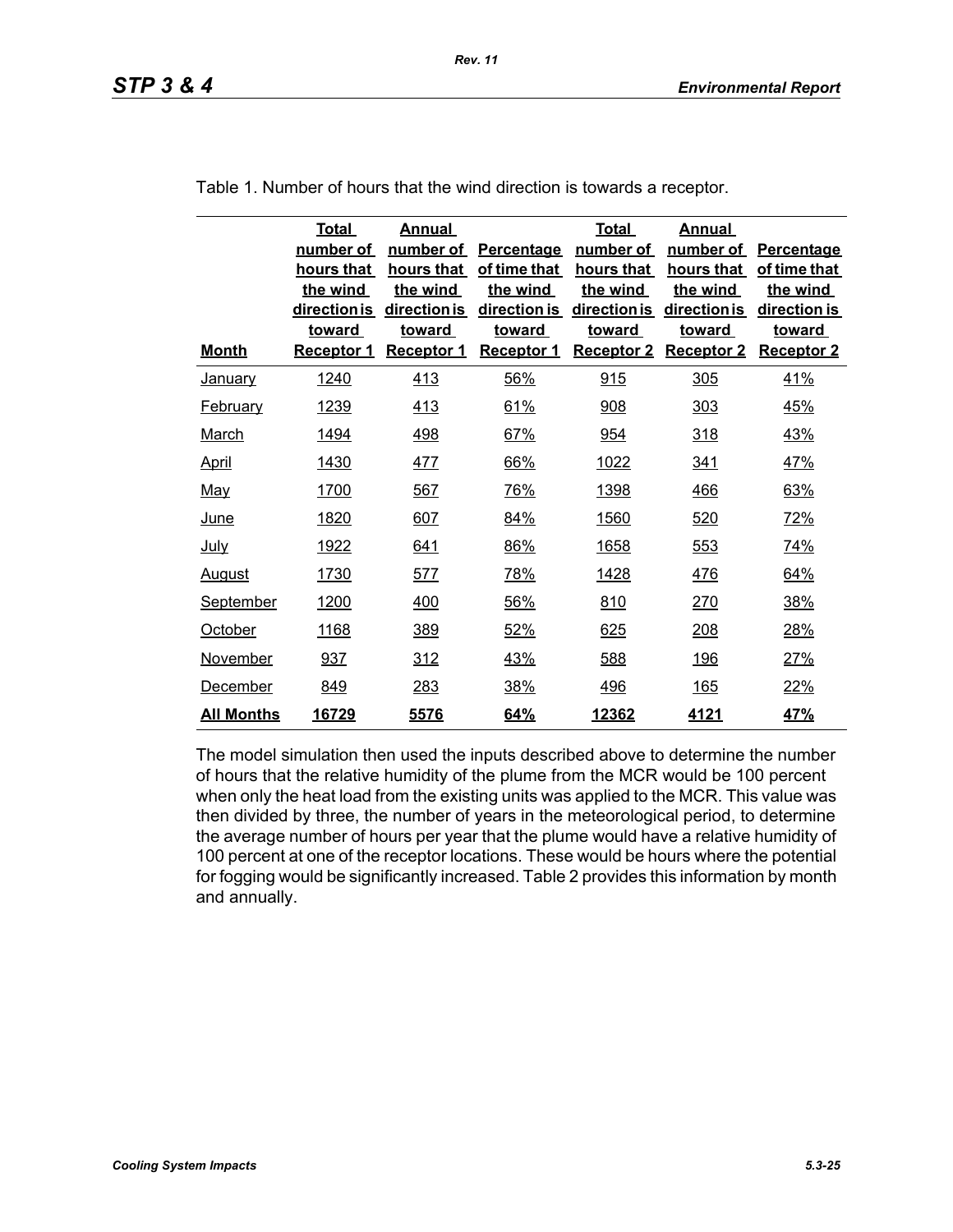| <b>Month</b>    | <b>Hours predicted</b><br>with 100%<br><b>Relative</b><br><b>Humidity at</b><br><b>Receptor 1</b> | Percentage of<br>the time with<br>100% Relative<br>Humidity <sup>a</sup> | <b>Hours predicted</b><br>with 100%<br><b>Relative</b><br><b>Humidity at</b><br><b>Receptor 2</b> | Percentage of<br>the time with<br>100% Relative<br><b>Humidity<sup>a</sup></b> |
|-----------------|---------------------------------------------------------------------------------------------------|--------------------------------------------------------------------------|---------------------------------------------------------------------------------------------------|--------------------------------------------------------------------------------|
| January         | 19                                                                                                | 3%                                                                       | 9                                                                                                 | 1%                                                                             |
| February        | 19                                                                                                | 3%                                                                       | 5                                                                                                 | $1\%$                                                                          |
| March           | 27                                                                                                | 4%                                                                       | 7                                                                                                 | 1%                                                                             |
| April           | 20                                                                                                | 3%                                                                       | 3                                                                                                 | $0\%$                                                                          |
| May             | 11                                                                                                | $1\%$                                                                    | 1                                                                                                 | $0\%$                                                                          |
| June            | 25                                                                                                | 3%                                                                       | $\overline{7}$                                                                                    | $1\%$                                                                          |
| July            | 30                                                                                                | 4%                                                                       | 5                                                                                                 | $1\%$                                                                          |
| August          | 22                                                                                                | 3%                                                                       | 4                                                                                                 | 0%                                                                             |
| September       | 32                                                                                                | 4%                                                                       | 7                                                                                                 | 1%                                                                             |
| October         | 28                                                                                                | 4%                                                                       | 5                                                                                                 | 1%                                                                             |
| November        | 42                                                                                                | 6%                                                                       | 15                                                                                                | 2%                                                                             |
| December        | 39                                                                                                | 5%                                                                       | 12                                                                                                | 2%                                                                             |
| <b>Annually</b> | 314                                                                                               | 4%                                                                       | 81                                                                                                | 1%                                                                             |

Table 2. Number of hours predicted at each receptor location where the Relative Humidity of the plume would be 100 percent for STP 1 & 2.

a. Compared to the total number of hours.

The total number of discrete events associated with the above information was also determined. If two or more consecutive hourly outputs resulted in the relative humidity of 100 percent, these were counted as a single discrete event. The total number of hours presented in Table 2 could then be divided by the number of discrete events to determine the average amount of time that each event lasts. Table 3 provides this information by month and annually. It can be seen that the average time for each event is fairly constant throughout the year.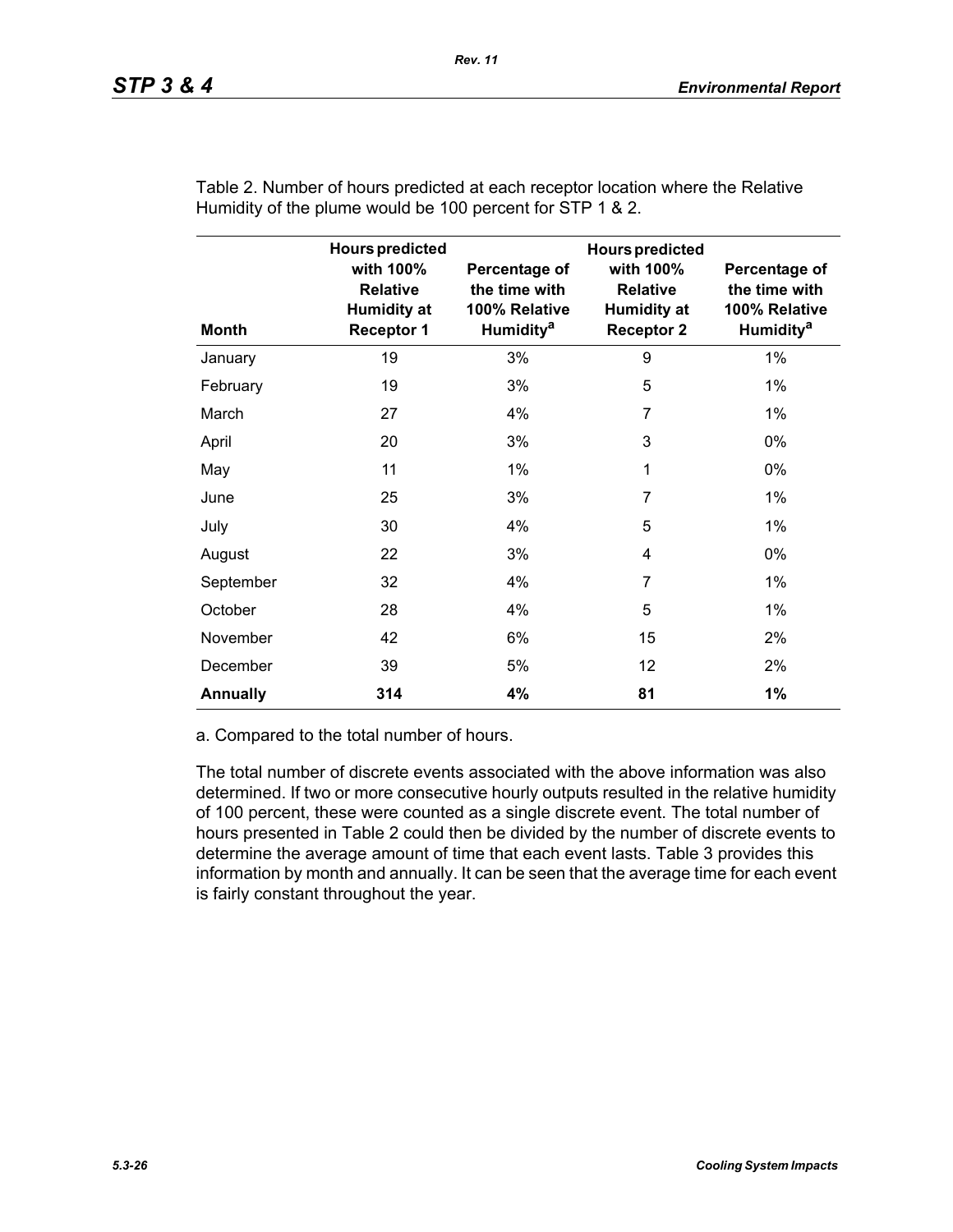| <b>Month</b>    | Number of<br>discrete events<br>where the<br><b>Relative</b><br><b>Humidity is</b><br>100% at<br><b>Receptor 1</b> | Average<br>number of<br>hours that each<br>discrete event<br>lasts at<br><b>Receptor 1</b> | Number of<br>discrete events<br>where the<br><b>Relative</b><br><b>Humidity is</b><br>100% at<br><b>Receptor 2</b> | Average<br>number of<br>hours that each<br>discrete event<br>lasts at<br><b>Receptor 2</b> |
|-----------------|--------------------------------------------------------------------------------------------------------------------|--------------------------------------------------------------------------------------------|--------------------------------------------------------------------------------------------------------------------|--------------------------------------------------------------------------------------------|
| January         | 9                                                                                                                  | $\overline{2}$                                                                             | 5                                                                                                                  | $\overline{2}$                                                                             |
| February        | $\overline{7}$                                                                                                     | 3                                                                                          | 3                                                                                                                  | 2                                                                                          |
| March           | 9                                                                                                                  | 3                                                                                          | 4                                                                                                                  | 2                                                                                          |
| April           | 9                                                                                                                  | $\overline{2}$                                                                             | 3                                                                                                                  | 1                                                                                          |
| May             | 5                                                                                                                  | $\overline{2}$                                                                             | 1                                                                                                                  | 1                                                                                          |
| June            | 10                                                                                                                 | $\overline{2}$                                                                             | 4                                                                                                                  | 2                                                                                          |
| July            | 15                                                                                                                 | $\overline{2}$                                                                             | 4                                                                                                                  | 1                                                                                          |
| August          | 10                                                                                                                 | 2                                                                                          | 2                                                                                                                  | 2                                                                                          |
| September       | 13                                                                                                                 | $\overline{2}$                                                                             | 3                                                                                                                  | 2                                                                                          |
| October         | 12                                                                                                                 | 2                                                                                          | 3                                                                                                                  | 2                                                                                          |
| November        | 15                                                                                                                 | 3                                                                                          | 6                                                                                                                  | 3                                                                                          |
| December        | 11                                                                                                                 | 4                                                                                          | 5                                                                                                                  | 2                                                                                          |
| <b>Annually</b> | 125                                                                                                                | 3                                                                                          | 42                                                                                                                 | $\mathbf{2}$                                                                               |

Table 3. Average time that the Plume Relative Humidity is 100 percent at each receptor location for STP 1 & 2.

The Gaussian Plume Model described above does not predict when or if fogging may occur. The output of the model is the number of hours that the relative humidity at a receptor location is 100 percent. Fogging is dependent on a number of meteorological factors and is not easily calculated. For this determination, an approximation between the number of hours of high relative humidity and the number of hours of observed fogging was determined. Five years of additional data from the National Climatic Data Center for the Palacios Municipal Airport was acquired. The data was for the years 2002 through 2006 and contained the dry bulb temperature, the dew point temperature, the number of hours of observed fog, and observations of visibility. The number of observations where the relative humidity of this data set was equal to 100 percent (determined by the difference between the dry bulb and dew point temperatures being zero) was determined to be 3,325. Of these observations, the total number of records that also contained observations of fog was determined to be 1,379. Therefore, 41 percent of the time that the Relative Humidity at the Palacios Municipal Airport was equal to 100 percent, there was also fogging. Although this is not an ideal way to determine the relationship between fogging and relative humidity, it should give an approximation that is realistic. Further statistics with this data set were calculated,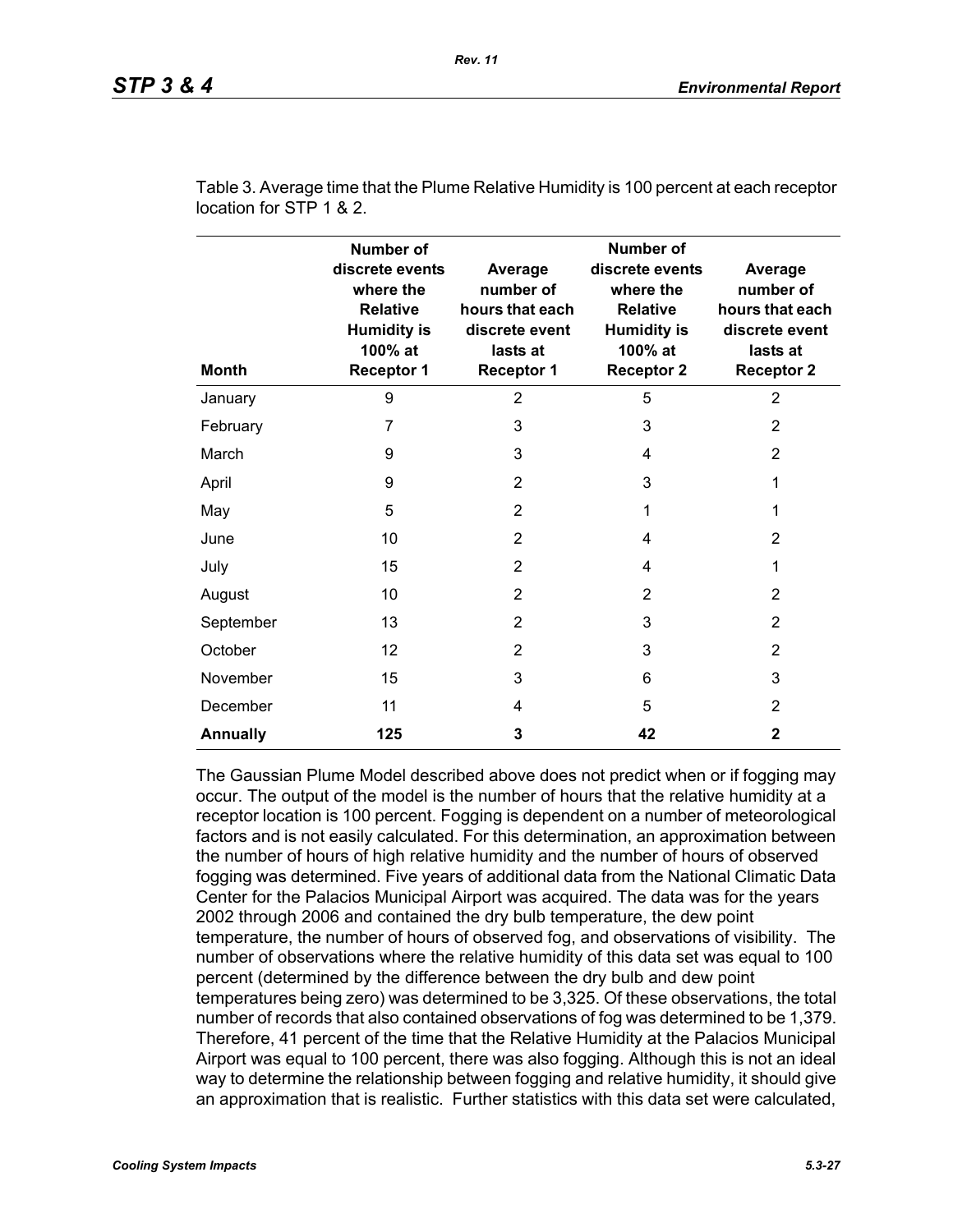and it was determined that 87 percent of all fogging observations occurred when the difference between the dry bulb and dew point was less than or equal to 2°F.

The number of events where visibility was impaired, where the visibility was less than 0.3 miles, was also determined from the 2002 through 2006 Palacios Municipal Airport meteorological data. Similar to the observed fogging events determination described above, the number of times that visibility was less than 0.3 miles and the relative humidity was equal to 100 percent was determined to be 214 hours. Therefore, 6 percent of the time that the relative humidity was 100 percent, the visibility was impaired.

Both the percentage of fogging and percentage of time that the visibility was impaired was applied to the number of times that the predicted relative humidity would be 100 percent from the MCR plume at the receptor locations. Table 4 presents the predicted fogging and impaired visibility for the two unit operation.

| <b>Month</b>                | Hours of<br>predicted<br>fogging events<br>at Receptor 1 | <b>Hours of</b><br>predicted<br>fogging events<br>where the<br>visibility is less<br>than 0.3 miles<br>at Receptor 1 | Hours of<br>predicted<br>fogging events<br>at Receptor 2 | <b>Hours of</b><br>predicted<br>fogging events<br>where the<br>visibility is less<br>than 0.3 miles<br>at Receptor 2 |
|-----------------------------|----------------------------------------------------------|----------------------------------------------------------------------------------------------------------------------|----------------------------------------------------------|----------------------------------------------------------------------------------------------------------------------|
| January                     | 8                                                        | 1                                                                                                                    | 4                                                        |                                                                                                                      |
| February                    | 8                                                        | 1                                                                                                                    | $\overline{2}$                                           | 0                                                                                                                    |
| March                       | 11                                                       | 2                                                                                                                    | 3                                                        | 0                                                                                                                    |
| April                       | 8                                                        | 1                                                                                                                    | 1                                                        | 0                                                                                                                    |
| May                         | 5                                                        | 1                                                                                                                    | 1                                                        | 0                                                                                                                    |
| June                        | 10                                                       | 2                                                                                                                    | 3                                                        | 0                                                                                                                    |
| July                        | 12                                                       | 2                                                                                                                    | 2                                                        | 0                                                                                                                    |
| August                      | 9                                                        | 1                                                                                                                    | $\overline{2}$                                           | 0                                                                                                                    |
| September                   | 13                                                       | 2                                                                                                                    | 3                                                        | 0                                                                                                                    |
| October                     | 12                                                       | 2                                                                                                                    | 2                                                        | 0                                                                                                                    |
| November                    | 18                                                       | 3                                                                                                                    | 6                                                        | 1                                                                                                                    |
| December                    | 16                                                       | 3                                                                                                                    | 5                                                        | 1                                                                                                                    |
| <b>Annually<sup>a</sup></b> | 130                                                      | 20                                                                                                                   | 33                                                       | 5                                                                                                                    |

Table 4. Predicted fogging and impaired visibility at the downwind receptor locations for STP 1 & 2.

a Number of annual hours may not equal sum of monthly hours due to roundoff.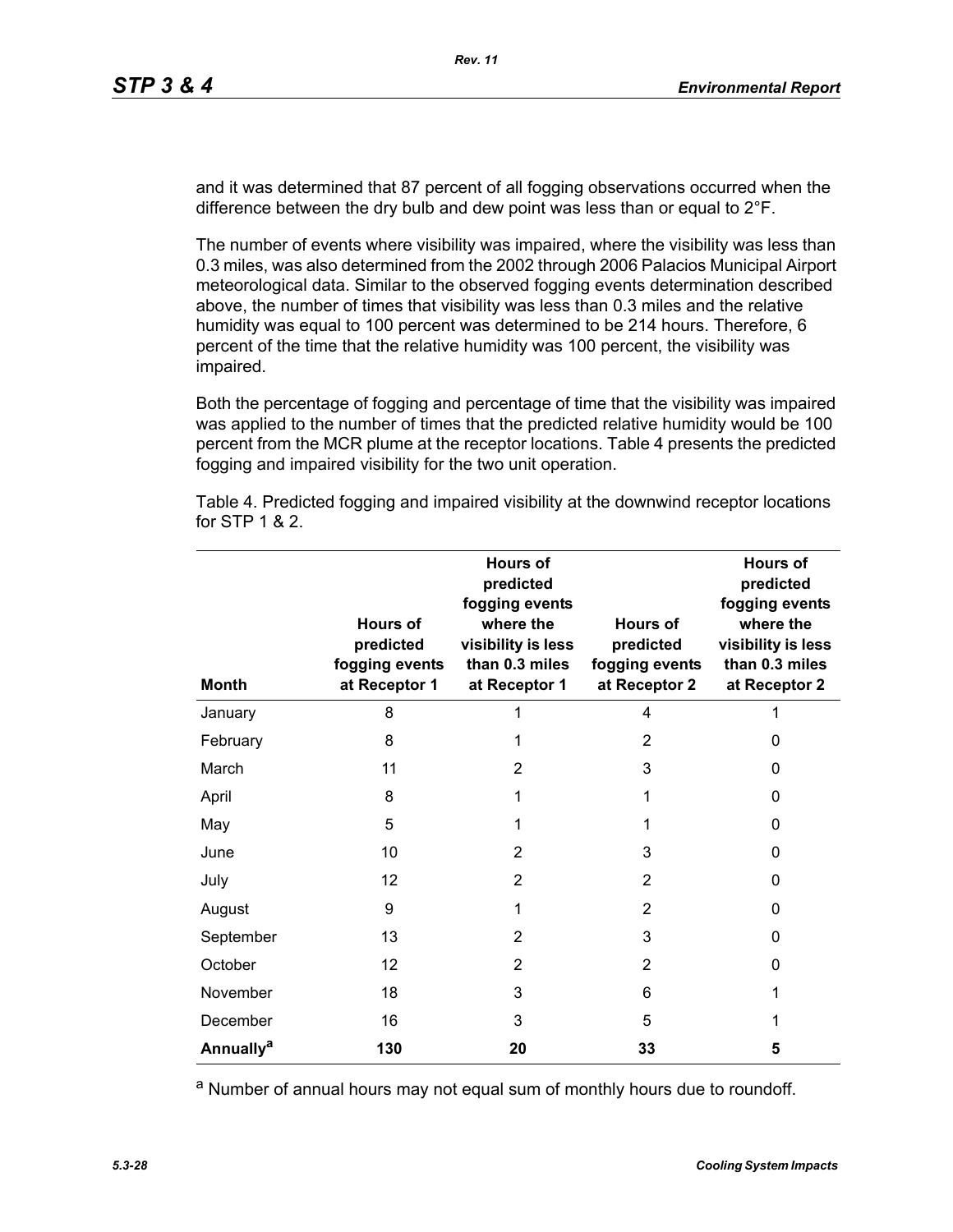Annually, 130 hours of fogging was predicted for locations northward between the East and West and within 500 meters of the edge of the MCR. This would approximate the closest approaches of FM 521. Fogging was predicted to occur for 33 hours annually for locations farther from the MCR, such as along FM 521 north of STP. The receptor location for the fog monitoring program discussed above for STP 1 & 2 is similar to the location of Receptor 2 of this analysis. The results of the fog monitoring program were that 33 additional hours of fogging were observed at that location. Coincidentally, 33 hours of fogging were also predicted at that location using the Gaussian Plume Model described and used in this analysis.

This model was then applied to the MCR with the heat load from STP 1 & 2 and STP 3 & 4. Table 5 presents the same information from Table 2 with the addition of STP 3 & 4. The number of times that the relative humidity at each receptor location is 100 percent increased by nearly a factor of two. This would be expected from an increase in heat load on the MCR by approximately a factor of two. In addition, Table 6 presents the average number of hours that the discrete relative humidity events occur. The number of discrete events increased, but the total average time that the events occur remained similar to the prediction for two unit operation, with 3 hours for Receptor 1 and 2 hours for Receptor 2.

|                 | <b>Hours predicted</b>                                                  |                                                                          | <b>Hours predicted</b>                                                  |                                                                                |
|-----------------|-------------------------------------------------------------------------|--------------------------------------------------------------------------|-------------------------------------------------------------------------|--------------------------------------------------------------------------------|
| <b>Month</b>    | with 100%<br><b>Relative</b><br><b>Humidity at</b><br><b>Receptor 1</b> | Percentage of<br>the time with<br>100% Relative<br>Humidity <sup>a</sup> | with 100%<br><b>Relative</b><br><b>Humidity at</b><br><b>Receptor 2</b> | Percentage of<br>the time with<br>100% Relative<br><b>Humidity<sup>a</sup></b> |
| January         | 32                                                                      | 4%                                                                       | 12                                                                      | 2%                                                                             |
| February        | 31                                                                      | 5%                                                                       | 11                                                                      | 2%                                                                             |
| March           | 45                                                                      | 6%                                                                       | 17                                                                      | 2%                                                                             |
| April           | 31                                                                      | 4%                                                                       | 10                                                                      | $1\%$                                                                          |
| May             | 33                                                                      | 4%                                                                       | $\overline{7}$                                                          | $1\%$                                                                          |
| June            | 45                                                                      | 6%                                                                       | 15                                                                      | 2%                                                                             |
| July            | 60                                                                      | 8%                                                                       | 18                                                                      | 2%                                                                             |
| August          | 61                                                                      | 8%                                                                       | 21                                                                      | 3%                                                                             |
| September       | 70                                                                      | 10%                                                                      | 24                                                                      | 3%                                                                             |
| October         | 43                                                                      | 6%                                                                       | 10                                                                      | $1\%$                                                                          |
| November        | 56                                                                      | 8%                                                                       | 21                                                                      | 3%                                                                             |
| December        | 49                                                                      | 7%                                                                       | 20                                                                      | 3%                                                                             |
| <b>Annually</b> | 554                                                                     | 6%                                                                       | 185                                                                     | 2%                                                                             |

Table 5. Number of hours predicted at each receptor location where the Relative Humidity of the plume would be 100 percent for STP 1 & 2 and STP 3 & 4.

a. Compared to the total number of hours.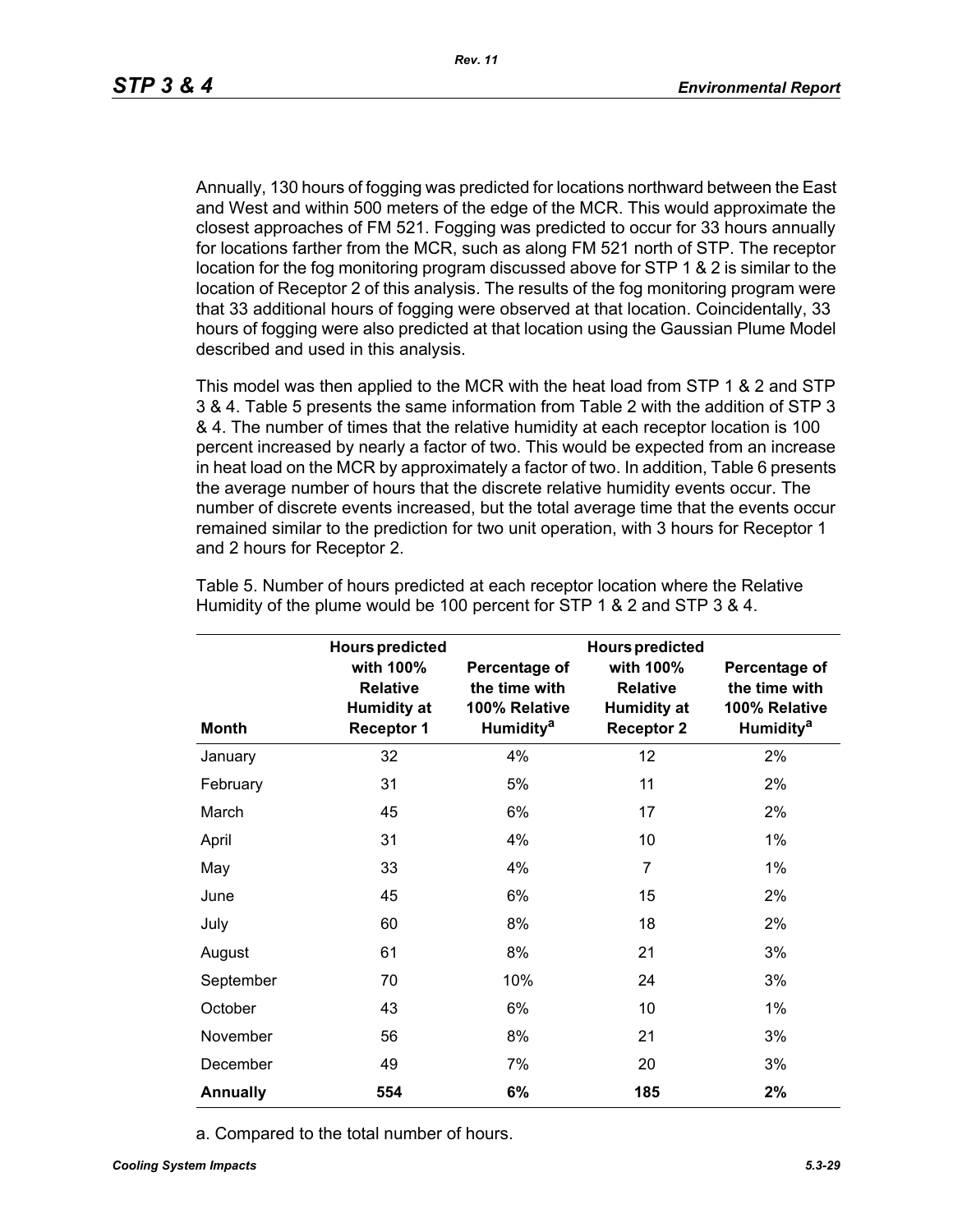| <b>Month</b>    | <b>Number of</b><br>discrete events<br>with 100%<br><b>Relative</b><br><b>Humidity at</b><br><b>Receptor 1</b> | Average<br>number of<br>hours that each<br>discrete event<br>lasts at<br><b>Receptor 1</b> | <b>Number of</b><br>discrete events<br>with 100%<br>Relative<br><b>Humidity at</b><br><b>Receptor 2</b> | Average<br>number of<br>hours that each<br>discrete event<br>lasts at<br><b>Receptor 2</b> |
|-----------------|----------------------------------------------------------------------------------------------------------------|--------------------------------------------------------------------------------------------|---------------------------------------------------------------------------------------------------------|--------------------------------------------------------------------------------------------|
| January         | 15                                                                                                             | $\overline{2}$                                                                             | 7                                                                                                       | $\overline{2}$                                                                             |
| February        | 10                                                                                                             | 3                                                                                          | 6                                                                                                       | $\overline{2}$                                                                             |
| March           | 15                                                                                                             | 3                                                                                          | 8                                                                                                       | $\overline{2}$                                                                             |
| April           | 12                                                                                                             | 3                                                                                          | 6                                                                                                       | $\overline{2}$                                                                             |
| May             | 13                                                                                                             | 3                                                                                          | 5                                                                                                       | 1                                                                                          |
| June            | 17                                                                                                             | 3                                                                                          | 8                                                                                                       | $\overline{2}$                                                                             |
| July            | 28                                                                                                             | $\overline{2}$                                                                             | 13                                                                                                      | 1                                                                                          |
| August          | 22                                                                                                             | 3                                                                                          | 10                                                                                                      | $\overline{2}$                                                                             |
| September       | 22                                                                                                             | 3                                                                                          | 11                                                                                                      | 2                                                                                          |
| October         | 16                                                                                                             | 3                                                                                          | 6                                                                                                       | $\overline{2}$                                                                             |
| November        | 19                                                                                                             | 3                                                                                          | 7                                                                                                       | 3                                                                                          |
| December        | 15                                                                                                             | 3                                                                                          | 7                                                                                                       | 3                                                                                          |
| <b>Annually</b> | 202                                                                                                            | 3                                                                                          | 94                                                                                                      | $\mathbf{2}$                                                                               |

Table 6. Average time that the Relative Humidity of the plume is 100 percent at each receptor location for STP 1 & 2 and STP 3 & 4

The same methodology described above to predict the number of hours of fogging and impaired visibility was used to determine the impacts from operation of STP 1 & 2 and STP 3 & 4 on the MCR. The ratios of 41 percent fogging and 6 percent impaired visibility were applied to the results of the modeling at each receptor location. Table 7 presents the results. The number of hours of predicted fogging and impaired visibility approximately double for the four unit operation.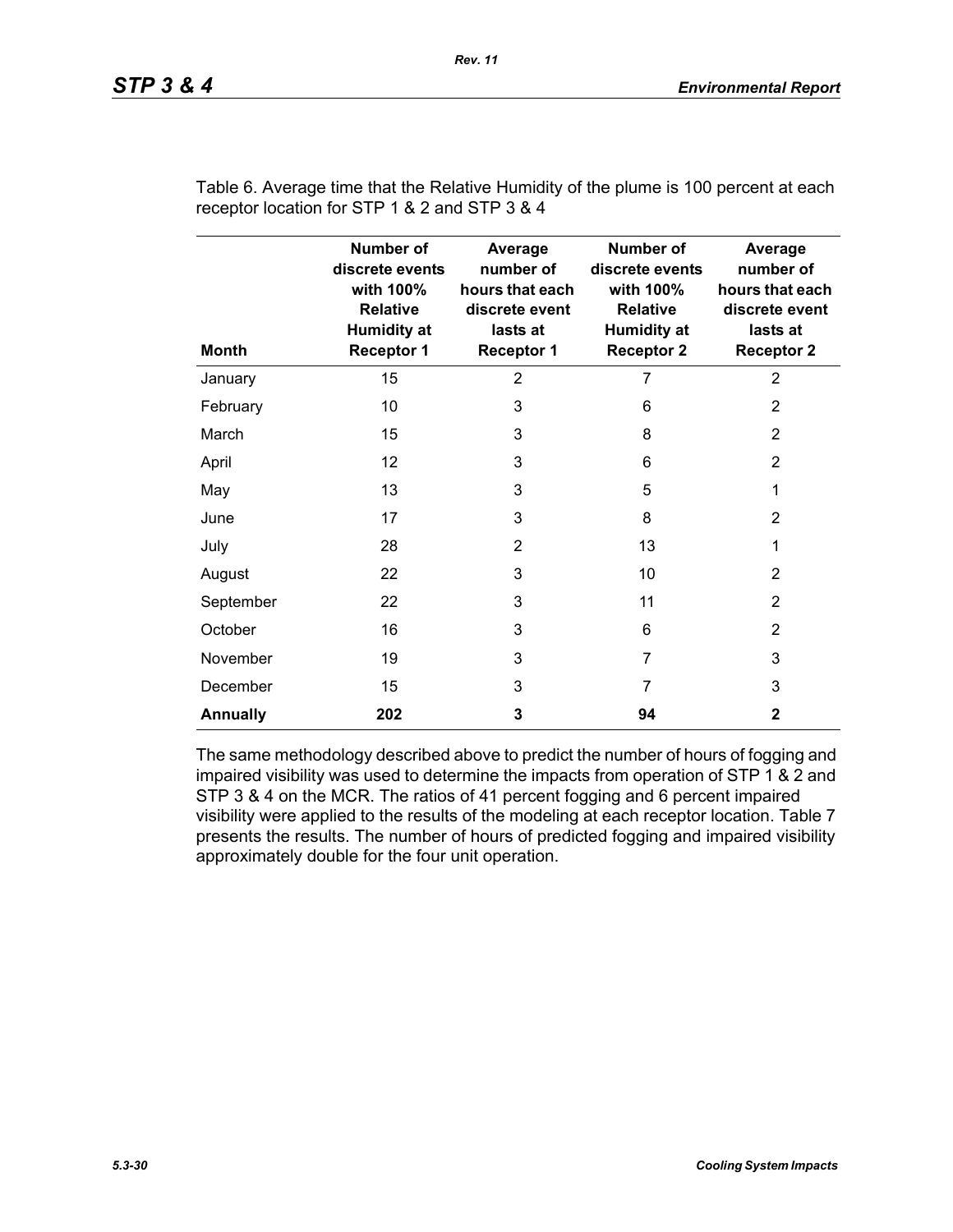| <b>Month</b>    | <b>Hours of</b><br>predicted<br>fogging events<br>at Receptor 1 | <b>Hours of</b><br>predicted<br>fogging events<br>where the<br>visibility is less<br>than 0.3 miles<br>at Receptor 1 | Hours of<br>predicted<br>fogging events<br>at Receptor 2 | <b>Hours of</b><br>predicted<br>fogging events<br>where the<br>visibility is less<br>than 0.3 miles<br>at Receptor 2 |
|-----------------|-----------------------------------------------------------------|----------------------------------------------------------------------------------------------------------------------|----------------------------------------------------------|----------------------------------------------------------------------------------------------------------------------|
| January         | 13                                                              | $\overline{2}$                                                                                                       | 5                                                        | 1                                                                                                                    |
| February        | 13                                                              | 2                                                                                                                    | 4                                                        | 1                                                                                                                    |
| March           | 19                                                              | 3                                                                                                                    | 7                                                        | 1                                                                                                                    |
| April           | 13                                                              | $\overline{2}$                                                                                                       | 4                                                        | 1                                                                                                                    |
| May             | 14                                                              | $\overline{2}$                                                                                                       | 3                                                        | 0                                                                                                                    |
| June            | 19                                                              | 3                                                                                                                    | 6                                                        | 1                                                                                                                    |
| July            | 25                                                              | 4                                                                                                                    | 8                                                        | 1                                                                                                                    |
| August          | 25                                                              | 4                                                                                                                    | 9                                                        | 1                                                                                                                    |
| September       | 29                                                              | 4                                                                                                                    | 10                                                       | 2                                                                                                                    |
| October         | 18                                                              | 3                                                                                                                    | 4                                                        | 1                                                                                                                    |
| November        | 23                                                              | 4                                                                                                                    | 9                                                        | 1                                                                                                                    |
| December        | 20                                                              | 3                                                                                                                    | 8                                                        | 1                                                                                                                    |
| <b>Annually</b> | 230                                                             | 36                                                                                                                   | 77                                                       | 12                                                                                                                   |

Table 7. Predicted fogging and impaired visibility at the downwind receptor locations for STP 1 & 2 and STP 3 & 4.

As described above, the results of the fog monitoring program indicate that the presence of the MCR does not significantly increase the natural fog occurrence for STP 1 & 2 operation. Since the operation of the MCR with STP 1 & 2 does not increase the observable fogging over naturally occurring fogging, this level of fogging could be considered consistent with background levels, or levels without an observable impact. Furthermore, fogging from the MCR with STP 1 & 2 has not created an impact to any onsite or offsite areas. However, any amount of fogging over that level, such as the additional fogging from four-unit operation, could be noticeable and potentially cause an impact. The difference between the predicted fogging for four-unit operation and two-unit operation is 100 hours per year at Receptor 1 and 44 hours per year at Receptor 2. The hours where visibility would be impaired above existing levels would be 16 hours per year at Receptor 1 and 7 hours per year at Receptor 2.

Residents of the area near the MCR and commuters on FM 521 may notice the increase in localized fogging after STP 3 & 4 is operational. The fogging, especially near bodies of water, would often occur in the early morning hours. However, the total number of additional hours of fogging from the MCR would only be a fraction of the number of hours of naturally occurring fogging. The number of hours of impaired visibility from the operation of the MCR would also be small.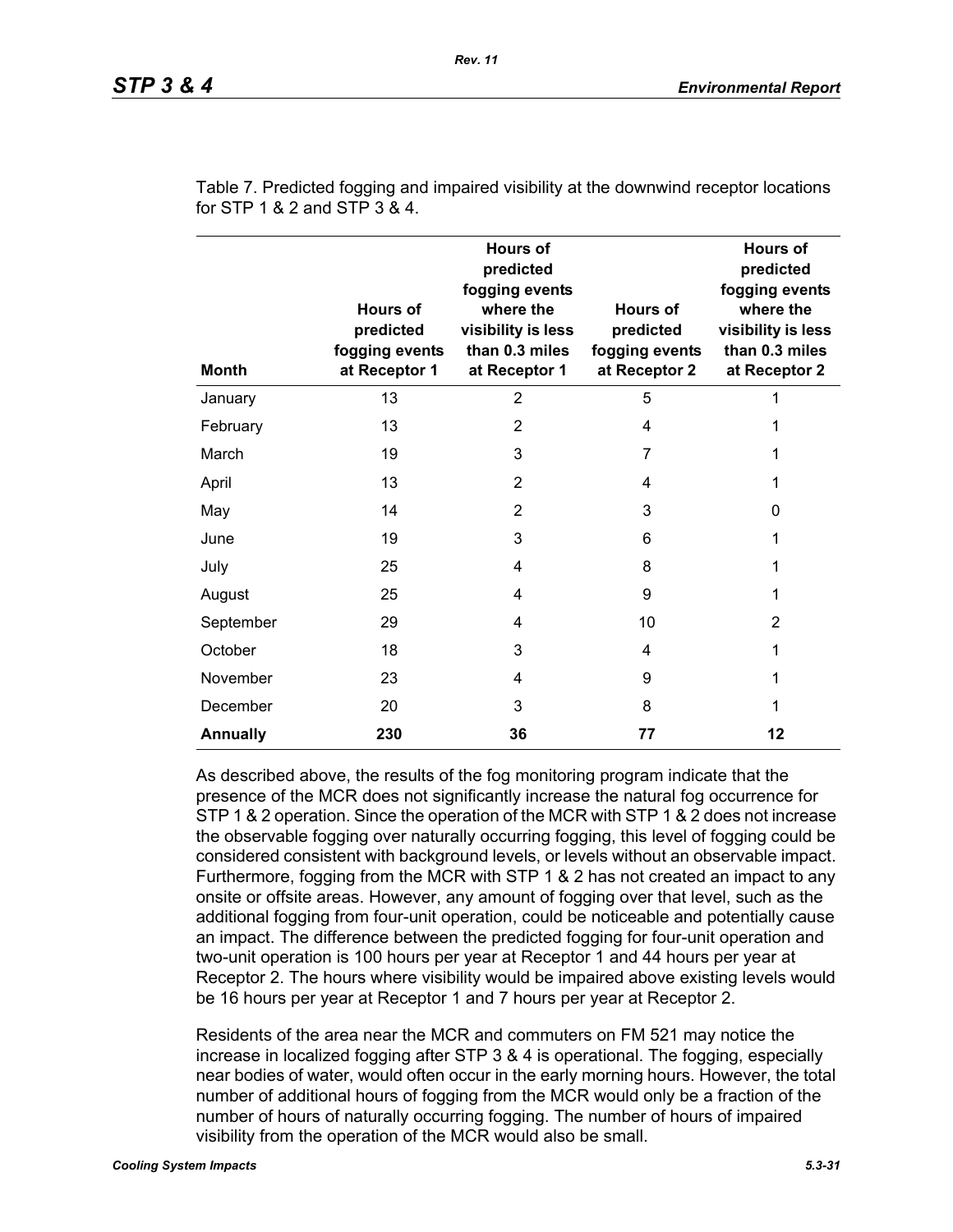Impacts from fogging of the MCR would be SMALL and would not warrant mitigation. Since the climate in the region is typically too warm for frequent and persistent freezing temperatures, impacts from icing would be SMALL and would not warrant mitigation.

## **Mechanical Draft Cooling Tower**

Fogging from the mechanical draft cooling towers occurs when the visible plume intersects with the ground, appearing like fog to an observer. Analysis of results from the SACTI code did not predict fogging to occur from the operation of the cooling towers.

Icing from the mechanical draft cooling towers would be the result of ground-level fogging when ambient temperatures are below freezing. Icing is also not predicted to occur from the operation of the cooling towers since minimal fogging from the operation of the mechanical draft cooling towers is predicted to occur and since the climate of the region is typically too warm for frequent freezing temperatures to occur.

## **5.3.3.1.3 Salt Deposition**

Water droplets blown from the mechanical draft cooling towers would have the same concentration of salts as the water in the cooling tower basin. Groundwater wells would be used for normal makeup water for the cooling towers. This would be supplemented by the MCR in the unlikely event that unanticipated peak site water demands would require additional water sources. Hydrogeochemical data for wells in the vicinity of STP 3 & 4 is provided in Table 2.3.1-20, and includes sodium and chloride concentrations in the groundwater. The maximum concentration of sodium from any of the wells was conservatively used to determine the corresponding maximum concentration of sodium chloride that could potentially be in the makeup water. As the water droplets blown from the towers evaporate, either in the air or on vegetation or equipment, salts are deposited.

The maximum predicted salt deposition is to the north of the cooling towers, less than or equal to 660 feet from the centerline of both of the cooling towers combined. The maximum deposition is 160 pounds per acre per month and occurs during the summer season. The maximum predicted salt deposition during each of the other seasons would also be within 660 feet from the cooling towers. The winter, spring and fall maximum salt deposition would be 81, 120, and 9 pounds per acre per month, respectively. Annually, the maximum salt deposition is 98 pounds per acre per month, also in the north direction and less than or equal to 660 feet from the cooling towers. This is greater than the NUREG-1555 significance level for possible visible effects to vegetation of 8.9 pounds per acre per month. Further discussion of the potential impacts of salt deposition on vegetation is provided in Subsection 5.3.3.2.

The summer season has the maximum deposition rates and the greatest extent of salt deposition. Each of the other seasons and annual salt deposition rates would be bounded by the summer season. As shown in Figure 5.3-1, the rate of salt deposition from the operation of the mechanical draft cooling towers rapidly decreases as the distance from the towers increases. The salt deposition rate falls below the NRC significance limit of 8.9 pounds per acre per month for all locations greater than 1600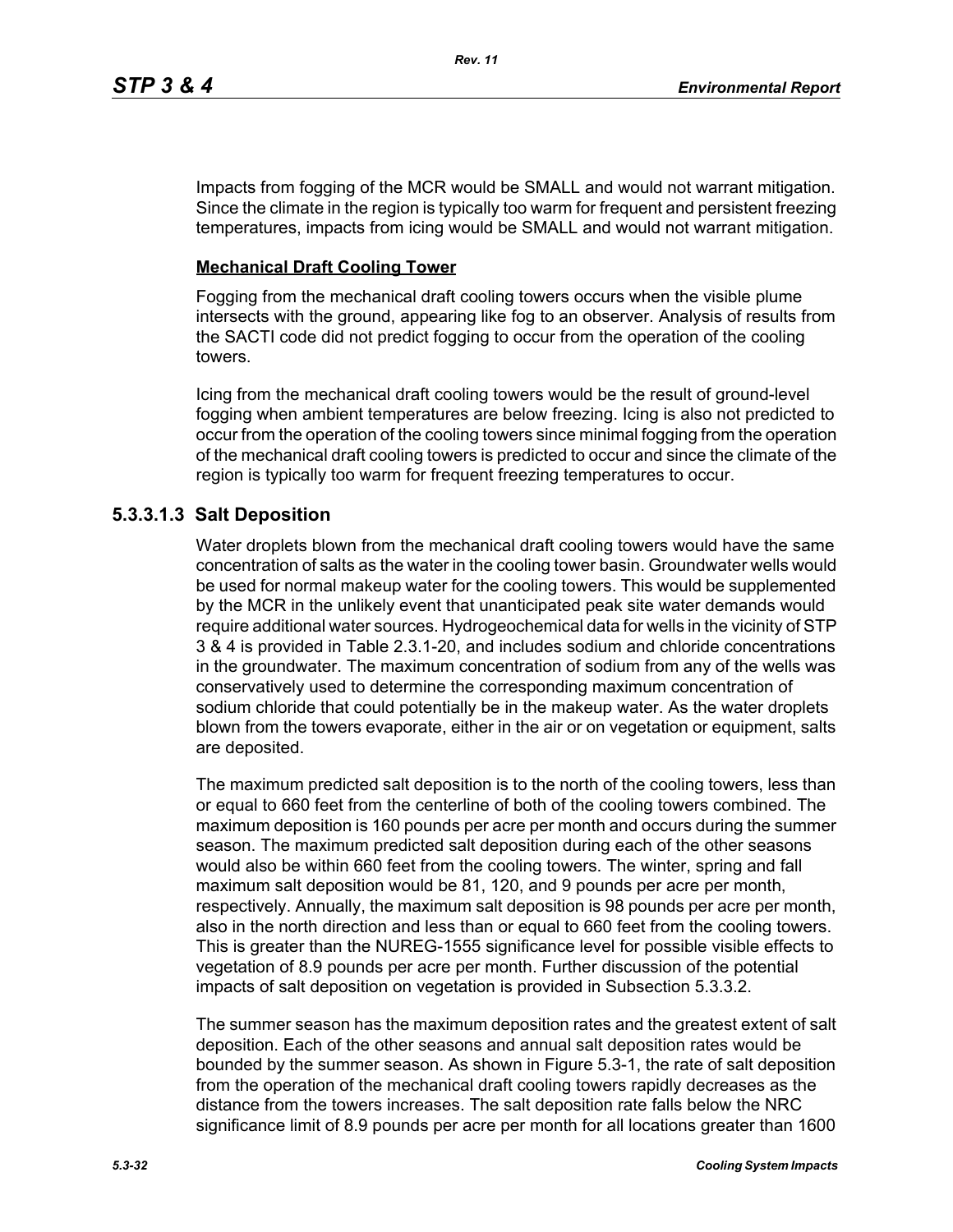feet from the towers. The salt deposition rates are greater than 1 pound per acre per month for some locations as far away from the towers as 4300 feet. The salt deposition rate for all distances greater than 4300 feet would be below 1 pound per acre per month. Salt deposition is only predicted to occur for locations up to two miles from the towers.

The NRC reports that visible damage from salt deposition to terrestrial vegetation at operating nuclear power plants with mechanical draft cooling towers has not been observed (Reference 5.3-32). Therefore, the impacts from the two mechanical draft cooling towers are not expected to be different from the impacts of the currently operating nuclear power plants.

The electrical switchyard for STP 3 & 4 is located approximately 1700 feet to the north of the proposed location of the cooling towers. A maximum predicted salt deposition of 8.8 pound per acre per month would be expected at this location during the summer season and 5.0 pound per acre per month annually. The electrical switchyard for STP 1 & 2 is located approximately 1400 feet to the east of the proposed location of the cooling towers. The salt deposition at this location is 0.65 pound per acre per month in the winter season and 0.43 pound per acre per month annually.

The predicted salt deposition from the operation of the cooling towers at locations away from the immediate vicinity of the mechanical draft cooling towers would be less than the NUREG-1555 significance level where visible effects to vegetation may be observed. Impacts to vegetation from salt deposition are described in Subsection 5.3.3.2. Salt deposition in other potentially sensitive areas, including at the STP 1 & 2 switchyard and STP 3 & 4 switchyard are not expected to impact these facilities. Therefore, the impact from salt deposition from the cooling towers would be SMALL and would not require mitigation.

### **5.3.3.1.4 Cloud Formation, Cloud Shadowing, and Additional Precipitation**

Vapor from cooling towers can create clouds or contribute to existing clouds. The SACTI code predicted the precipitation expected from the two mechanical draft cooling towers. The maximum precipitation would occur during the summer season, with a monthly total of less than an inch of precipitation within 660 feet north of the towers. The precipitation during each of the other seasons would be less than the summer season maximum. Annually, 2.2 inches of rain is predicted to occur, also 660 feet to the north of the cooling towers. This value is very small compared to the average annual rainfall for the South Texas region of 48 inches for the period 1971–2000 (Reference 5.3-33). Impacts from precipitation would be SMALL and would not require mitigation.

The formation of clouds could also prevent sunlight from reaching the ground, or cloud shadowing. This is especially important for agricultural fields or other sensitive areas. As shown in Figure 2.2-2, there are many agricultural areas in the vicinity of the STP site. Shadowing in the vicinity of the cooling towers and in these agricultural areas is predicted to occur for a maximum of 69 hours during the winter season, 64 hours during the fall season, 37 hours during the the spring season and 31 hours during the summer season at any location. The annual prediction was for a maximum of 158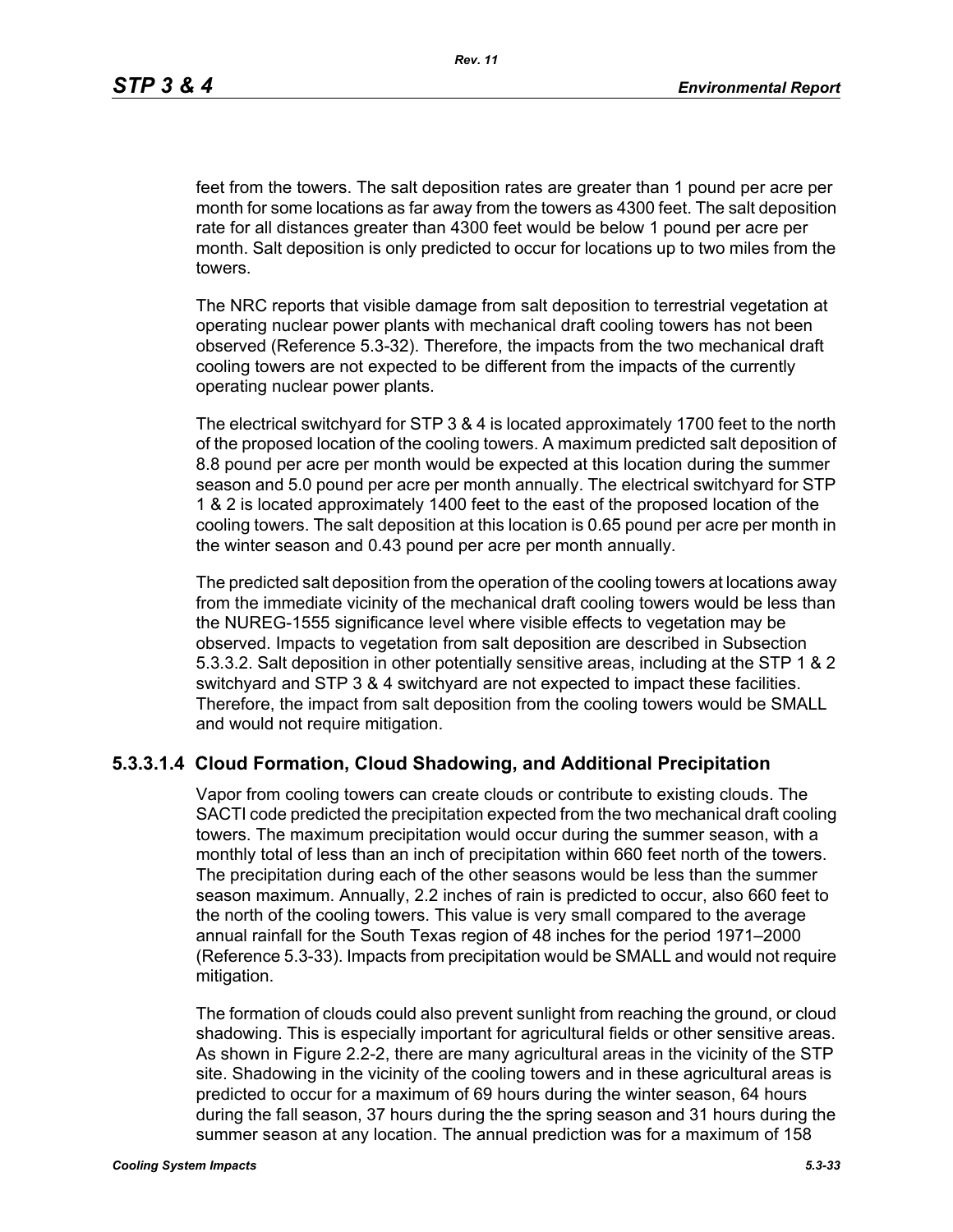hours of shadowing at any location. Shadowing in areas beyond the site boundaries would occur for less than 18 hours per season and 35 hours annually at any location. This represents a very small percentage of the total hours of each season and per year. Therefore, the impacts from cloud shadowing would be SMALL and would not require mitigation.

## **5.3.3.1.5 Interaction with Existing Pollution Sources**

No other sources of pollution occur within two kilometers of the STP site. Therefore, there would be no interaction with existing pollution sources.

### **5.3.3.1.6 Ground-Level Humidity Increase**

Increases in the absolute and relative humidity could result from the operation of the two mechanical draft cooling towers. The majority of the water evaporated in the cooling tower is buoyant and dissipates into the atmosphere. A small fraction of this evaporated water may not be as buoyant and could increase the ground level humidity. Specific meteorological conditions could also limit the dissipation into the atmosphere, but would be infrequent. The humidity in the region is typically high, and increases in the humidity would not be noticeable. In addition, the ground level increases in humidity would occur in the immediate vicinity of the cooling towers. The impacts from increases in absolute and relative humidity would be SMALL and mitigation would not be warranted.

## **5.3.3.2 Terrestrial Ecosystems**

As discussed in Section 3.4, STP 3 & 4 would use the existing MCR for condenser cooling. Two mechanical draft cooling towers, extending approximately 119.0 feet above grade (El. 153 ft. MSL), would be constructed to serve as the UHS for STP 3 & 4. As planned during MCR construction, inclusion of STP 3 & 4 in the existing cooling reservoir system will lead to an increase in operating water level, potentially impacting existing shoreline vegetation and terrestrial biota using the reservoir. The only important terrestrial species as defined in NUREG-1555 that use the MCR other than the federally listed brown pelican, which is listed as threatened, are the bald eagle and common game species such as ducks (see Subsection 2.4.1) (Reference 5.3-16). The brown pelican nests in other locations of Matagorda County, but currently uses the MCR only for resting, a source of freshwater, and possibly foraging.

Impacts from cooling tower operation on terrestrial biota can result from salt drift, vapor plumes, icing, precipitation modifications, noise, and avian collisions with structures (e.g., cooling towers). Each of these topics is discussed in Subsection 5.3.3.2.2. Overall, there are no important terrestrial habitats as defined in NUREG-1555 in the area encompassed by construction of the two mechanical draft cooling towers.

## **5.3.3.2.1 Main Cooling Reservoir**

The addition of STP 3 & 4 will result in an increase in the normal operating water level of the MCR from 47 feet MSL to 49 feet MSL, which could impact terrestrial biota associated with this impoundment. However, the reservoir side of the berm outlining the MCR is lined with "soil-cement" to prevent erosion and has largely prevented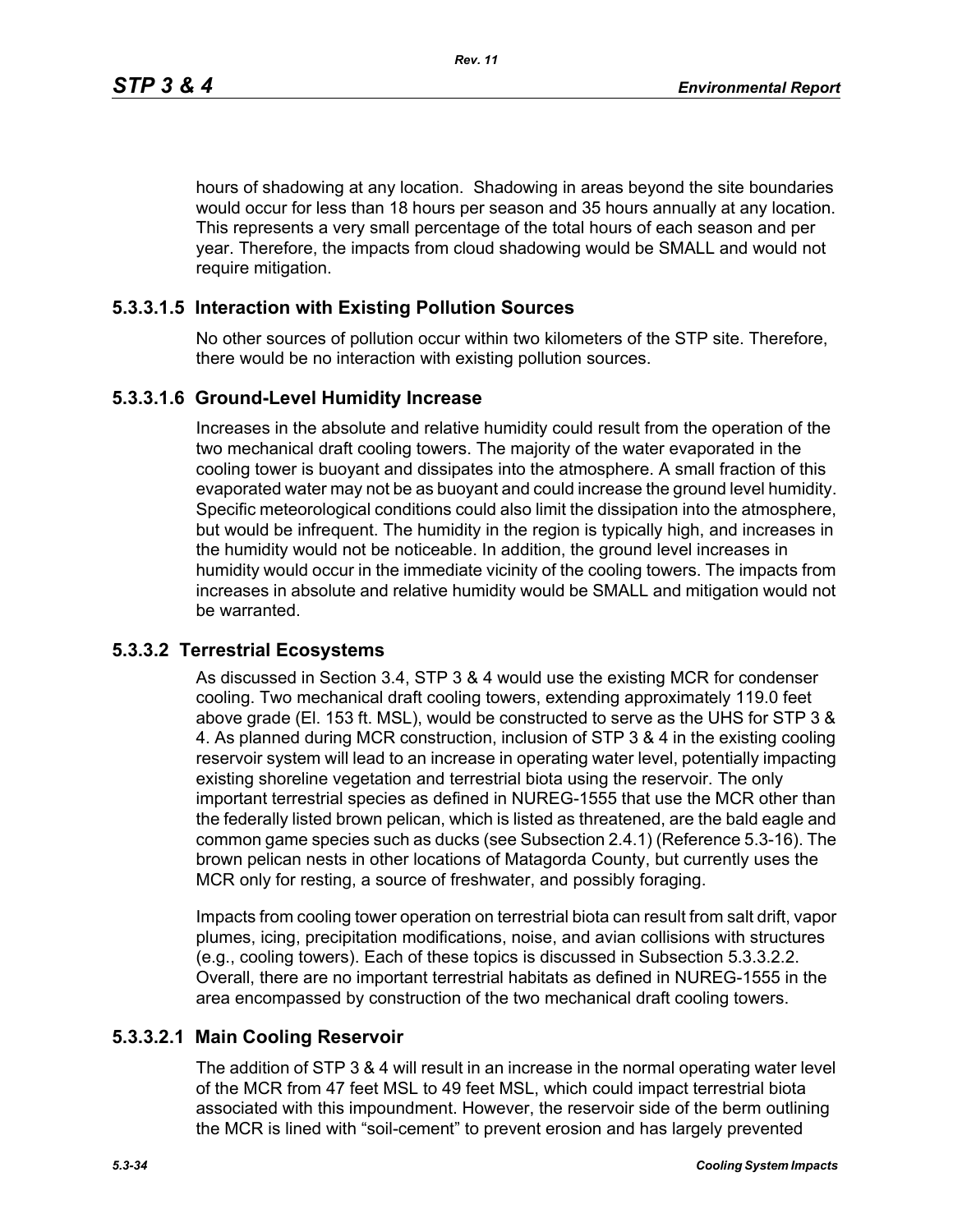establishment of vegetation on this side (Reference 5.3-34). Recent reconnaissance indicates that shoreline vegetation is extremely sparse and thus the water level increase would have a negligible impact on terrestrial biota.

As stated in Subsection 2.4.1, several species of water birds have nested on the terminal ends of the "Y-dike" in the MCR since the mid-1980s (Figure 2.4-1, Table 2.4- 1). These birds tend to nest on the road bed positioned on the crown of the dike and areas immediately adjacent to this road. An increase in water level of 2 feet will not encroach on these nests. Also, most of the 7-mile-long dike system is not being used by these nesting birds and is available as nesting habitat.

Wintering waterfowl and other water birds (recent reconnaissance) use this reservoir for foraging and resting (see Subsection 2.4.1) (Reference 5.3-35). Baker and Greene noted a shift from dabbling to diving ducks as the reservoir was initially filled (Reference 5.3-35). Diving ducks typically feed in waters less than 10 feet (3 meters) deep (References 5.3-36 and 5.3-37). Depending on the depth, some species that forage on benthos may lose a portion of the reservoir floor as foraging habitat due to the increased reservoir depth, but some of this loss should eventually be replaced as mollusks and other invertebrates colonize the newly flooded portions of the reservoir shoreline. Most piscivorous birds, such as eagles, ospreys, pelicans, herons, and gulls, forage on or near the surface of the reservoir and along its banks and will not be affected by a water level increase. These conclusions are based on the assumption that the fish populations are not affected (see Subsection 5.3.2).

### **5.3.3.2.2 Cooling Towers**

#### **Salt Drift**

The two mechanical draft cooling towers will be positioned immediately south of Units 3 & 4 in an industrial/developed area. Vegetation adjacent to this area includes relatively open habitats: mowed areas and other areas dominated by bluestem grasses, dewberry, and sea myrtle, all plants common to disturbed or abandoned agricultural land in this region (Reference 5.3-34). Vegetation near the cooling towers could be subjected to salt deposition attributable to drift from the towers. Salt deposition could potentially cause vegetation stress, either directly by deposition of salts onto foliage or indirectly from accumulation of salts in the soil.

To evaluate salt deposition on plants, an order-of-magnitude approach was used since some plant species are more sensitive to salt deposition than others, and tolerance levels of most species are not well known. Deposition of sodium chloride at rates of approximately 1 to 2 pounds per acre per month is typically not damaging to plants, while deposition rates approaching or exceeding 9 pounds per acre per month in any month during the growing season could cause leaf damage in many species (Reference 5.3-16). An alternate approach for evaluating salt deposition is to use 9 to 18 pounds per acre per month of sodium chloride deposited on leaves during the growing season as a general threshold for visible leaf damage (Reference 5.3-16).

As presented in Subsection 5.3.3.1.3, the maximum expected salt deposition rate from the combination of both towers would be 160 pounds per acre per month during the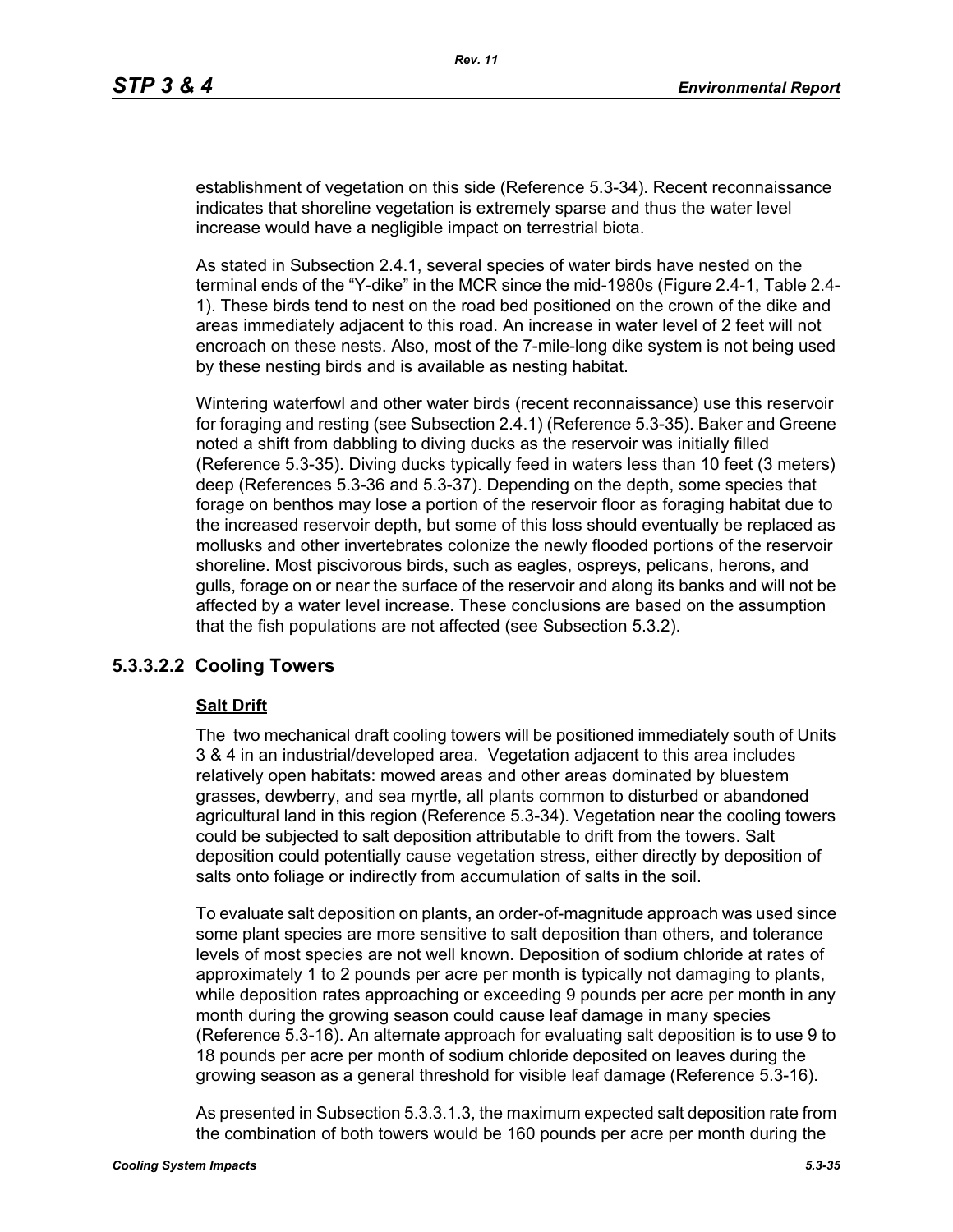summer. This maximum rate is approximately 18 times greater than the approximately 9 pounds per acre per month rate that is considered a threshold value for leaf damage in many species. However, the distance to the maximum deposition is only 0.12 mile (660 feet) from the center of the towers (Figure 5.3-1). No deposition greater than 8.9 pounds per acre per month would occur beyond 1600 feet (0.3 mile), thus all deposition above 8.9 pounds will occur within the site boundary and most of the deposition will occur on facilities rather than vegetation. As previously discussed, the vegetative cover in the vicinity of the cooling towers is either mowed areas or bluestem/sea myrtle habitat found on previously disturbed agricultural lands, both marginal habitat for most wildlife. Any impacts from salt drift on the local terrestrial ecosystems would therefore be SMALL and would not warrant mitigation. Cumulative impacts are discussed in Section 10.5.

### **Vapor Plumes and Icing**

As discussed in Subsection 5.3.3.1.1, the expected average plume length would range from 0.2 to 0.4 miles and the expected median plume length would be less than 0.2 miles (all seasons). As discussed in Subsection 5.3.3.1.2, ground level fogging as a result of cooling tower operation is not predicted to occur. Similarly, icing resulting from the cooling towers is not predicted to occur. Therefore the impacts of fogging and icing on terrestrial ecosystems would be SMALL and would not warrant mitigation.

#### **Precipitation Modifications**

As discussed in Subsection 5.3.3.1.4, the predicted maximum precipitation from the cooling towers would be approximately 2 inches of rain per year at 660 feet north of the towers. This amount is very small compared to the average annual precipitation of approximately 48 inches for the South Texas region over the 1971 to 2000 period (Reference 5.3-33). Thus, additional precipitation resulting from operation of the proposed units on local terrestrial ecosystems would be SMALL and would not warrant mitigation.

### **Noise**

Noise from the operation of each cooling tower would be approximately 65 dBA at 50 feet from the tower, according to vendor-supplied data. This noise level is below 80 to 85 dBA, the sound level at which some birds and small mammals are startled or frightened (Reference 5.3-38). Thus, it is unlikely that noise from each tower would disturb wildlife at distances greater than 50 feet from the tower. The incremental increase in noise resulting from simultaneous operation of the two cooling towers would be insignificant. Given that estimated noise level (51 dBA at 400 feet) associated with the new cooling towers is below the 60-65 dBA the NRC considers of small significance (Reference 5.3-32), noise impacts to terrestrial ecosystems would be SMALL and would not warrant mitigation.

### **Avian Collisions**

As discussed in Subsection 5.3.3.1, the two mechanical draft cooling towers associated with STP 3 & 4 will be 119 feet high. While tall natural draft cooling towers have been associated with bird kills, there have been no reported bird kills on the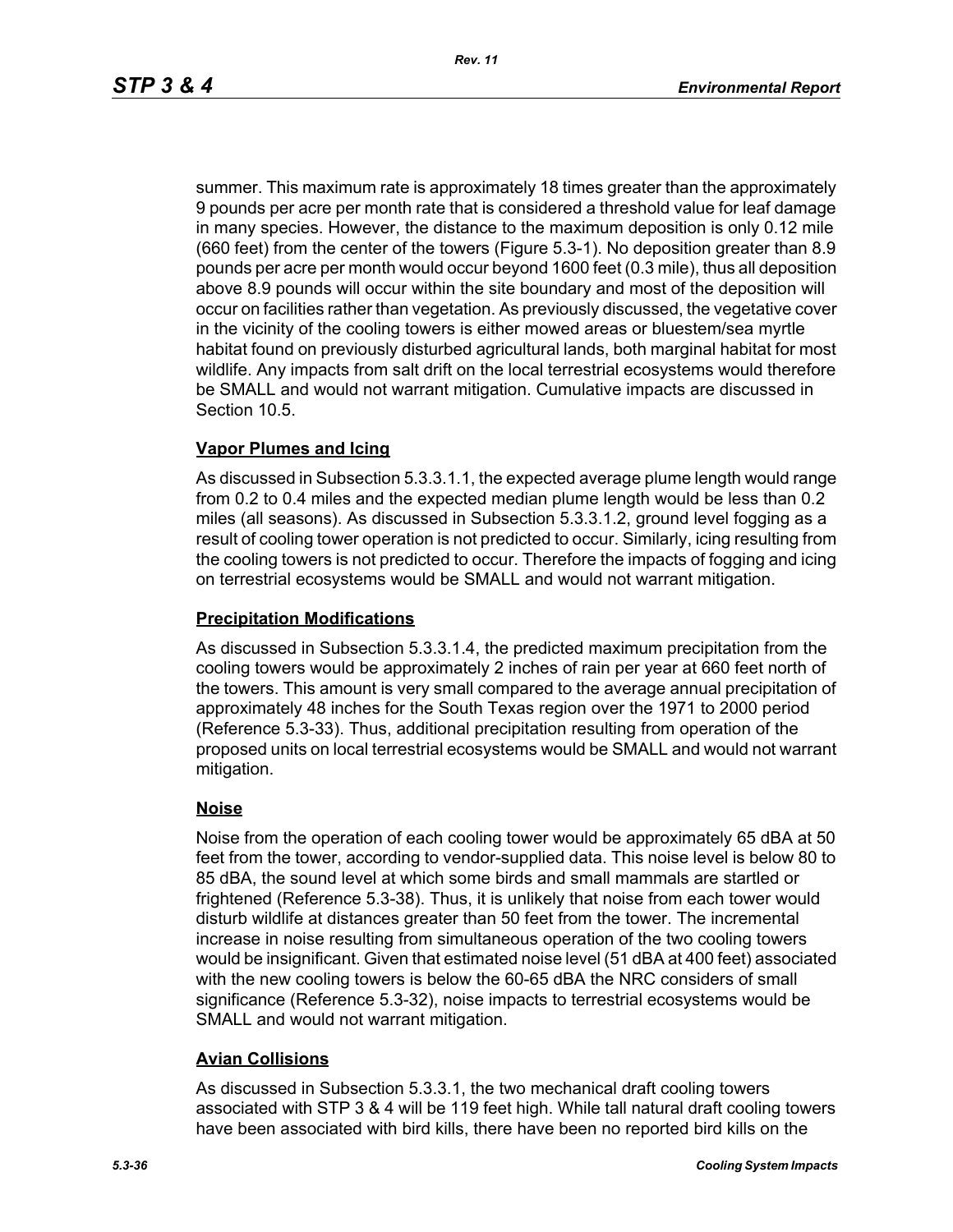existing STP 1 & 2 buildings and the relatively lower height of mechanical draft cooling towers pose little risk to migrating birds and cause negligible mortality (Reference 5.3- 32). Therefore, impacts to birds from collisions with the cooling towers would be SMALL and would not warrant mitigation.

In summary, there are SMALL impacts to terrestrial ecosystems or biota as a result of operation of the heat dissipation systems.

## **5.3.4 Impacts to Members of the Public**

This section describes the potential health impacts associated with the cooling system for the new units. Specifically, impacts to human health from thermophilic microorganisms and from noise resulting from operation of the cooling system are addressed.

As described in Section 3.4, the existing MCR will be used as a closed-cycle cooling system for STP 3 & 4. Mechanical draft cooling towers will be constructed to assist in heat load dissipation and serve as the UHS. Thermal discharges will result from the following systems:

- Circulating Water System discharge to the MCR
- **Turbine Service Water discharge to the MCR**
- Mechanical draft cooling tower blowdown to the MCR

## **5.3.4.1 Thermophilic Microorganism Impacts**

Consideration of the impacts of microorganisms on public health are important for facilities using cooling ponds, lakes, canals, or small rivers, because use of such water bodies may significantly increase the presence and numbers of microorganisms. "Microorganisms that are associated with cooling towers and thermal discharges can have negative impacts on human health. The presence and numbers of these organisms can be increased by the addition of heat; thus they are called thermophilic organisms. These microorganisms include the enteric pathogens *Salmonella sp*. and *Shigella sp.* as well as *Pseudomonas aeruginosa* and thermophilic fungi. They also include the bacteria *Legionella sp*., which causes Legionnaires' disease, and freeliving amebae of the genera *Naegleria* and *Acanthamoeba*. Exposure to these microorganisms, or in some cases the endotoxins or exotoxins produced by the organisms, can cause illness or death" (Reference 5.3-39).

These microorganisms are the causative agents of potentially serious human infections, the most serious of which is attributed to *Naegleria fowleri*. *Naegleria fowleri* is a free-living ameba that occurs worldwide. It is present in soil and virtually all natural surface waters such as lakes, ponds, and rivers. *Naegleria fowleri* grows and reproduces well at high temperatures (104º to 113ºF) and has been isolated from waters with temperatures as low as 79.7ºF (Reference 5.3-16). *Naegleria fowleri* thrives in warm, fresh water, particularly if the water is stagnant or slow moving. These protozoa are found in a variety of water bodies, including lakes, ponds, and poorly maintained swimming pools and hot tubs. Since a primary food source for the amebae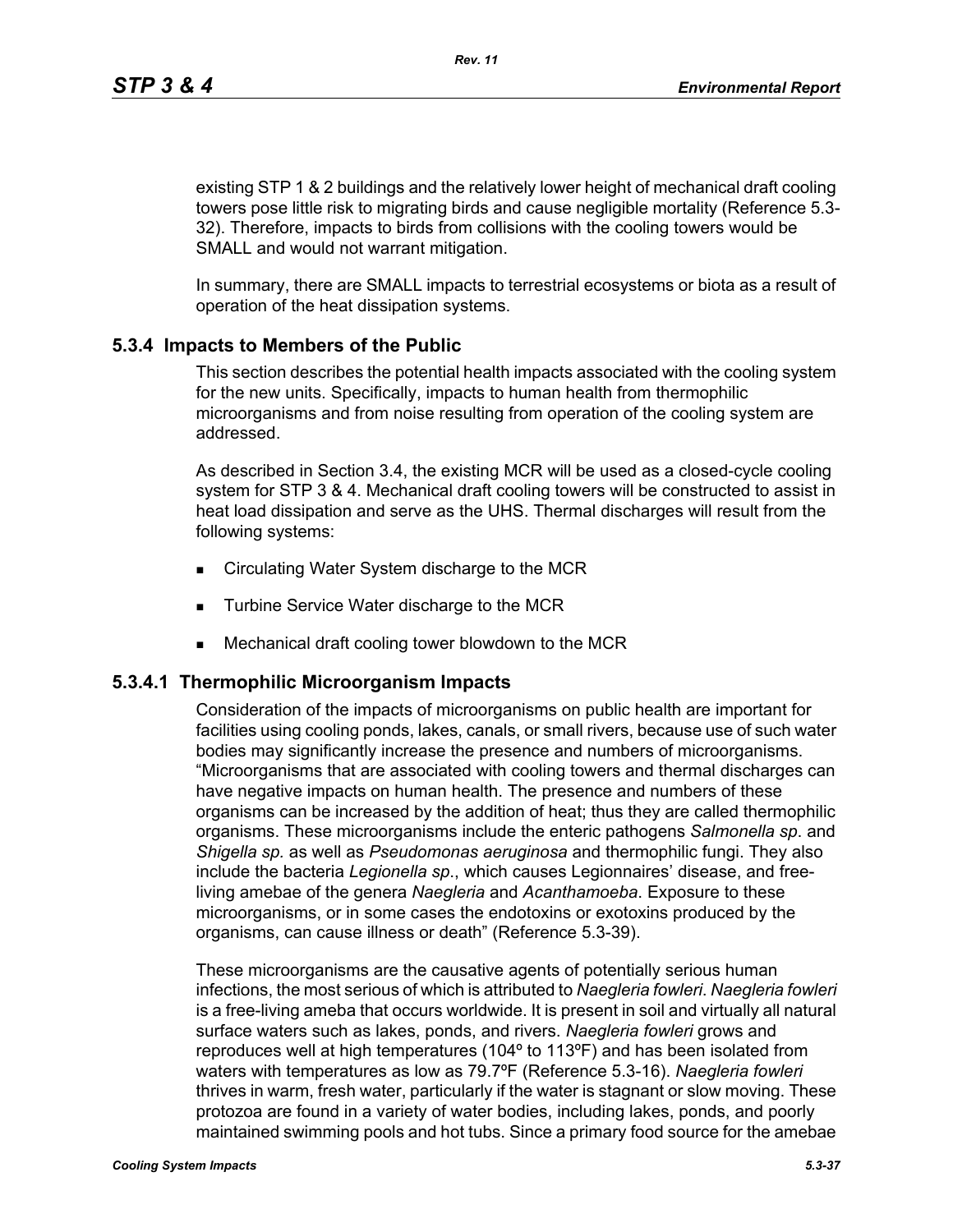is coliform bacteria, the presence of significant numbers of coliform bacteria will promote growth of this ameba. Although exposure to this organism is very common, the chance is less than 1 in 100 million that a person exposed to water inhabited by *Naegleria* will become infected. The route of infection is through the nasal passages, then on to the brain and spinal cord. The few cases reported in Texas have occurred in the months of May through September. Symptoms include changes in the ability to taste or smell, rapidly followed by headache, fever, nausea, and vomiting. While the disease is not transmissible from person to person, it is usually fatal (Reference 5.3-40).

On a routine frequency, the Center for Disease Control (CDC) compiles statistical data regarding waterborne disease and outbreaks in the United States. A review of reported data from 1997 through the most recent reporting cycle (2004) indicates that there have been seven reported cases of primary amebic meningoencephalitis associated with recreational waters (References 5.3-40, 5.3-41, 5.3-42, and 5.3-43). In addition, one case was reported by Texas Department of State Health Services (TDSHS) in 2005 (Reference 5.3-44). All cases were from water bodies in the central and northwestern portions of the state. None of the reported cases were in the vicinity of STP 3 & 4.

There are no regulations that could be tied to microorganisms that are associated with cooling towers or thermal discharges. No Occupational Safety and Health Administration (OSHA) or other legal standards for exposure to microorganisms exist at the present time.

Personnel access to the MCR is strictly controlled per administrative controls and security patrols. The MCR is located within the fenced site boundary, precluding access by members of the public. The anticipated usage frequency of the blowdown system has not been experienced during the years of operating STP 1 & 2. A single blowdown system test was performed in 1997. The capability for blowdown is to be retained, as the addition of the heat load from STP 3 & 4 may require this operation (see Subsection 3.4.2.4). All blowdowns will be within limits set in the TPDES wastewater discharge permit. TPDES discharge temperature limits would result in effluent temperatures between 95º–97ºF. Blowdowns would occur during high river flow periods (winter and spring) when river temperatures are significantly lower than the discharge temperature and not conducive to *Naegleria* blooms.

The risk to public health from thermophilic microorganisms associated with the potential discharge of MCR water via blowdown system operation would be SMALL and would not warrant mitigation.

### **5.3.4.2 Noise Impacts**

The principal sources of noise related to cooling system operations are the mechanical draft cooling towers and pumps to supply cooling water. As described in Subsection 4.4.1, there are no applicable state or local noise regulations for unincorporated areas of Matagorda County, where STP is located. As discussed in Subsection 2.2.1.2, the nearest full-time residence is approximately one and a half miles west-southwest from the exclusion area boundary (EAB) or approximately two and a third miles west-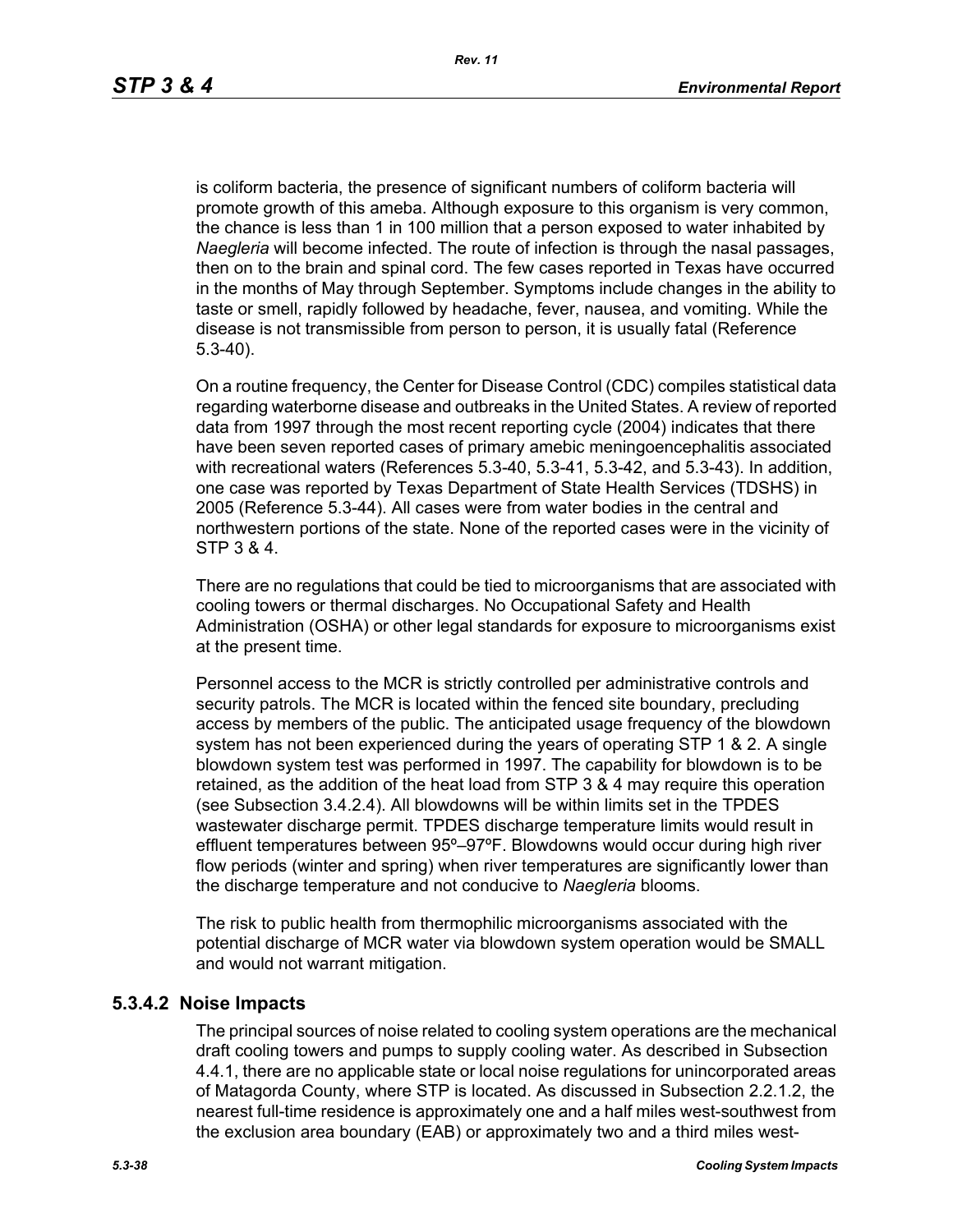southwest from the site of the new units (Figure 2.1-1), and distance and vegetation will attenuate any noise. Relative to the location of the nearest full-time residence, STP 3 & 4 cooling towers would be located approximately 0.6 mile from the site boundary. STPNOC has not received complaints about the noise of the existing units.

The overall cooling tower noise emissions are predicted to be 71 dBA 5 feet from the inlet and 51 dBA 400 feet from the inlet. Although there is no data available on RMPF noise levels, it is anticipated that these levels will not increase above existing STP 1 & 2 levels, which have not presented noise issues. Additionally, the RMPF is oriented to the east, away from the nearest full-time residence. As reported in the Generic Environmental Statement for License Renewal of Nuclear Power Plants (NUREG-1437) and referenced in NUREG-1555, noise levels below 65 dBA are considered of small significance (References 5.3-32 and 5.3-16). The day-night noise levels that are anticipated from the plant's cooling towers and cooling systems are less than 65 dBA at the site boundary, which is considered to be of small significance to the public. Thus, the impacts due to noise would be SMALL and would not warrant mitigation.

### **5.3.4.3 References**

- 5.3-1 What Is the "Texas Pollutant Discharge Elimination System (TPDES)"? TCEQ 2007. Available at http://www.tceq.state.tx.us/permitting/water\_quality/wastewater/pretreatm ent/tpdes\_definition.html.
- 5.3-2 "Final Environmental Statement Related to the Operation of STP 1 & 2," NRC (U.S. Nuclear Regulatory Commission), Office of Nuclear Reactor Regulation, Washington, D.C., August 1986.
- 5.3-3 HL&P (Houston Lighting & Power Company). Environmental Report Construction Phase, STP 1 & 2, 1974.
- 5.3-4 "Final Environmental Statement Related to the Proposed STP 1 & 2," NRC, Office of Nuclear Reactor Regulation, Washington, D.C., March 1975.
- 5.3-5 HL&P (Houston Lighting & Power Company), Environmental Report Operating License Stage, 1978.
- 5.3-6 "Annual Water Use Reports 2001," Reliant Energy, submitted to Texas Natural Resource Conservation Commission by Reliant Energy, Houston, February 22, 2002.
- 5.3-7 "Annual Water Use Reports 2002," Reliant Energy, 2003, submitted to TCEQ by Reliant Energy, Houston, February 14, 2002.
- 5.3-8 "Annual Water Use Reports 2003," STPNOC, submitted to TCEQ by STPNOC, Wadsworth, Texas, February 24, 2004.
- 5.3-9 "Annual Water Use Reports 2004," STPNOC, submitted to TCEQ by STPNOC, Wadsworth, Texas, February 23, 2005.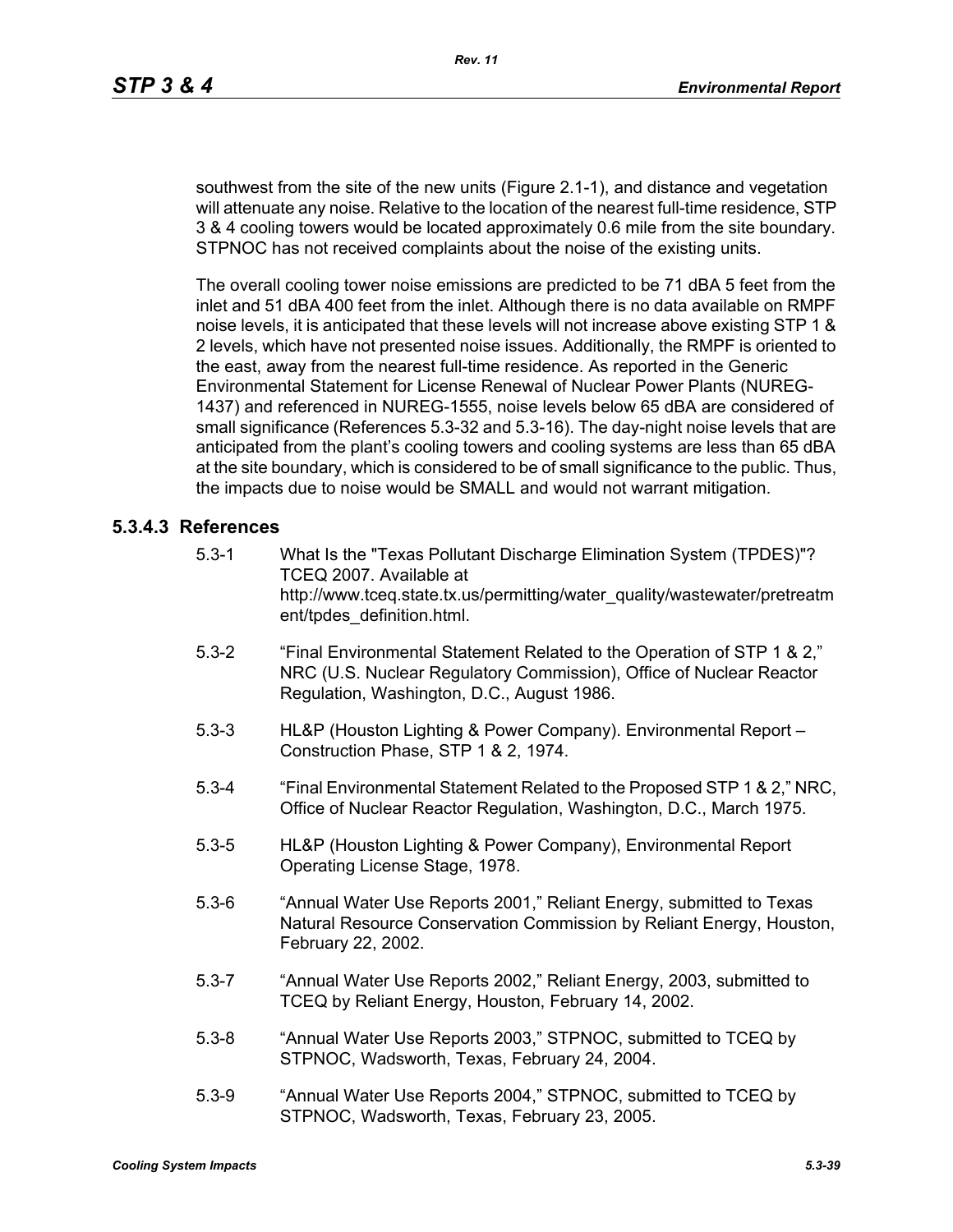- 5.3-10 "Annual Water Use Reports 2005," STPNOC, submitted to TCEQ by STPNOC, Wadsworth, Texas, February 22, 2006.
- 5.3-11 "Annual Water Use Reports 2006, STPNOC, submitted to TCEQ by STPNOC, Wadsworth, Texas, February 22, 2007.
- 5.3-12 USGS (U.S. Geological Survey), Water Resources Data Texas, Water Year 2006, Volume 4: Colorado River Basin, Lavaca River Basin, and Intervening Coastal Basins, 2007.
- 5.3-13 Nelson, D.M. and M.E. Monaco. National Overview of Evolution of NOAA's ELMR Program, NOAA Technical Memorandum NOS NCCOS CCMA 144, Silver Spring, Maryland, 2000.
- 5.3-14 Nelson, D. M.. Distribution and Abundance of Fish and Invertebrates in Gulf of Mexico Estuaries, Volume I: Data Summaries, ELMR Rep. No. 10. NOAA/NOS Strategic Environmental Assessments Division, Rockville, Maryland, 1992.
- 5.3-15 Patillo, M.E., T. E. Czapla, D.M. Nelson, and M.E. Monaco. Distribution and Abundance of Fish and Invertebrates in Gulf of Mexico Estuaries, Volume II: Species Life History Summaries, ELMR Rep. No. 11, NOAA/NOS Strategic Environmental Assessments Division, Rockville, Maryland, 1997.
- 5.3-16 "Standard Review Plans for Environmental Reviews of Nuclear Power Plants," NRC, NUREG-1555. Office of Nuclear Reactor Regulation, October 1999.
- 5.3-17 Wilbur, D. H. and R. Bass. "Effect of the Colorado River Diversion on Matagorda Bay Epifauna, Estuarine, Coastal, and Shelf Science," 47(3), 1998.
- 5.3-18 "Trends in Finfish Landings of Sport-Boat anglers in Texas Marine Waters," Green, L. M. and R. P. Campbell, May 1974–May 2003, Texas Parks and Wildlife Management Data Series No. 234, 2005.
- 5.3-19 "Colorado River Entrainment and Impingement Monitoring Program, Phase Two Studies," McAden, D.C., G. N. Greene, and W. B. Baker, July 1983–June 1984 (Report #1), Prepared for South Texas Project by Ecology Division, Environmental Protection Department, HL&P, October 1984.
- 5.3-20 NUS Corporation, Colorado River Entrainment Monitoring Program, Phase One Studies—April, 1975–March, 1976. South Texas Project, December 1976.
- 5.3-21 "Entrainment and Impingement Monitoring Program, Phase Two Studies," McAden, D. C., G. N. Greene, and W. B. Baker, Colorado River July-December 1984 (Report #2), Prepared for South Texas Project by Ecology Division, Environmental Protection Department, HL&P, April 1985.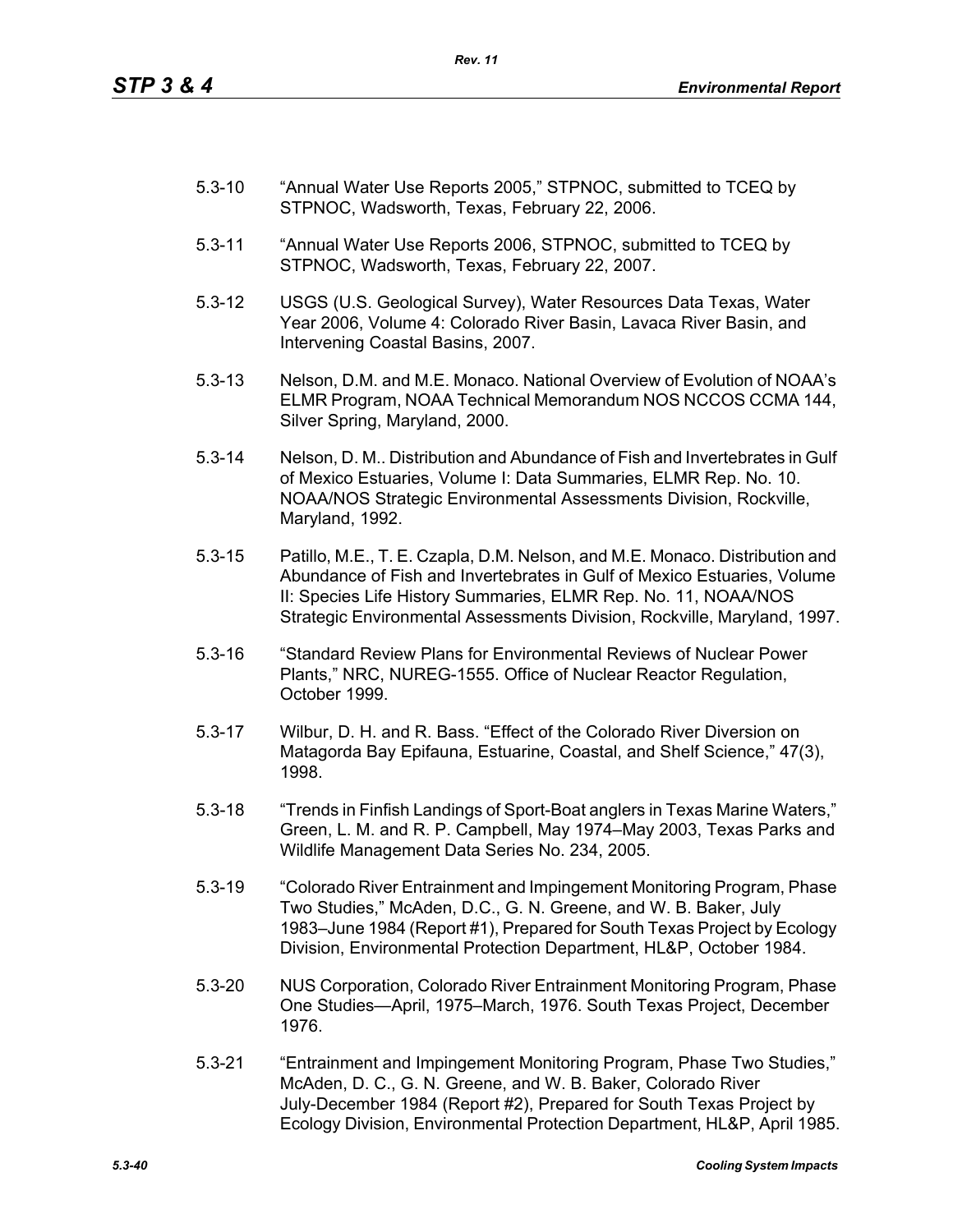- 5.3-22 "Fish of the Gulf of Mexico: Texas, Louisiana, and Adjacent Waters," Hoese, H. D. and R. H. Moore, 2nd. Edition, Texas A&M University Press, 1998.
- 5.3-23 Grumbles, B., Memorandum to Regional Administrators regarding Implementation of the Decision in Riverkeeper, Inc. v. EPA, Remanding the Cooling Water Intake Structures Phase II Regulation, U.S. Environmental Protection Agency Office of Water, Washington, D.C., March 20, 2007.
- 5.3-24 "Matagorda Bay Freshwater Inflow Needs Study (FINS)," LCRA 2006. TCEQ, Texas Parks and Wildlife, and TWDB, August 2006.
- 5.3-25 "Trends in Relative Abundance and Size of Selected Finfish and Shellfish Along the Texas Coast: November 1975–December 2003," Martinez-Andrate, F., P. Campbell, and B. Fuls. Texas Parks and Wildlife Management Data Series No. 232, 2005.
- 5.3-26 "Water Conservation Plan," STPNOC, STP Electric Generating Station, Revision 1, July 1, 2005.
- 5.3-27 "Texas Surface Water Quality Standards," TCEQ, adopted July 26, 2000. Available at http://www.tceq.state.tx.us/nav/eq/eq\_swqs.html.
- 5.3-28 "Fact Sheet and Executive Director's Preliminary Decision for proposed TPDES Permit No. WQ0001908000 to discharge to Water in the State," TCEQ 2005, prepared by J. O. Onyenobi, Wastewater Permitting Section, Water Quality Division, April 8, 2005.
- 5.3-29 "A Model for Seasonal and Annual Cooling Tower Impacts," Policastro, A. J., W. E. Dunn, and R. A. Carhart 1994, Atmospheric Environment Vol. 28, No. 3, Elsevier Science Ltd, Great Britain.
- 5.3-30 "Hourly Surface Meteorological Observations from the Palacios Municipal Airport," NCDC (National Climactic Data Center). Available at http://www.ncdc.noaa.gov/oa/ncdc.html, accessed on April 16, 2007.
- 5.3-31 HL&P, South Texas Project Electric Generating Station Fog Monitoring Program, October 1990.
- 5.3-32 "Generic Environmental Statement for License Renewal of Nuclear Power Plants," NRC, NUREG 1437, May 1996.
- 5.3-33 NWS (National Weather Service) 2007. Houston Extremes, Normals and Annual Summaries. Available at http://www.srh.noaa.gov/hgx/climate/iah/ normals/iah\_summary.htm, accessed April 25, 2007.
- 5.3-34 HL&PC, 1974. South Texas Project, Units 1 and 2, Environmental Report, Docket Nos. 50-498 and 50-499, July 1, 1974, and subsequent amendments.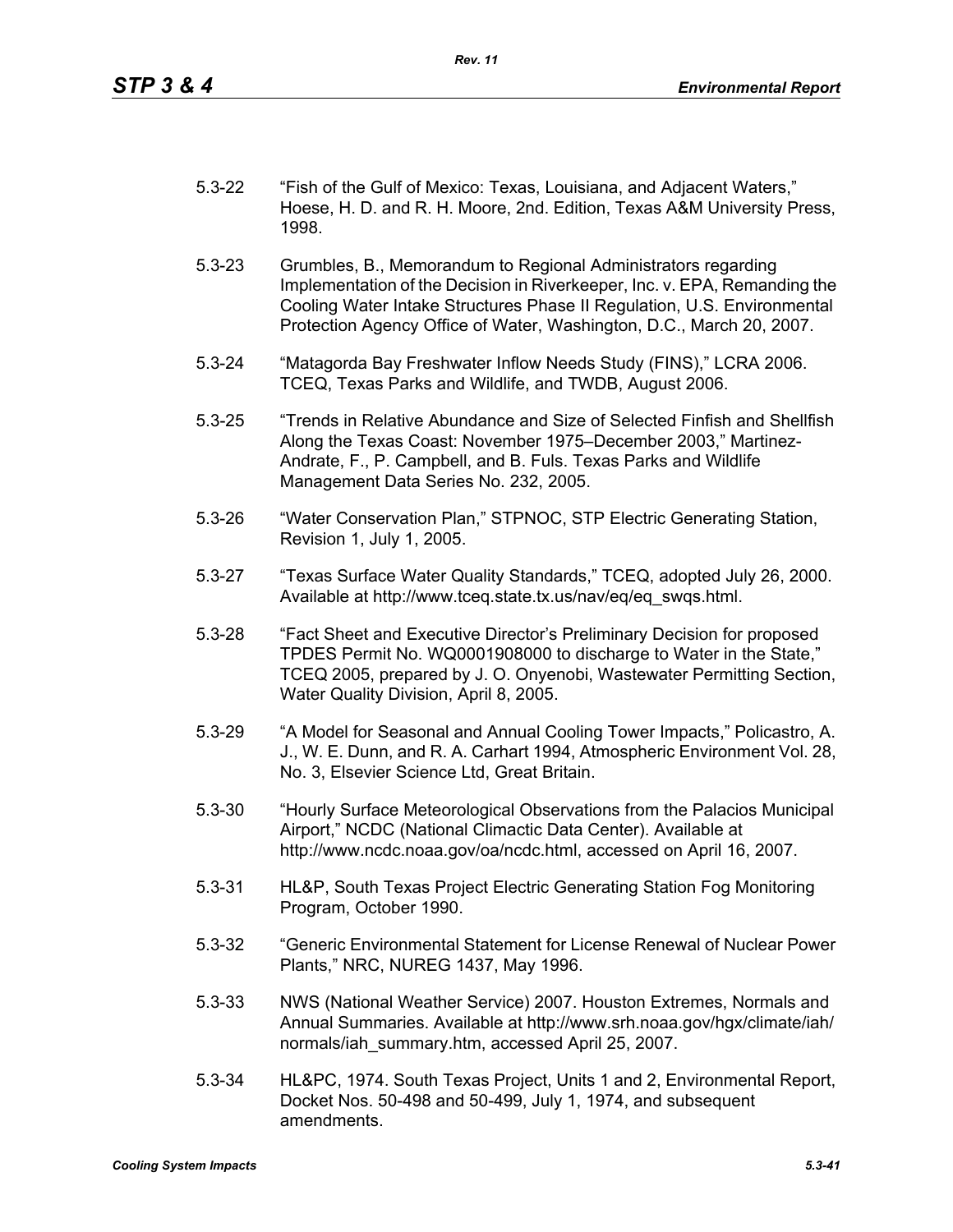| $5.3 - 35$ | "1987–1988 Special ecological studies for the South Texas Project, |
|------------|--------------------------------------------------------------------|
|            | Matagorda County, Texas," Baker, W. B. Jr. and G. N. Greene, HL&P, |
|            | Environmental Department, Houston, Texas, 1989.                    |

- 5.3-36 "Ring-necked duck (Aythya collaris) In The Birds of North America," Hohman, W.L., and R.T. Eberhardt, No. 329 (A. Poole and F. Gill, eds.). The Birds of North America, Inc., Philadelphia, Pennsylvania, 1998.
- 5.3-37 "Habitat suitability index models: Lesser scaup (wintering)," Mulholland, R., U.S. Fish and Wildlife Service Biological Report 82, 1985.
- 5.3-38 "Chapter 8: Noise In Environmental Impact Data Book." Golden, J.,Ouellette, R. P, Saari, S., and Cheremisinoff, P. N., Second Printing. Ann Arbor Science Publishers, Inc., Ann Arbor, Michigan, 1980.
- 5.3-39 GBRA Emphasizes Importance of Water Quality in Water Recreation," GBRA (Guadalupe-Blanco River Authority). Guadalupe-Blanco River Authority News Release, Seguin, Texas May 17, 2002.
- 5.3-40 "Morbidity and Mortality Weekly Review, Surveillance for Waterborne-Disease Outbreaks—United States, 1997–1998," CDC, Vol. 49/No. SS-4, Atlanta, Georgia, May 26, 2000.
- 5.3-41 "Morbidity and Mortality Weekly Review, Surveillance for Waterborne-Disease Outbreaks—United States, 1999–2000," CDC, Vol. 51/No. SS-8, Atlanta, Georgia, November 22, 2002.
- 5.3-42 "Morbidity and Mortality Weekly Review, Surveillance for Waterborne-Disease Outbreaks Associated with Recreational Water—United States, 2001–2002 and Surveillance for Waterborne-Disease Outbreaks Associated with Drinking Water-United States, 2001–2002," CDC, Vol. 53/No. SS-8, Atlanta, Georgia, October 22, 2004.
- 5.3-43 "Morbidity and Mortality Weekly Review, Surveillance for Waterborne Disease and Outbreaks Associated with Recreational Water—United States, 2003–2004 and Surveillance for Waterborne Disease and Outbreaks Associated with Drinking Water and Water not Intended for Drinking–United States, 2003-2004," CDC, Vol. 55/No. SS-12, Atlanta, Georgia, December 22, 2006.
- 5.3-44 "Rare Amebic Illness Confirmed," TDSHS (Texas Department of State Health Services), News Release, September 14, 2005.
- 5.3-45 TCEQ, Letter from Kelly Holligan (TCEQ) to R. A. Gangluff (STPNOC) Re: Cooling Water Intake Structures Phase II Rules; South Texas Project Electric Generating Station, TPDES Permit No. WQ0001908000, June 27, 2007.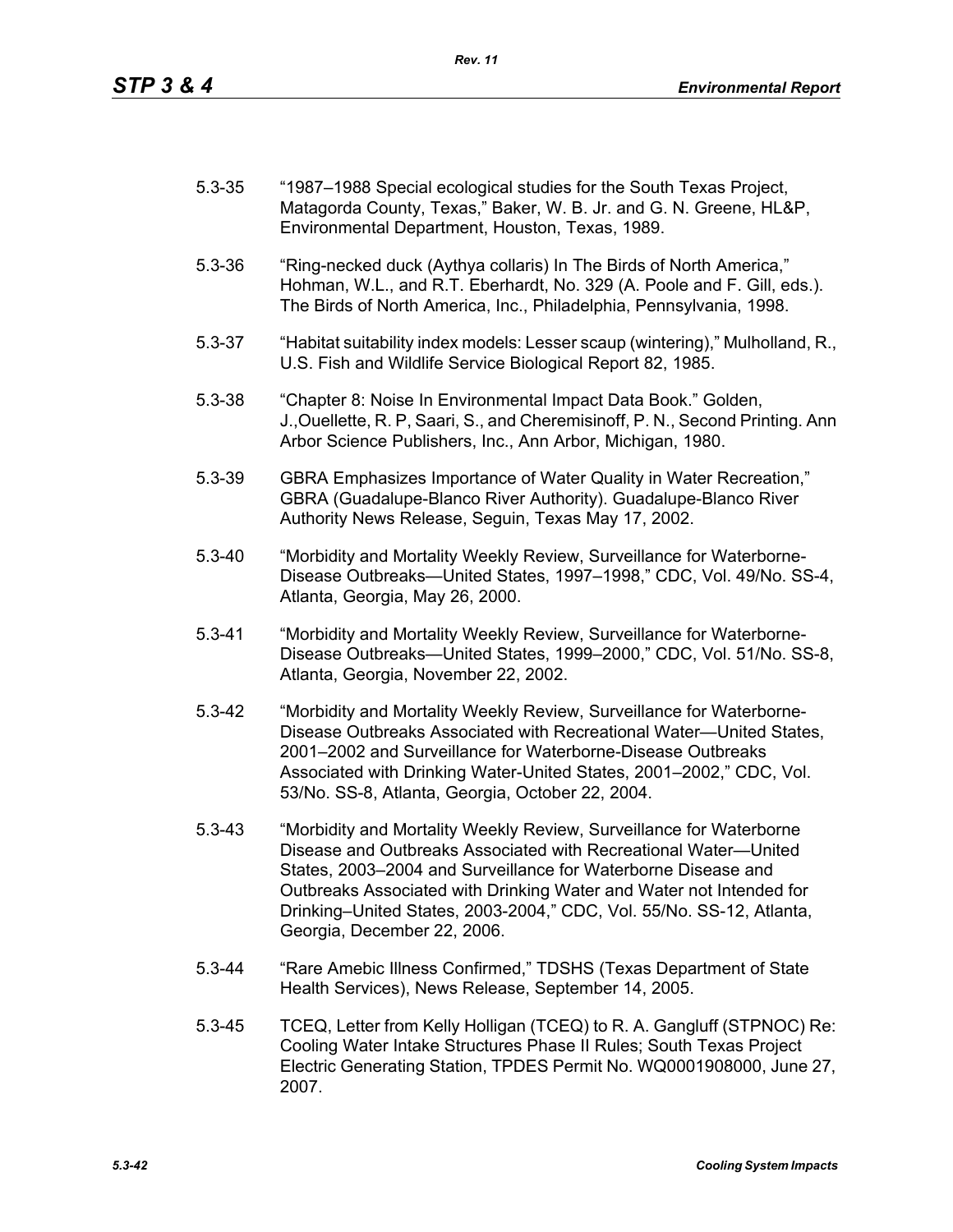|                      |                      | <b>TPWD</b><br>"principal | <b>TPWD</b><br>"recreationally |                |                 |
|----------------------|----------------------|---------------------------|--------------------------------|----------------|-----------------|
| <b>Species</b>       | <b>NOAA ELMR [1]</b> | fisheries" [2]            | important" [3]                 | <b>NRC [4]</b> | <b>LCRA [5]</b> |
| American oyster      | $\checkmark$         | $\checkmark$              |                                |                | $\checkmark$    |
| Brown shrimp         | $\checkmark$         |                           |                                | $\checkmark$   | $\checkmark$    |
| White shrimp         | $\checkmark$         | $\checkmark$              |                                | $\checkmark$   | $\checkmark$    |
| Blue crab            |                      |                           |                                |                |                 |
| Gulf menhaden        | $\checkmark$         |                           |                                | $\checkmark$   | $\checkmark$    |
| Bay anchovy          | $\checkmark$         |                           |                                | $\checkmark$   |                 |
| Sheepshead           | $\checkmark$         | $\checkmark$              |                                |                |                 |
| Sand sea trout       | $\checkmark$         |                           | $\checkmark$                   | $\checkmark$   |                 |
| Spotted sea<br>trout | $\checkmark$         |                           | $\checkmark$                   | $\checkmark$   | $\checkmark$    |
| Atlantic croaker     | $\checkmark$         |                           |                                | $\checkmark$   | $\checkmark$    |
| Black drum           | $\checkmark$         | $\checkmark$              |                                | ✓              | ✓               |
| Red drum             | $\checkmark$         |                           | $\checkmark$                   | $\checkmark$   | ✓               |
| Striped mullet       | $\checkmark$         | $\checkmark$              |                                |                | ✓               |
| Southern<br>flounder | $\checkmark$         | ✓                         |                                | $\checkmark$   | ✓               |

## **Table 5.3-1 General Concurrence on "Important Species" in Lower Colorado River/Matagorda Bay Estuarine System**

*Rev. 11*

 $\checkmark$  These species are not among the important finfish species listed in Table B.7 of NRC (1975), but receive considerable attention in the impact assessments of both NRC documents.

[1] References 5.3-14 and 5.3-15.

[2] Reference 5.3-17.

[3] Reference 5.3-18.

[4] References 5.3-2 and 5.3-9.

[5] Reference 5.3-24.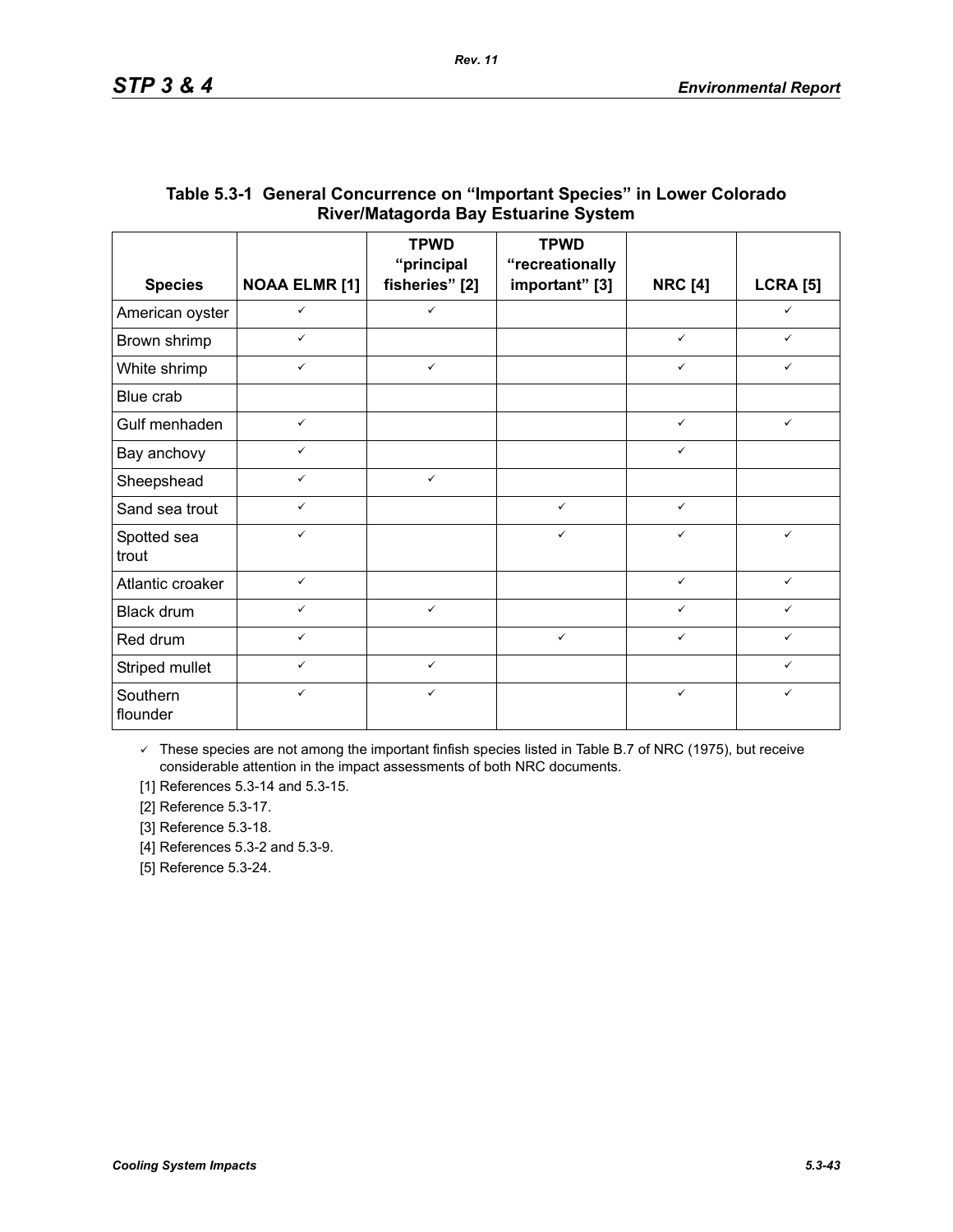|                            | <b>Relative Abundance in Salinity Zones</b> |                                        |                                   |                               |
|----------------------------|---------------------------------------------|----------------------------------------|-----------------------------------|-------------------------------|
| <b>Species</b>             | <b>Life Stage</b>                           | <b>Tidal Fresh</b><br>$( <0.5$ ppt $)$ | <b>Mixing</b><br>$(0.5 - 25$ ppt) | <b>Seawater</b><br>$(25$ ppt) |
| American oyster            | Adult                                       | Rare                                   | Common                            | Rare                          |
| Crassostrea<br>virginica   | Spawning adults                             |                                        | Common                            |                               |
|                            | Juveniles                                   | Rare                                   | Common                            | Rare                          |
|                            | Larvae                                      | Rare                                   | Common                            | Rare                          |
|                            | Eggs                                        |                                        | Common                            |                               |
| Brown shrimp               | Adult                                       | $\overline{\phantom{0}}$               | Common                            | <b>Highly Abundant</b>        |
| Farfantepenaeus<br>aztecus | Spawning adults                             |                                        |                                   |                               |
|                            | Juveniles                                   | Common                                 | <b>Highly Abundant</b>            | Common                        |
|                            | Larvae                                      | Common                                 | <b>Highly Abundant</b>            | <b>Highly Abundant</b>        |
|                            | Eggs                                        |                                        |                                   |                               |
| White shrimp               | Adult                                       | Rare                                   | Abundant                          | Common                        |
| Penaeus setiferus          | Spawning adults                             |                                        |                                   |                               |
|                            | Juveniles                                   | <b>Highly Abundant</b>                 | Abundant                          | Common                        |
|                            | Larvae                                      | <b>Highly Abundant</b>                 | <b>Highly Abundant</b>            | <b>Highly Abundant</b>        |
|                            | Eggs                                        |                                        |                                   |                               |
| Blue crab                  | Adult                                       | Common                                 | Abundant                          | Common                        |
| Callinectes sapidus        | Spawning adults                             | Common                                 | Rare                              |                               |
|                            | Juveniles                                   | Common                                 | Abundant                          | Common                        |
|                            | Larvae                                      | <b>Highly Abundant</b>                 | Abundant                          | Common                        |
|                            | Eggs                                        |                                        | Rare                              | Common                        |
| Gulf menhaden              | Adult                                       |                                        | Abundant                          | <b>Highly Abundant</b>        |
| Brevoortia patronus        | Spawning adults                             |                                        |                                   |                               |
|                            | <b>Juveniles</b>                            | <b>Highly Abundant</b>                 | <b>Highly Abundant</b>            | <b>Highly Abundant</b>        |
|                            | Larvae                                      |                                        |                                   |                               |
|                            | Eggs                                        |                                        |                                   |                               |
| Bay anchovy                | Adult                                       | Abundant                               | <b>Highly Abundant</b>            | Common                        |
| Anchoa mitchelli           | Spawning adults                             | Common                                 | <b>Highly Abundant</b>            | Common                        |
|                            | Juveniles                                   | Abundant                               | Abundant                          | Common                        |
|                            | Larvae                                      | Abundant                               | Common                            | Common                        |
|                            | Eggs                                        | Common                                 | Common                            | Common                        |

## **Table 5.3-2 Relative Abundance of Important Estuarine Organisms in Matagorda Bay**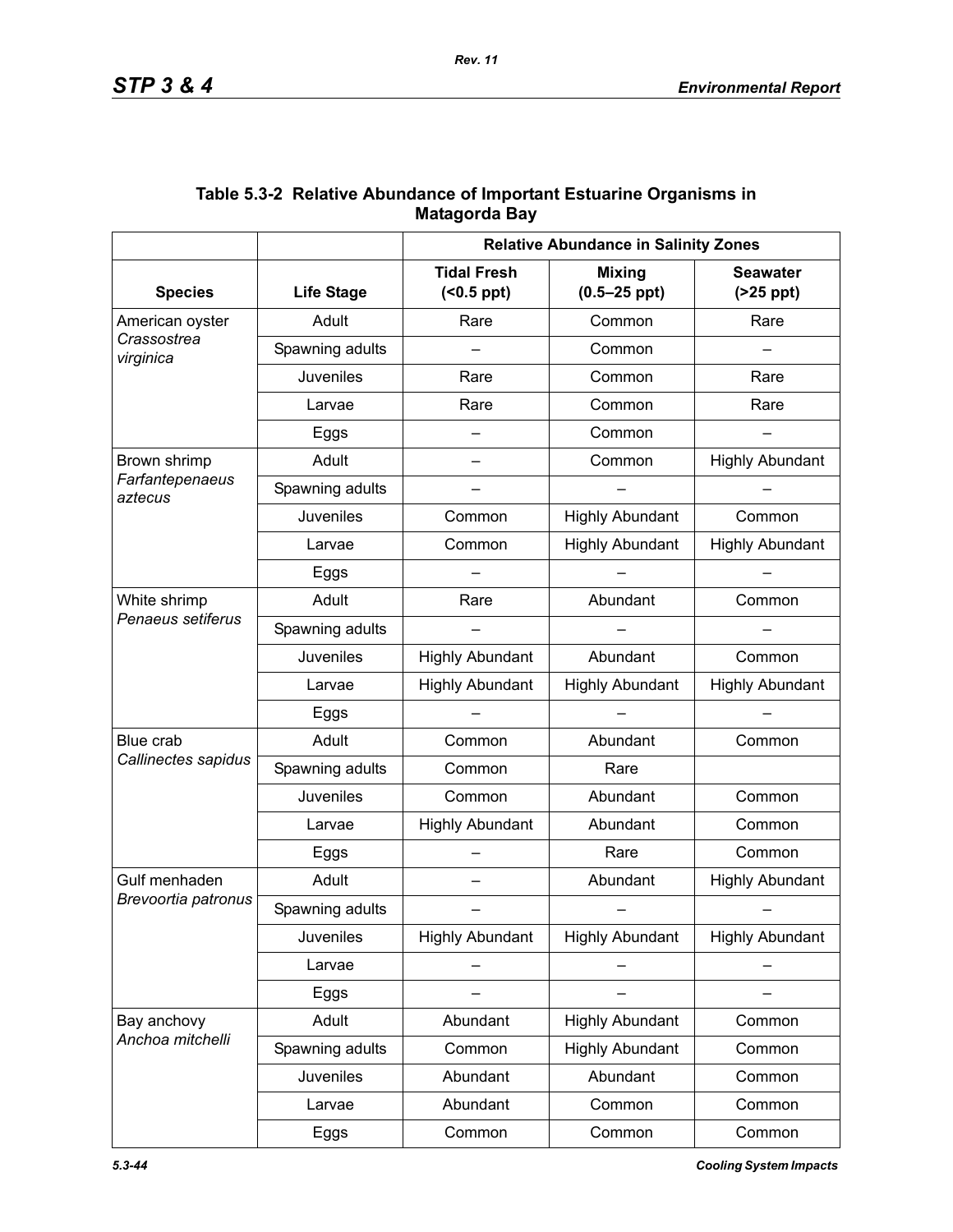|                                                |                   | <b>Relative Abundance in Salinity Zones</b> |                                   |                                    |  |
|------------------------------------------------|-------------------|---------------------------------------------|-----------------------------------|------------------------------------|--|
| <b>Species</b>                                 | <b>Life Stage</b> | <b>Tidal Fresh</b><br>$( < 0.5$ ppt $)$     | <b>Mixing</b><br>$(0.5 - 25$ ppt) | <b>Seawater</b><br>$($ >25 ppt $)$ |  |
| Sheepshead                                     | Adult             | Abundant<br>Common                          |                                   | Abundant                           |  |
| Archosargus<br>probatocephalus                 | Spawning adults   |                                             |                                   |                                    |  |
|                                                | <b>Juveniles</b>  | Common                                      | Abundant                          | Common                             |  |
|                                                | Larvae            |                                             |                                   |                                    |  |
|                                                | Eggs              |                                             |                                   |                                    |  |
| Sand sea trout                                 | Adult             |                                             | Common                            | Common                             |  |
| Cynoscion<br>arenarius                         | Spawning adults   |                                             |                                   |                                    |  |
|                                                | Juveniles         | Common                                      | Common                            | Common                             |  |
|                                                | Larvae            |                                             |                                   |                                    |  |
|                                                | Eggs              | $\overline{\phantom{0}}$                    |                                   |                                    |  |
| Spotted sea trout                              | Adult             | Rare                                        | Common                            | Common                             |  |
| Cynoscion<br>nebulosus                         | Spawning adults   |                                             | Common                            | Common                             |  |
|                                                | <b>Juveniles</b>  | Rare                                        | Common                            | Common                             |  |
|                                                | Larvae            |                                             | Common                            | Common                             |  |
|                                                | Eggs              |                                             | Common                            | Common                             |  |
| Atlantic croaker<br>Micropogonias<br>undulatus | Adult             | Abundant                                    | Abundant                          | Abundant                           |  |
|                                                | Spawning adults   |                                             |                                   |                                    |  |
|                                                | Juveniles         | Abundant                                    | <b>Highly Abundant</b>            | Abundant                           |  |
|                                                | Larvae            |                                             |                                   |                                    |  |
|                                                | Eggs              | $\overline{\phantom{0}}$                    |                                   |                                    |  |
| <b>Black drum</b>                              | Adult             | $\overline{\phantom{0}}$                    | Common                            | Common                             |  |
| Pogonias cromis                                | Spawning adults   |                                             |                                   | Common                             |  |
|                                                | Juveniles         | Common                                      | Common                            | Common                             |  |
|                                                | Larvae            |                                             |                                   | Common                             |  |
|                                                | Eggs              |                                             |                                   | Common                             |  |
| Red drum                                       | Adult             | Rare                                        | Rare                              | Common                             |  |
| Sciaenops<br>ocellatus                         | Spawning adults   |                                             |                                   | Common                             |  |
|                                                | Juveniles         | Common                                      | Common                            | Common                             |  |
|                                                | Larvae            |                                             |                                   | Common                             |  |
|                                                | Eggs              |                                             |                                   | Common                             |  |

| Table 5.3-2 Relative Abundance of Important Estuarine Organisms in |
|--------------------------------------------------------------------|
| <b>Matagorda Bay (Continued)</b>                                   |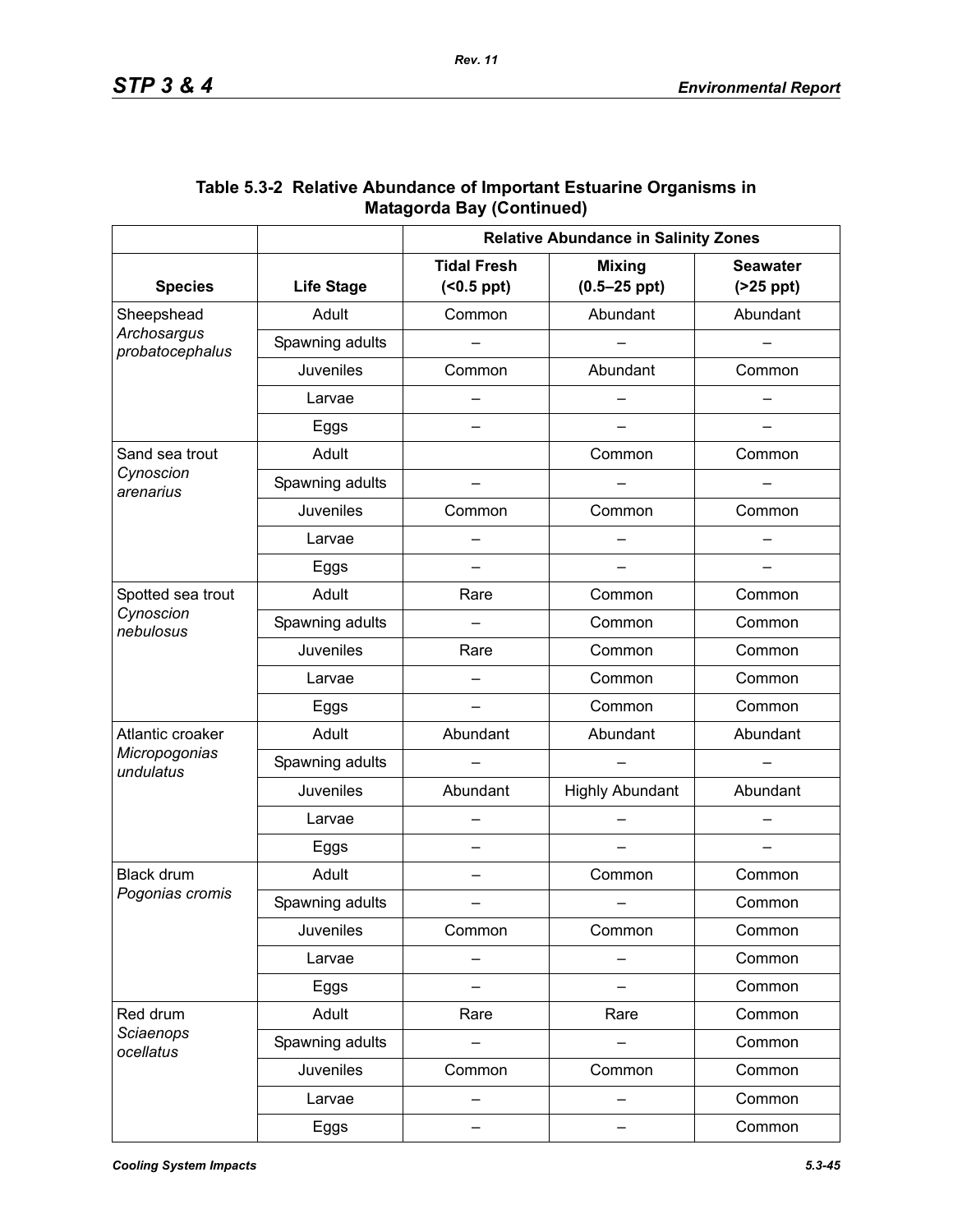|                                                  |                   | <b>Relative Abundance in Salinity Zones</b> |                                   |                               |  |
|--------------------------------------------------|-------------------|---------------------------------------------|-----------------------------------|-------------------------------|--|
| <b>Species</b>                                   | <b>Life Stage</b> | <b>Tidal Fresh</b><br>$( <0.5$ ppt $)$      | <b>Mixing</b><br>$(0.5 - 25$ ppt) | <b>Seawater</b><br>$(25$ ppt) |  |
| Striped mullet                                   | Adult             | Common                                      | Abundant                          | Abundant                      |  |
| Mugil cephalus                                   | Spawning adults   |                                             |                                   |                               |  |
|                                                  | Juveniles         | Abundant<br>Abundant                        |                                   | Abundant                      |  |
|                                                  | Larvae            |                                             |                                   | Abundant                      |  |
|                                                  | Eggs              |                                             |                                   | Abundant                      |  |
| Southern flounder<br>Paralichthys<br>lethostigma | Adult             | Common                                      | Abundant                          |                               |  |
|                                                  | Spawning adults   |                                             |                                   |                               |  |
|                                                  | Juveniles         | Common<br>Common                            |                                   | Common                        |  |
|                                                  | Larvae            |                                             |                                   |                               |  |
|                                                  | Eggs              |                                             |                                   |                               |  |

### **Table 5.3-2 Relative Abundance of Important Estuarine Organisms in Matagorda Bay (Continued)**

Source: Reference 5.3-14.

Note:

Rare = Present but not frequently encountered.

Common = Frequently encountered but not in large numbers: does not imply a uniform distribution throughout the salinity zone.

Abundant = Often encountered in substantial numbers relative to other species.

Highly Abundant = Numerically dominant relative to other species.

Blank Cell = Absent.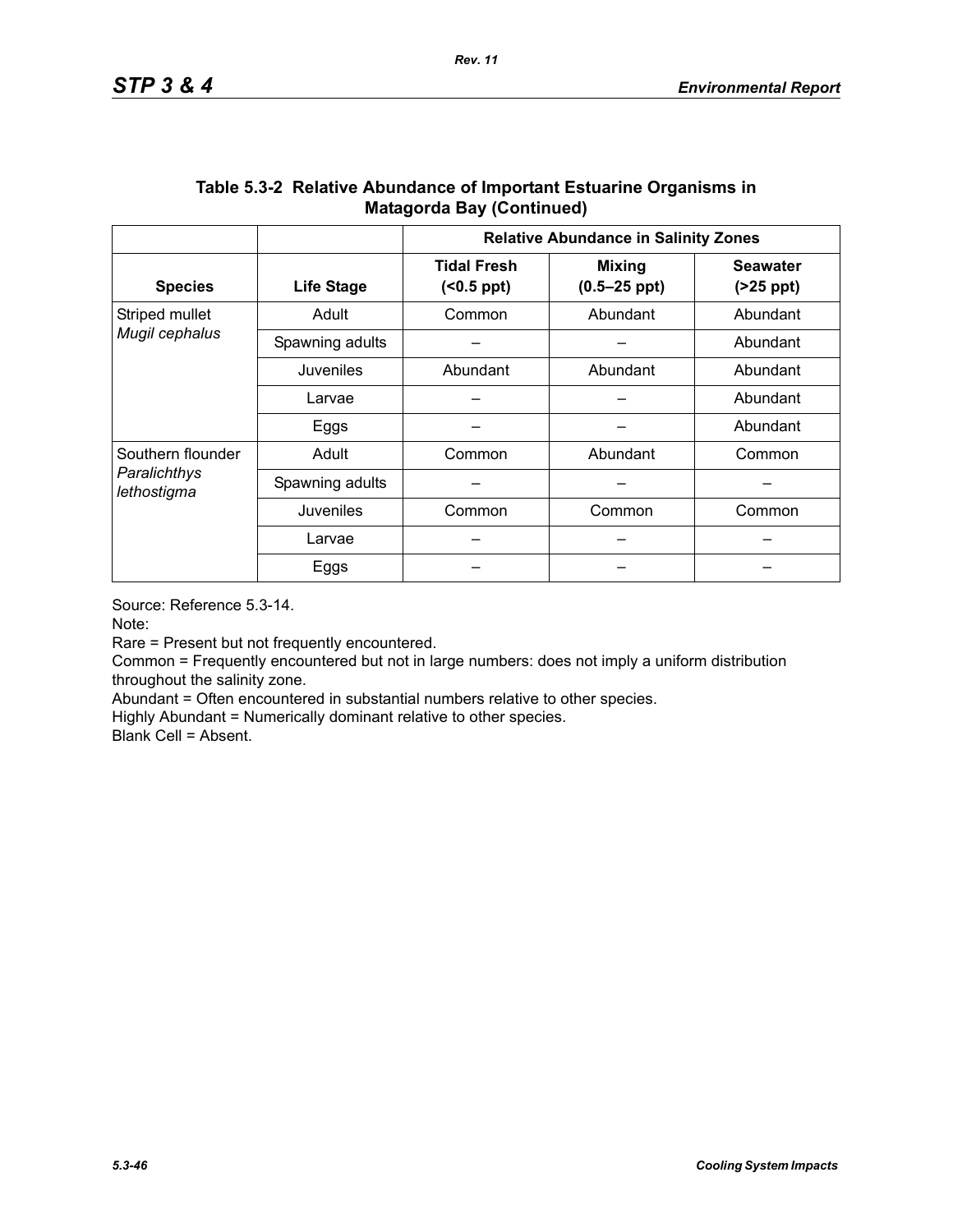|                                                                                                            | <b>Start Date (sampling occurred overnight)</b> |           |            |            |            |
|------------------------------------------------------------------------------------------------------------|-------------------------------------------------|-----------|------------|------------|------------|
|                                                                                                            | 14-Jul-83                                       | 27-Jul-83 | $9-Aug-83$ | 15-Sep-83  | 5-Sep-84   |
| Mean Number of Macroplankton per<br>100 m <sup>3</sup> water in Colorado River (mid-<br>$depth)$ [1]       | 388.15                                          | 316.05    | 2,835.2    | 8,446.47   | 726.83     |
| Mean Number of Ichthyoplankton per<br>100 m <sup>3</sup> water in Colorado River (mid-<br>depth) $m^3$ [1] | 7.4                                             | 148.35    | 6.17       | 19.42      | 3.4        |
| Volume of water pumped through the<br>RMPF $(m^3)$ (daily average of 2<br>sampling days)                   | 358,227                                         | 373,393   | 592,240    | 644,269    | 389,887.00 |
| Number of Macroplankton entrained<br>per 24 hours                                                          | 1,390,458                                       | 1,180,109 | 16,791,188 | 54,417,988 | 2,833,816  |
| Number of Ichthyoplankton entrained<br>per 24 hours                                                        | 26,509                                          | 553,929   | 36,541     | 125,117    | 13,256     |
| <b>Other Parameters</b>                                                                                    |                                                 |           |            |            |            |
| Maximum salinity at screens: surface<br>(ppt)                                                              | 1.7                                             | 0.3       | 3.4        | 1.2        | 4.2        |
| Maximum salinity at screens: bottom<br>(ppt)                                                               | 2.1                                             | 0.3       | 8          | 3.3        | 15.7       |
| Average of 2-day river flow (cfs)                                                                          | 2,086                                           | 769       | 1,356.5    | 824        | 692        |

## **Table 5.3-3 Entrainment of Macroplankton and Ichthyoplankton (1983–1984)**

Sources: Reference 5.3-19.

Data collected in 1984 are from McAden et al (Reference 5.3-21).

[1] Sum of all taxa, averaged over four sampling events during a 24-hour period.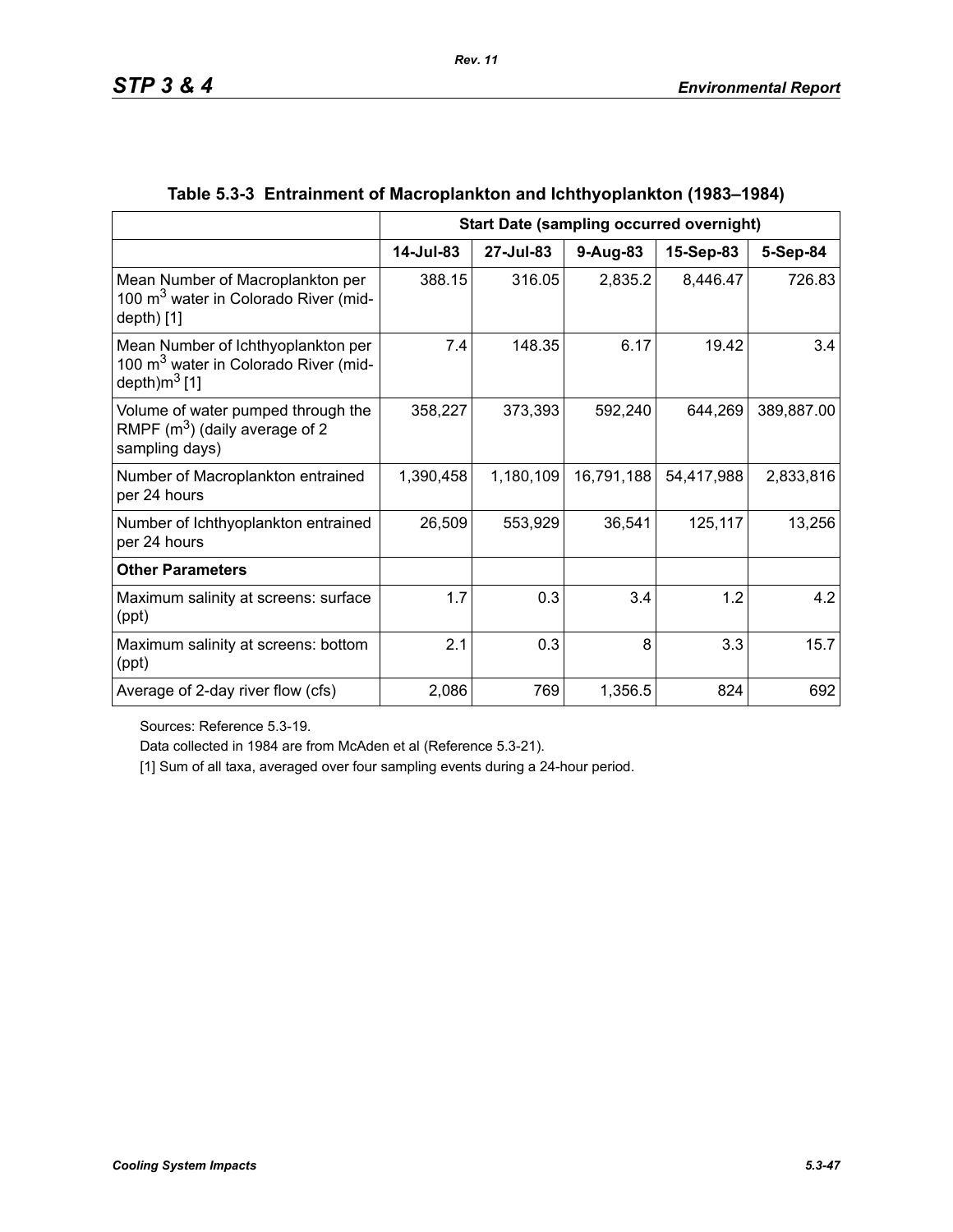|                                                                                         | <b>Start Date (sampling occurred overnight)</b> |                |                |          |                |             |
|-----------------------------------------------------------------------------------------|-------------------------------------------------|----------------|----------------|----------|----------------|-------------|
| <b>Species</b>                                                                          | 13-Jul-83                                       | 21-Jul-83      | 27-Jul-83      | 9-Aug-83 | 15-Sep-83      | 5-Sep-84    |
| Palaemonetes paludosus                                                                  |                                                 | 14             | $\overline{2}$ |          | 0              | 0           |
| Palaemonetes<br>kadiakensis                                                             | $\Omega$                                        | $\overline{0}$ | 1              | 1        | $\overline{0}$ | $\mathbf 0$ |
| Palaemonidae sp.                                                                        | 0                                               | $\mathbf 0$    | $\overline{2}$ | 0        | $\mathbf 0$    | 0           |
| Macrobrachium ohione                                                                    | 21                                              | 4              | 3              | 4        | 1              | 4           |
| Penaeus setiferus                                                                       | 0                                               | $\mathbf 0$    | $\overline{0}$ | 3        | 13             | 4           |
| Penaeus duorarum                                                                        | 0                                               | $\mathbf 0$    | $\overline{0}$ | 0        | $\overline{0}$ | 1           |
| Callinectes sapidus                                                                     | 55                                              | 6              | 10             | 44       | 4              | 6           |
| Caranx hippos                                                                           | 1                                               | $\mathbf 0$    | 0              | 0        | $\overline{0}$ | $\mathbf 0$ |
| Menidia beryllina                                                                       | 0                                               | 1              | 0              | 0        | $\overline{0}$ | $\mathbf 0$ |
| Lepomis cyanellus                                                                       | $\Omega$                                        | 1              | $\Omega$       | $\Omega$ | $\overline{0}$ | $\Omega$    |
| Total number of<br>individuals impinged [1]                                             | 78                                              | 26             | 18             | 53       | 18             | 15          |
| Total number of<br>individuals impinged on<br>all screens for 24 hours =<br>(n)(12)(16) | 14976                                           | 4992           | 3456           | 10176    | 3456           | 2880        |
| <b>Other Parameters</b>                                                                 |                                                 |                |                |          |                |             |
| Maximum salinity at<br>screens: surface (ppt)                                           | 2.7                                             | 0.2            | 0.3            | 3.4      | 1.2            | 4.2         |
| Maximum salinity at<br>screens: bottom (ppt)                                            | 3.3                                             | 0.2            | 0.4            | 8        | 2.8            | 15.7        |
| Average of 2-day river<br>flow (cfs)                                                    | 757                                             | 1907.5         | 769            | 1356.5   | 824.5          | 692         |
| Average of 2 day<br>pumpage $(m^3)$                                                     | 210,219                                         | 1,048,919      | 373,392        | 592,240  | 644,269        | 398,887     |

|  | Table 5.3-4 Impingement on RMPF Screens (1983–1984) |  |  |  |
|--|-----------------------------------------------------|--|--|--|
|--|-----------------------------------------------------|--|--|--|

Sources: Reference 5.3-19.

Reference 5.3-21.

[1] Values in cells = Number impinged on 2 screens for 90 minutes. To get total impingement, multiply by 12 for total screens and by 16 for full day.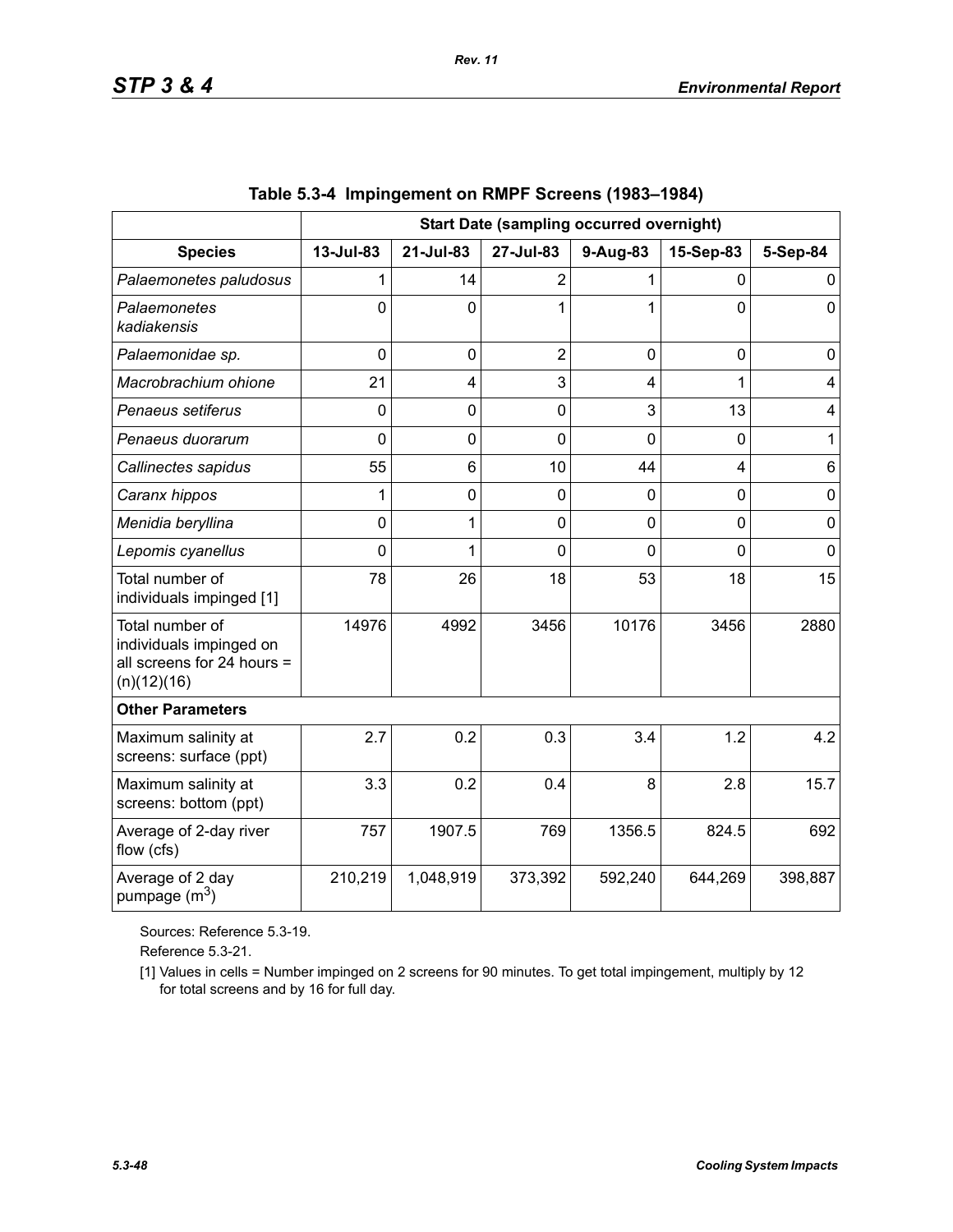|                            |                   | <b>East Matagorda</b>    | <b>Matagorda Bay</b> |                |
|----------------------------|-------------------|--------------------------|----------------------|----------------|
|                            | <b>Gear Type</b>  | <b>Bay [2]</b>           | [1]                  | Coast-wide [3] |
| Brown shrimp               | Gill net - spring | <b>ND</b>                | <b>ND</b>            | <b>ND</b>      |
| Farfantepenaeus<br>aztecus | Gill net - fall   | <b>ND</b>                | <b>ND</b>            | <b>ND</b>      |
|                            | Bag seine         | $\ddot{}$                | =                    | $+$            |
|                            | Trawl             | $=$                      | $=$                  | $\ddot{}$      |
| White shrimp               | Gill net - spring | <b>ND</b><br><b>ND</b>   |                      | <b>ND</b>      |
| Penaeus setiferus          | Gill net - fall   | <b>ND</b><br><b>ND</b>   |                      | <b>ND</b>      |
|                            | Bag seine         | $=$<br>=                 |                      |                |
|                            | Trawl             | $\ddot{}$                | $=$                  |                |
| Blue crab                  | Gill net - spring | $=$                      | $=$                  |                |
| Callinectes sapidus        | Gill net - fall   | $=$                      | $=$                  |                |
|                            | Bag seine         | $=$                      |                      |                |
|                            | Trawl             | $\overline{\phantom{0}}$ | $=$                  |                |
| Gulf menhaden              | Gill net - spring | $=$                      | $=$                  | <b>ND</b>      |
| Brevoortia patronus        | Gill net - fall   | $=$                      | $=$                  |                |
|                            | Bag seine         | $=$                      | $=$                  | <b>ND</b>      |
|                            | Trawl             | $=$                      | $=$                  | <b>ND</b>      |
| Bay anchovy                | Gill net - spring | <b>ND</b>                | <b>ND</b>            | <b>ND</b>      |
| Anchoa mitchelli           | Gill net - fall   | <b>ND</b>                | <b>ND</b>            | <b>ND</b>      |
|                            | Bag seine         | <b>ND</b>                | <b>ND</b>            | <b>ND</b>      |
|                            | Trawl             | <b>ND</b>                | <b>ND</b>            | <b>ND</b>      |
| Sheepshead                 | Gill net - spring | $=$                      | $\ddot{}$            |                |
| Archosargus                | Gill net - fall   | $=$                      | Ξ                    |                |
| probatocephalus            | Bag seine         | $=$                      | $=$                  | <b>ND</b>      |
|                            | Trawl             | $=$                      | $=$                  | <b>ND</b>      |
| Sand sea trout             | Gill net - spring | <b>ND</b>                | <b>ND</b>            | <b>ND</b>      |
| Cynoscion arenarius        | Gill net - fall   | <b>ND</b>                | <b>ND</b>            | <b>ND</b>      |
|                            | Bag seine         | $=$                      | =                    | <b>ND</b>      |
|                            | Trawl             | =                        | $=$                  | <b>ND</b>      |
| Spotted sea trout          | Gill net - spring | Ξ                        | +                    | $\ddot{}$      |
| Cynoscion nebulosus        | Gill net - fall   | $=$                      | =                    | $\ddot{}$      |
|                            | Bag seine         | $=$                      | $=$                  |                |
|                            | Trawl             | $=$                      | =                    | <b>ND</b>      |
| Atlantic croaker           | Gill net - spring | $=$                      | $=$                  |                |
| Micropogonias              | Gill net - fall   | $=$                      | $=$                  | $\ddot{}$      |
| undulatus                  | Bag seine         | $=$                      |                      |                |
|                            | Trawl             | $\pmb{+}$                | =                    | $\ddot{}$      |

### **Table 5.3-5 Trends in Abundance of Important Estuarine Organisms in Matagorda Bay and Coast-wide 1985–2003**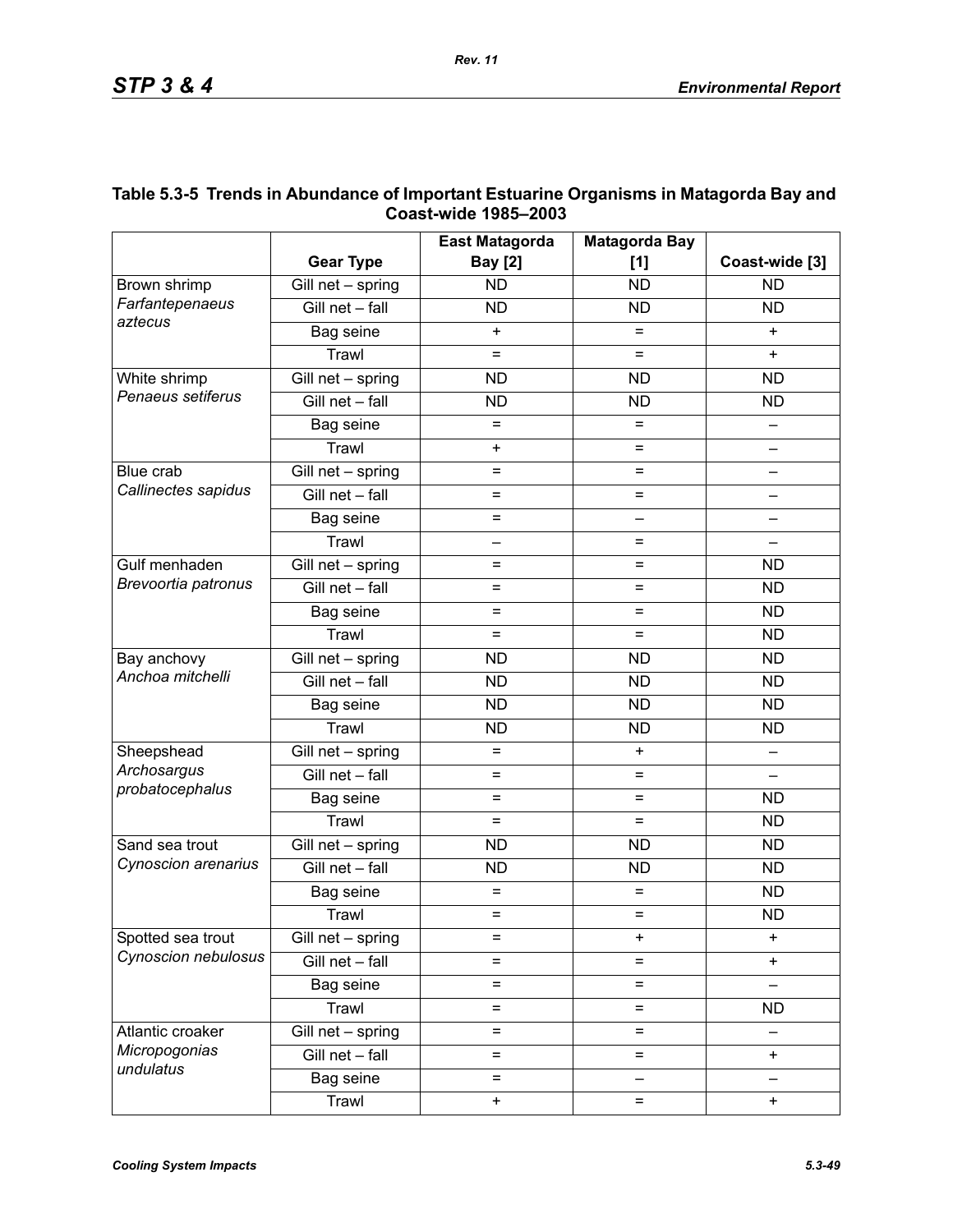|                       |                   | <b>East Matagorda</b> | <b>Matagorda Bay</b>     |                |
|-----------------------|-------------------|-----------------------|--------------------------|----------------|
|                       | <b>Gear Type</b>  | <b>Bay [2]</b>        | $[1]$                    | Coast-wide [3] |
| <b>Black drum</b>     | Gill net - spring | $\ddot{}$             | +                        | $\ddot{}$      |
| Pogonias cromis       | Gill net - fall   | $=$                   | $+$                      | $+$            |
|                       | Bag seine         | =                     | $=$                      | $\ddot{}$      |
|                       | Trawl             | $+$                   | $=$                      | <b>ND</b>      |
| Red drum              | Gill net - spring | $+$                   | $+$                      | $+$            |
| Sciaenops ocellatus   | Gill net - fall   | $=$                   | $=$                      | $+$            |
|                       | Bag seine         | $=$                   | Ξ                        |                |
|                       | Trawl             | $=$                   | $=$                      | <b>ND</b>      |
| Striped mullet        | Gill net - spring | $=$                   | $=$                      | <b>ND</b>      |
| Mugil cephalus        | Gill net - fall   | $=$                   | $=$                      | <b>ND</b>      |
|                       | Bag seine         | $=$                   | =                        | <b>ND</b>      |
|                       | Trawl             | =                     | $=$                      | <b>ND</b>      |
| Southern flounder     | Gill net - spring | $=$                   | $=$                      |                |
| Paralichthys          | Gill net - fall   | $=$                   | $\equiv$                 |                |
| lethostigma           | Bag seine         | $=$                   | $\blacksquare$           | <b>ND</b>      |
|                       | Trawl             | $=$                   | $=$                      | <b>ND</b>      |
| Total Finfish [3]     | Gill net - spring | $+$                   | $\ddot{}$                | $+$            |
|                       | Gill net - fall   |                       | $\overline{\phantom{0}}$ |                |
|                       | Bag seine         | $=$                   | $=$                      | <b>ND</b>      |
|                       | Trawl             | $=$                   | $=$                      | <b>ND</b>      |
| American oyster [4]   | Spat              | $=$                   | $=$                      | $+$            |
| Crassostrea virginica | Small             | $\ddot{}$             | $\ddot{}$                | $\ddot{}$      |
|                       | Market size       | $\ddot{}$             | $\ddot{}$                | $\ddot{}$      |

### **Table 5.3-5 Trends in Abundance of Important Estuarine Organisms in Matagorda Bay and Coast-wide 1985–2003 (Continued)**

Source: Martinez-Andrate, Campbell and Fuls (Reference 5.3-25). Trends in Relative Abundance and Size of Selected Finfish and Shellfish along the Texas Coast: November 1975 – December 2003. Texas Parks and Wildlife Management Data Series No. 232.

[1] Trends for East Matagorda Bay and Matagorda Bay were estimated by inspection of annual catch data from 1985 to 2003. No statistical analysis was used or implied.

[2] Coast-wide trends were described in the report based on all data since inception of the study, which varied by gear type and species. The earliest data was collected in 1975.

[3] Total includes some species not represented in this table.

[4] Oyster data was not reported for East Matagorda Bay separately.

Note: Relative Abundance Indicators:

+ Annual catch increased from 1985 to 2003.

– Annual catch decreased from 1985 to 2003.

= Annual catch showed no marked change from 1985 to 2003, either due to relatively steady catches or to large variations with no apparent pattern.

ND = no data.